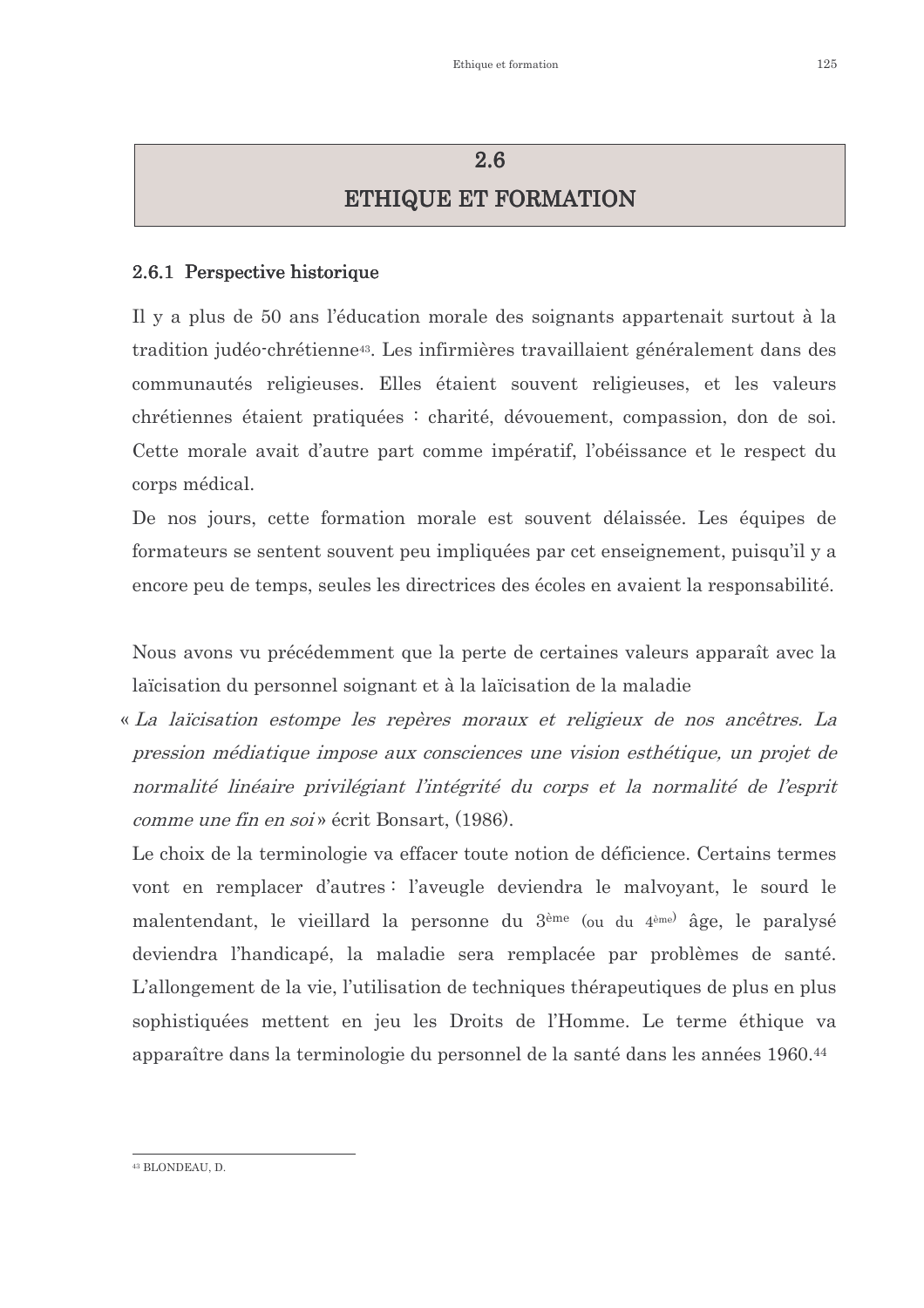#### 2.6.2 Peut-on parler de formation en éthique?

La question primordiale à se poser à propos de l'éthique, c'est de savoir si l'éthique peut s'enseigner.

Le philosophe L. Wittgenstein (1992)<sup>45</sup> écrit sans sa Conférence sur l'éthique « ce qui est éthique, ne peut pas s'enseigner. Si je ne pouvais expliquer à autrui l'essence de ce qui est éthique que par le biais d'une théorie, ce qui est éthique n'aurait pas de valeur du tout »

Déjà dans l'antiquité, Platon se confronte à ce problème, il dit dans le Ménon, « nous avons reconnu, par conséquent, que la vertu ne peut s'enseigner » et Aristote ajoute dans l'éthique à Nicomaque « que c'est dans l'accomplissement des actions justes qu'on devient juste, à ne pas les accomplir nul ne saurait *jamais devenir bon*». Mais la plupart des hommes, au lieu d'accomplir des actions vertueuses, se retranchent dans le domaine de la discussion, et pensent qu'ils agissent ainsi en philosophe et que cela suffira à les rendre vertueux.

Suzanne Rameix (1996)<sup>46</sup> écrit « que l'éthique n'est ni une science, ni un système institutionnel de règles, ni un savoir-faire. La philosophie depuis Socrate, a toujours affirmé l'impossibilité de l'enseigner. Pourtant, nous devons supposer qu'elle est l'objet d'un savoir et qu'un travail rationnel sur ce que l'on doit faire est, à la fois, possible et nécessaire. En effet le nier serait supposer qu'il n'y a de connaissances que scientifiques, de règles de droit que positives, d'intervention que technique. Ce serait prendre position philosophiquement contre la possibilité pour la raison humaine de penser et de poser des valeurs, et renvoyer nos comportements et décisions à l'arbitraire psychologique, social et historique de *chacun* ».

Pour Suzanne Rameix (1996), l'enseignement éthique doit se fonder sur le postulat d'une réflexion rationnelle possible dans l'ordre des valeurs.

Cependant depuis Aristote toute réflexion morale oscille entre la recherche des principes et l'étude des cas singuliers.

<sup>&</sup>lt;sup>44</sup> C'est en 1981, que le gouvernement français crée un comité consultatif national d'éthique pour les sciences de la vie et de la santé

<sup>&</sup>lt;sup>45</sup> WITTGENSTEIN, L. Lecture on Ethics. Prononcée en 1930. 1er publication posthume: *Philosophical Review*, No 1. 1965, a Conférence sur l'éthique Legons et conversation Paris : Gallimard 1992

<sup>&</sup>lt;sup>46</sup> RAMEIX, S. Fondements philosophiques de l'éthique médicale. Paris : Ed. ellipses, 1996.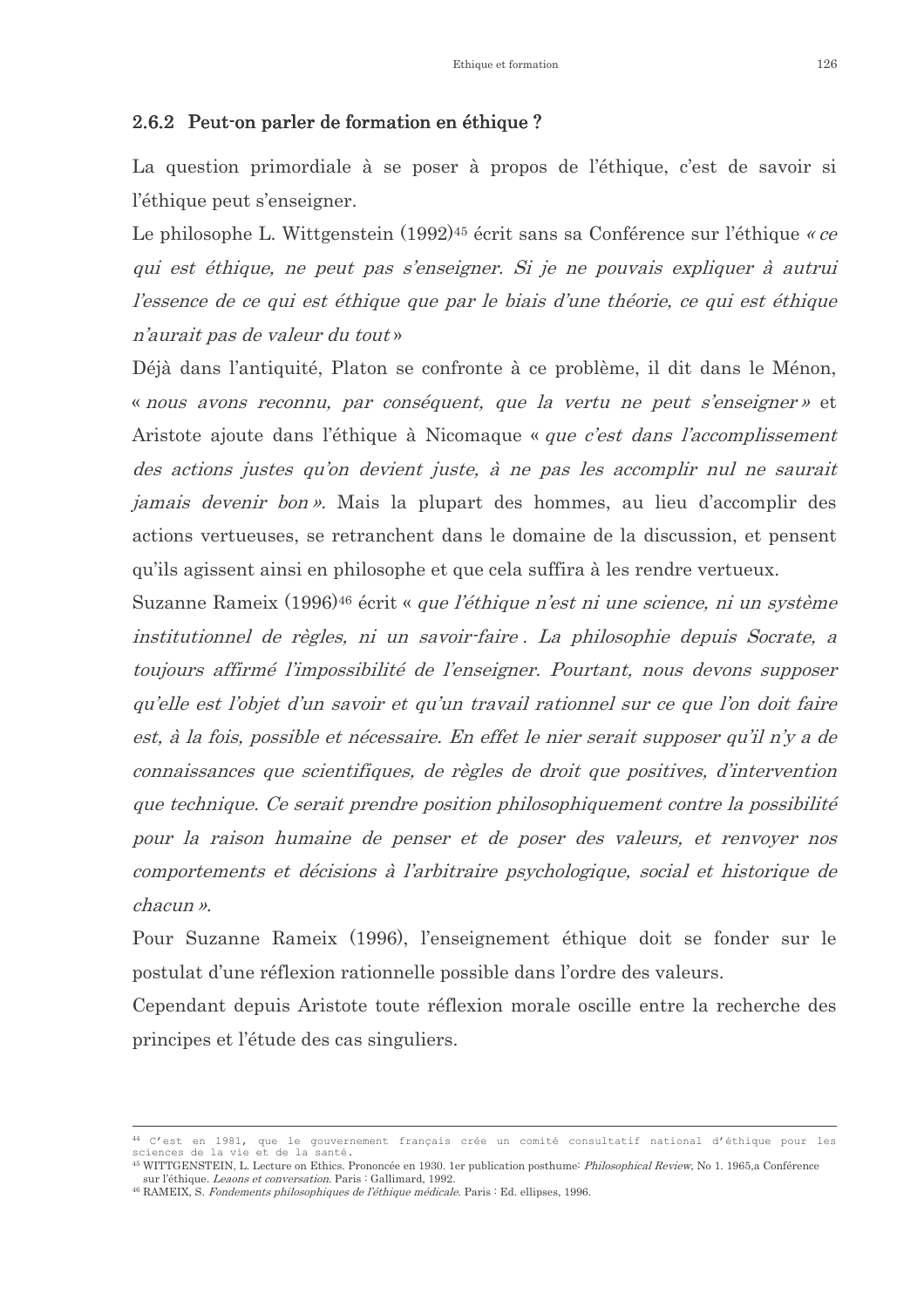#### La formation éthique

« Les infirmières sont-elles suffisamment bien préparées pour prendre des décisions éthiques complexes dans le cadre de leur nouveau rôle et de l'accroissement de leurs responsabilités en matière de soins de santé?» se demande S. Fry, (1994).<sup>47</sup>

Si tout le monde reconnaît que la formation en éthique est indispensable pour développer les compétences professionnelles de l'infirmière, la place accordée et laissée à celle-ci, varie en fonction des convictions et des valeurs de chacun et du projet pédagogique, et peut-être aussi la compétence dans ce domaine des formateurs. L'argument, généralement avancé en Angleterre comme en France, pour justifier du peu d'heures consacrées à cet enseignement est le manque de temps et de personnel ainsi que la surcharge des programmes selon Gallagher  $\&$ Boyd (1991).<sup>48</sup>

Historiquement, les écrits qui relataient cet enseignement étaient rédigés par des médecins et par des conseillers religieux écrit le CCI, S. Fry (1994). Ils intervenaient dans cet enseignement généralement avec le directeur de l'école. Cet enseignement reste, à bien des égards, l'enfant pauvre des soins infirmiers. L'éthique est envisagée comme une pièce annexe à rapporter à l'enseignement et ne fait pas partie intrinsèquement de la formation en soins infirmiers.

Pourtant de nombreux écrits dans les pays anglophones ont essayé de réfléchir à la place qui devrait être réservée à l'éthique dans l'enseignement. Nous pouvons citer: Bandman & Bandman (1978), Veatch & Fry (1987), Davis & Aroskar  $(1991)$ , Gallagher & Boyd  $(1991)$ , Benjamin & Curtis  $(1992)$ .

Ils sont unanimement tous d'accord pour dire que la capacité des prises de décisions éthiques des infirmières peut être renforcée par l'enseignement de l'éthique dans les programmes de cours de soins infirmiers et par l'analyse des conflits éthiques tels qu'ils interviennent dans la pratique de la profession.

<sup>&</sup>lt;sup>47</sup> CII. FRY, S. L'éthique dans la pratique des soins infirmiers. Genève : Ed. CII, 1994.

<sup>&</sup>lt;sup>48</sup> GALLAGER, U.&BOYD, K.M., *Teaching and learning : Nursing ethics*. Middlesex, England :Scutari Press, 1991.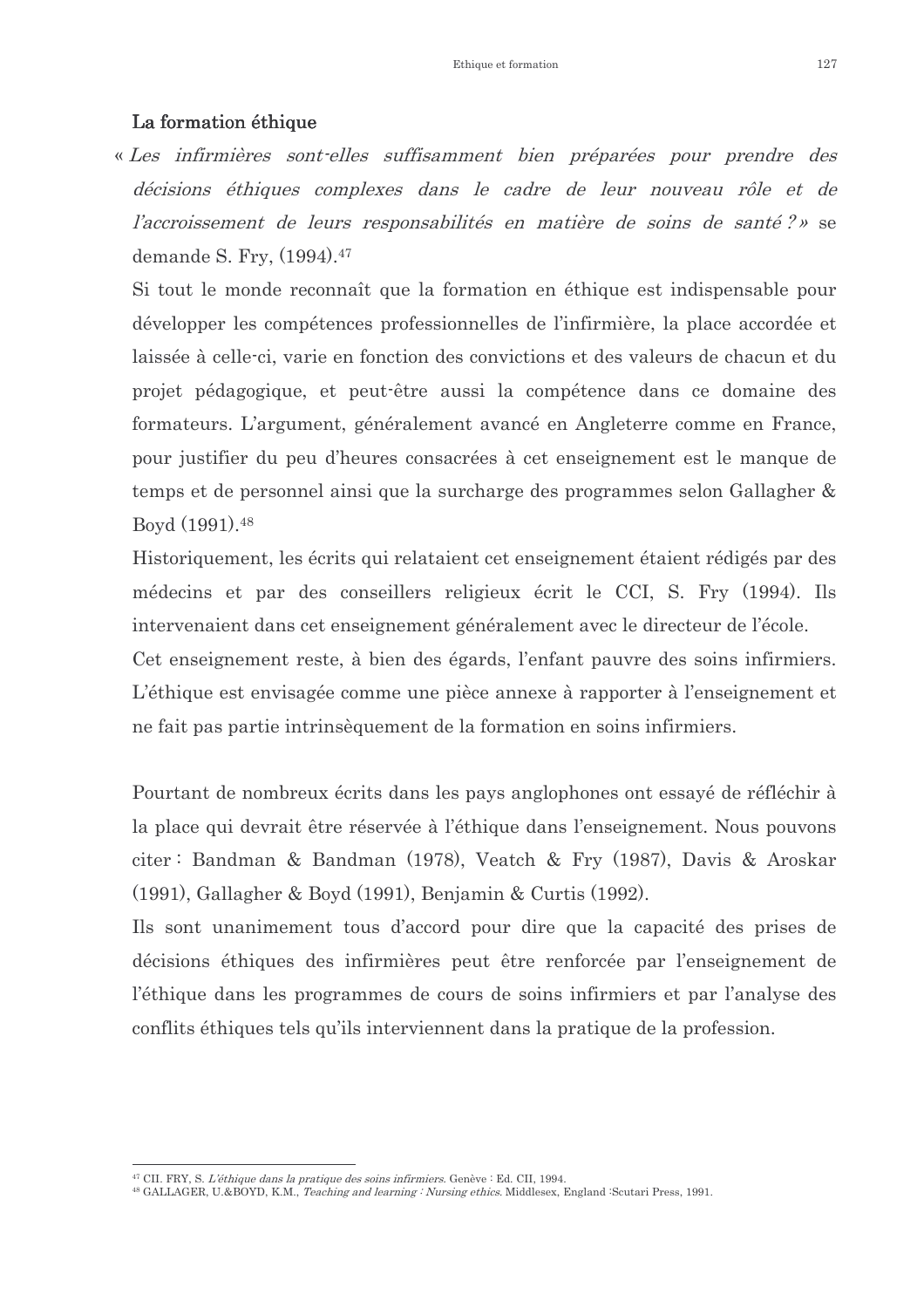Un consensus selon S. Fry (1989), a pu être trouvé autour de la finalité de l'enseignement de l'éthique selon ces auteurs, qui est :

« l'enseignement de l'éthique aux infirmières consiste à produire une praticienne responsable sur le plan moral et suffisamment compétente pour pouvoir prendre le moment voulu les décisions éthiques qui s'imposent »

Les objectifs intermédiaires pouvant être, selon le même auteur :

- Analyser les valeurs et s'engager dans la relation de soins au patient
- S'engager dans une réflexion éthique
- Acquérir une capacité au raisonnement moral et au jugement moral
- Apprendre à utiliser l'éthique pour une meilleure réflexion sur les questions plus vastes et qui ont des implications politiques et pour rechercher quels sont les fondements moraux de la pratique des soins infirmiers.

On comprend bien facilement que seule la transmission de savoir serait parfaitement insuffisante pour préparer les jeunes professionnels à avoir un comportement éthique. Une partie de la réponse est apportée par la psychologie du développement du jugement moral, comme nous l'avons vu précédemment, qui pourrait permettre de nous donner d'intéressants repères.

Selon D. Blondeau,<sup>49</sup> « *une stratégie axée sur la résolution de dilemmes moraux*, à l'aide d'histoires de cas, s'avère un outil utile pour exercer le jugement de l'étudiante. Un tel exercice permet d'apprécier la structure du jugement moral, de l'exercer, de l'éprouver, de le critiquer et surtout de le développer. L'étudiante, confrontée aux arguments de ses pairs, est amenée à démontrer la justesse de son argumentation, à nuancer son jugement, à le critiquer ou à abandonner carrément sa position »...

Amener l'étudiant à réfléchir, à argumenter la position choisie semble plus important pour cet auteur que le contenu moral des propositions.

Différentes recherches ont démontré le rôle de la formation dans le développement du jugement éthique et particulièrement l'importance d'être

<sup>&</sup>lt;sup>49</sup> Professeur à l'Université de Laval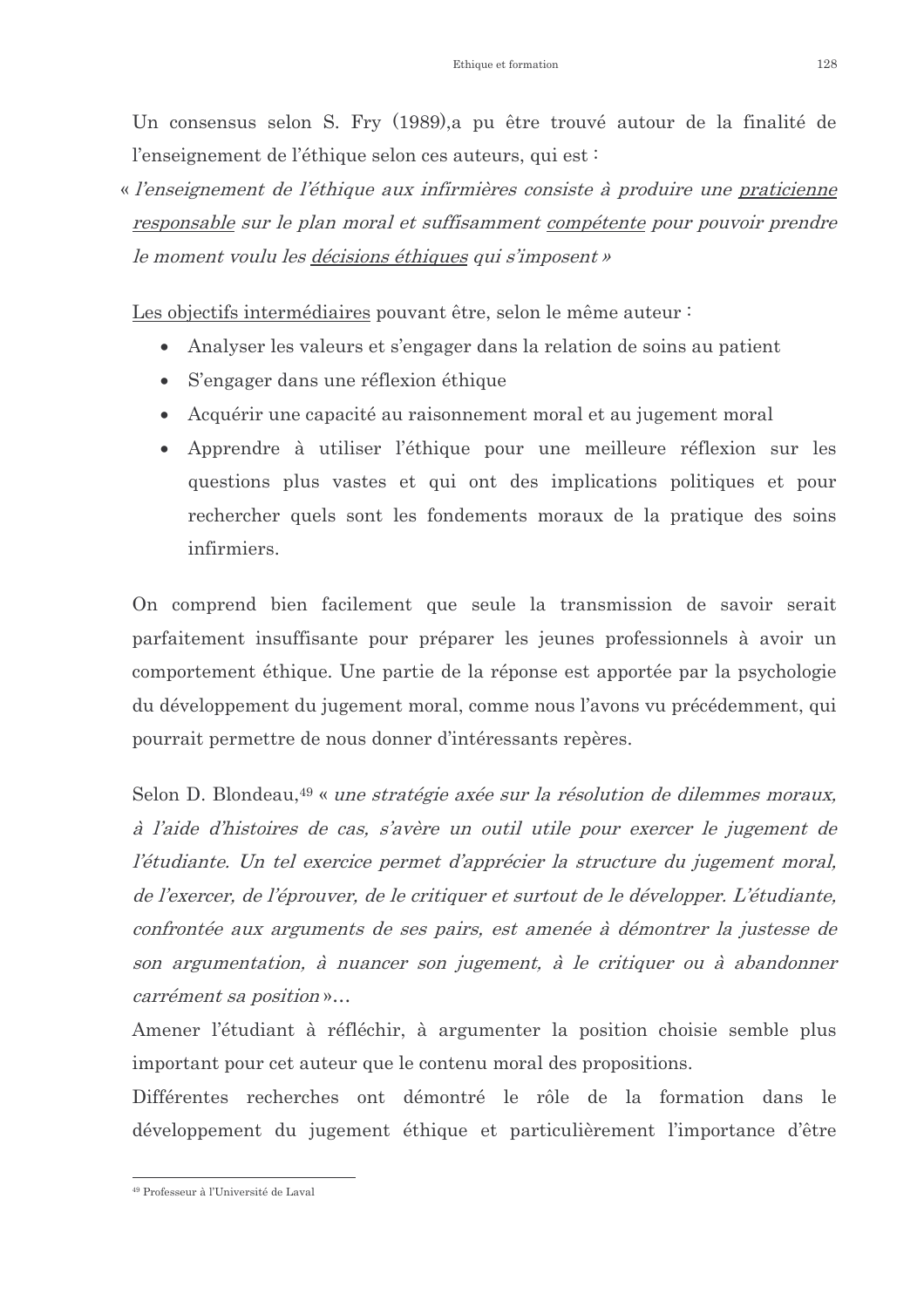confronté et de résoudre des dilemmes éthiques. Ceux-ci permettent selon ces travaux un niveau de jugement moral plus élevé.

Dans une étude conduite par Patricia Crisham (1981),<sup>50</sup> il a été démontré "que les sujets indiquant avoir été exposés à des résolutions théoriques de dilemmes éthiques avaient un pointage plus élevé concernant les niveaux de jugement moral que ceux qui ne s'étaient jamais soumis à l'exercice. En outre le personnel infirmier possédant le plus d'expérience clinique, mais sans formation académique, obtenait un pointage inférieur à celui des personnes comptant moins d'années d'expérience mais possédant une formation académique."

Cet auteur conclut que la formation en éthique est la variable qui influe le plus fortement sur le niveau de développement du jugement moral.

Il nous semble par conséquent important dans notre recherche de prendre en compte cette variable formation pour comprendre comment elle intervient sur la construction de la compétence éthique.

A cette variable qui occupe le premier rang succèdent, le niveau académique, l'expérience clinique et la religion. Voilà pourquoi P. Crisham écrit:

"L'éducation formelle et la délibération préalable au sujet des dilemmes rencontrés dans la pratique infirmière semblent être associées à la façon dont les sujets *jugent les alternatives morales ».* 

Selon D. Blondeau," l'absence d'une pensée articulée à des principes chez des sujets avant une expérience clinique considérable confirment la nécessité d'une éducation formelle pour hausser le niveau du raisonnement fondé sur des principes."

Les propos de Margot Joan Fromer vont également dans le même sens :

" Le but de l'enseignement de l'éthique aux étudiantes en soins infirmiers est de les aider à penser et à concevoir des facons de résoudre les problèmes en utilisant des règles et des principes éthiques".

<sup>&</sup>lt;sup>50</sup> CRISHAM P Measuring Moral Judgement in Nursing Dilemmas *Nursing Resarch* vol 30 No 2 mars-avril 1981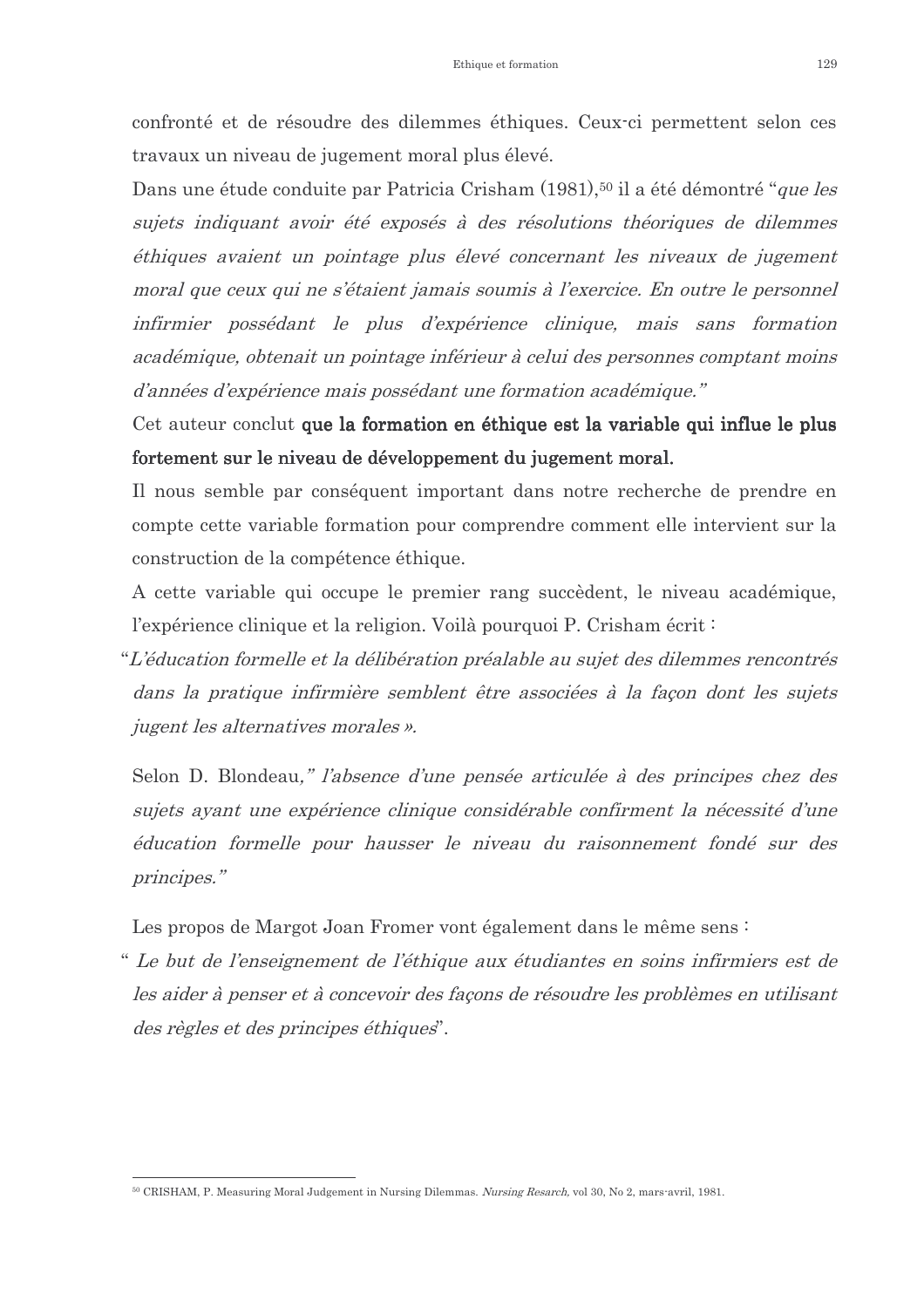B. Dierckx de Casterlé (1993)<sup>51</sup> s'est intéressée, elle aussi à la relation qui existait entre formation et comportement éthique des étudiants en soins infirmiers.

Le type et le niveau de formation<sup>52</sup> paraissent déterminants dans la formation du jugement éthique. Elle a trouvé que le mode de relation instauré entre l'enseignant et l'enseigné et la manière dont l'étudiant perçoit ses études influencent la formation du jugement éthique.

Elle a démontré chez les étudiants en soins infirmiers, que la formation était un élément déterminant pour développer le comportement éthique et qu'il existait une relation positive entre formation et comportement éthique. D'autre part que s'il existait un développement du comportement éthique, cette évolution n'existait pas en formation initiale, mais seulement au niveau post-académique. En effet, B. Dierckx de Casterlé dans sa recherche n'a trouvé aucun changement significatif concernant l'évolution des stades de Kohlberg.

Nous retiendrons dans ces travaux que la formation est la variable importante. Elle sera pour nous la variable indépendante centrale pour notre recherche.

Il sera nécessaire dans un premier temps de confirmer ou d'infirmer qu'il n'y a pas eu d'évolution du développement moral durant la formation initiale. Dans un deuxième temps, de chercher les changements éventuels qui se sont opérés durant les trois années pour savoir si la formation initiale a une incidence significative sur la compétence éthique. Nous pratiquerons de manière identique avec les formations post-académiques afin d'appréhender le processus global.

<sup>&</sup>lt;sup>51</sup> Thèse de doctorat en Belgique 1993

<sup>&</sup>lt;sup>52</sup> Plusieurs filières existent : universitaire technique et professionnel pour devenir infirmier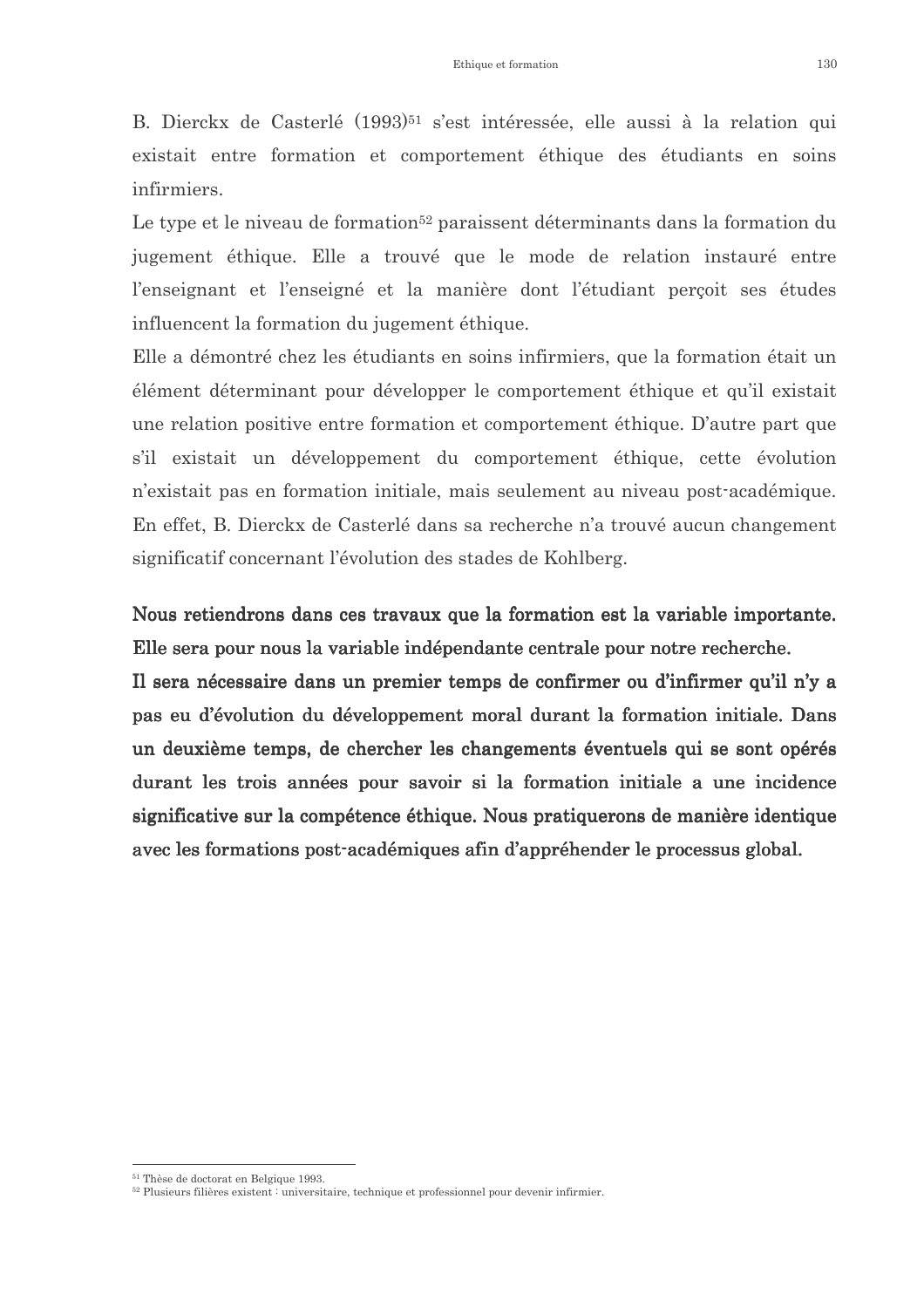#### 2.6.3 Cheminement historique en France des programmes d'études, de 1961, 1972, 1979 et 1992<sup>53</sup> menant au Diplôme d'Etat Infirmier.

Pour comprendre l'influence de la formation initiale sur le jugement éthique, nous devons nous intéresser aux formes sous lesquelles les concepts de morale et d'éthique se sont inscrits dans les programmes d'études Infirmiers.

Jadis dans les écoles françaises, on parlait de morale professionnelle. Elle était alors enseignée par un médecin, d'un âge avancé, qui défendait certaines valeurs. On y traitait les qualités de l'infirmière et ses devoirs envers les médecins et les malades.

Quelques grands problèmes étaient abordés, tels que l'avortement et l'euthanasie, mais il n'était pas question d'en débattre puisque la loi interdisait l'un et l'autre. Les infirmières, trop habituées à laisser les médecins se poser les grandes questions, trouvaient normal, que ce soient eux qui apportent seuls les réponses en fonction de leur conscience.

Nous allons brièvement analyser les programmes à partir de la terminologie utilisée dans ces programmes et du contenu d'enseignement concernant l'éthique ou la morale par Bonsart, M.T. Papaycheng, O. (1986).<sup>54</sup>

Dans le programme de 1961, on voit apparaître le mot déontologie, mais c'est le terme de morale qui revient sans cesse :

- valeur *morale* de la profession
- probité *morale* dans le travail
- exigence *morale* du travail en équipe
- responsabilité *morale*

Le mot éthique va apparaître comme titre d'un chapitre du programme d'études Le contenu concernant l'éthique fait partie d'un chapitre qui lui est consacré. Les thèmes retenus sont:

- le respect de la personne (dignité, croyances, opinion) et notion d'aide
- le respect de la vie
- le secret professionnel (tact et discrétion)
- la responsabilité légale  $\overline{a}$

<sup>53</sup> Programme des études conduitant au diplôme d'état d'infirmier. Arrêté du 23 mars 1992.

<sup>&</sup>lt;sup>54</sup> BONSART, M.T. PAYCHENG, O. Intégration de l'éthique dans le projet pédagogique de l'école. Communication pédagogique, Ligue du Nord d'Hygiène Sociale aux Journées de Dijon Octobre 1986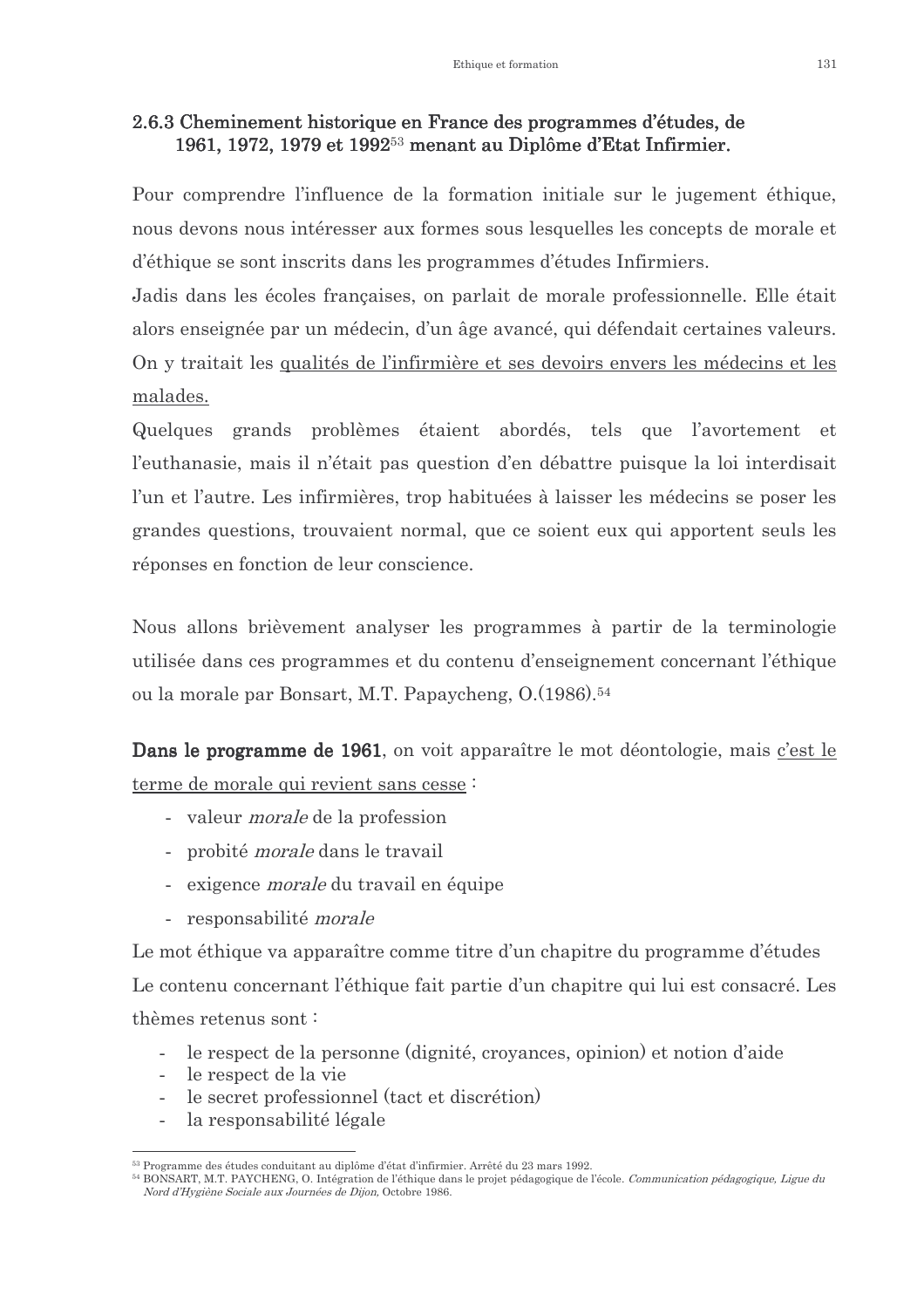### Programme de 1972

Le terme moral est absent du programme, et laisse la place aux concepts de *déontologie et d'éthique* qui sont utilisées indifféremment. Nous retrouvons encore le terme de conscience professionnelle qui va disparaître en 1979.

Il n'existe plus de chapitre concernant exclusivement l'éthique qui est répartie dans les différents modules du programme et qui répond à un objectif de formation qui est de développer l'aptitude à penser et à agir ainsi que la maturité d'esprit à acquérir. Le programme stipule que les notions éthiques doivent être abordées progressivement en fonction des *responsabilités assumées*, et qu'elles se situent sur le plan humain, professionnel et civique.

Nous retrouvons les quatre thèmes de 1962 auxquels seront ajoutés de nouveaux concepts:

- l'avortement
- l'être humain face à la douleur
- l'être humain face à la mort
- le personnel soignant et l'euthanasie
- la survie des enfants anormaux
- la régulation des naissances

### Programme de 1979

On ne retrouve plus le terme de conscience morale, et les termes éthiques et déontologie sont employés dans le programme, qui ne réserve plus exclusivement un chapitre à ce domaine.

L'objectif global reste inchangé si ce n'est que l'aptitude à penser et à agir et la maturité d'esprit doivent être obligatoirement acquises.

La responsabilité de l'infirmière se recentre exclusivement sur le plan professionnel.

Certains thèmes ont disparu et il est difficile de le comprendre. La raison reste obscure. Peut-être que ce qui est devenu légalisé semble devenu moral dans la tête du législateur:

- *l'avortement*
- le respect de la vie
- la survie des enfants anormaux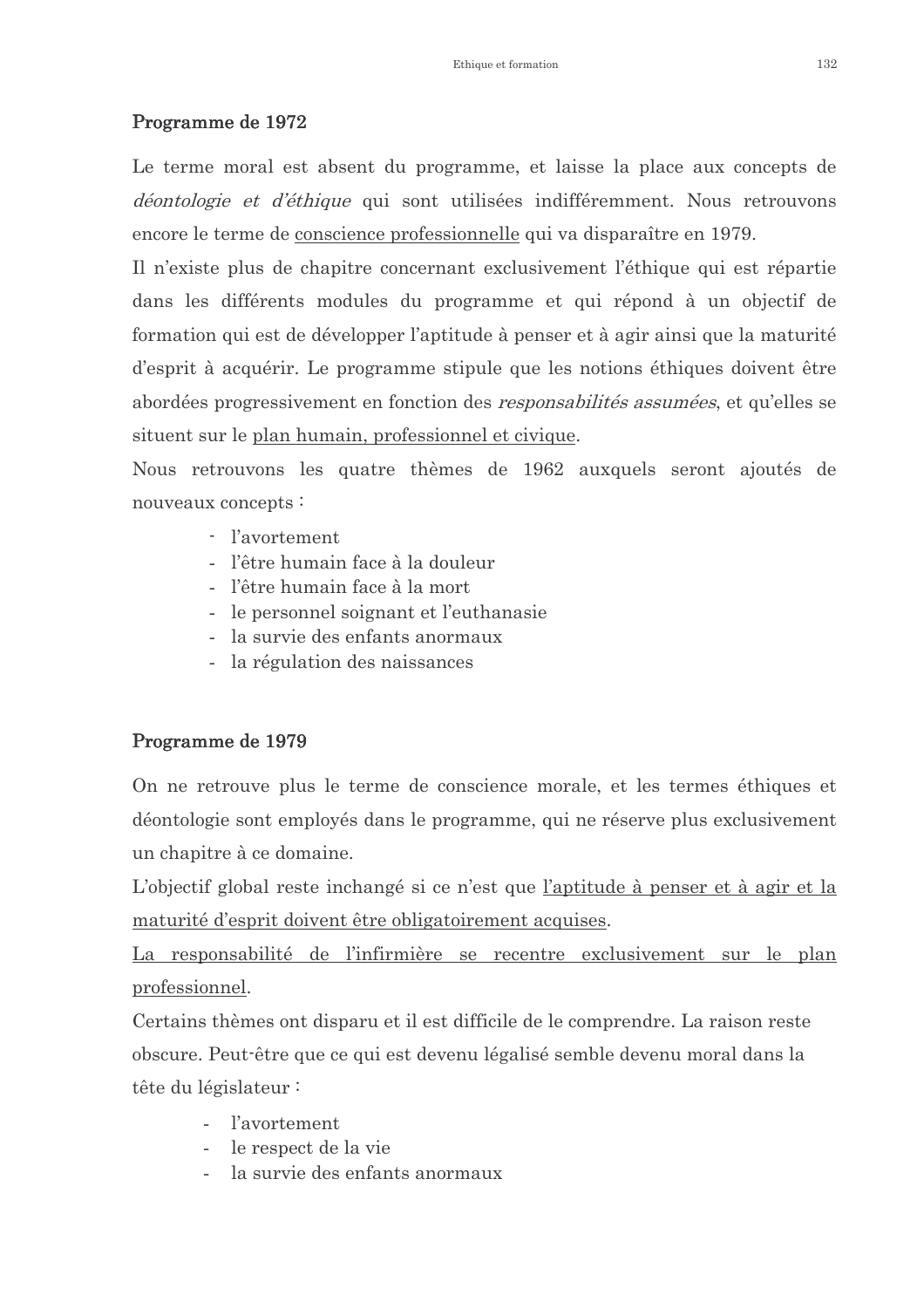De même ont disparu aussi du programme:

- la régulation des naissances
- l'homme face à la douleur et au soulagement de cette souffrance

Plusieurs nouveaux thèmes vont apparaître dans le programme, qui témoignent des situations nouvelles auxquelles les infirmières sont confrontées avec l'équipe médicale:

- droit à la mort
- abstention thérapeutique
- réanimation prolongée
- greffes et prélèvement d'organes
- signification de la mort dans diverses orientations philosophiques et religieuses et respect des convictions de chacun
- droits du malade, sa liberté face aux soins, la charte du malade hospitalisé
- les problèmes humains qui se posent à l'équipe soignante, au malade et à sa famille lors de pronostics réservés.

### Programme de 92<sup>55</sup>

Cet enseignement est regroupé dans un module appelé : législation, éthique et déontologie, responsabilité, organisation du travail, dispensé en 80 heures au total.

Le terme de responsabilité professionnelle est élargi à la responsabilité civile pénale et administrative

Dans le sous-chapitre intitulé : Ethique et déontologie

On voit apparaître :

- droits de l'enfant
- droits de l'homme
- droits des malades (déjà apparu dans le précédent programme)
- éthique et recherche médicale et biologique
- confidentialité
- respect de la vie et de la mort.

Le respect de la vie qui avait été supprimé dans le programme de 72 réapparaît dans ce programme.

Le terme de respect de la mort se substituera à celui du droit à la mort

- normes, déviances
- valeurs, croyances
- différentes cultures

<sup>&</sup>lt;sup>55</sup> Voir les annexes 10 et ll, programme détaillé du module.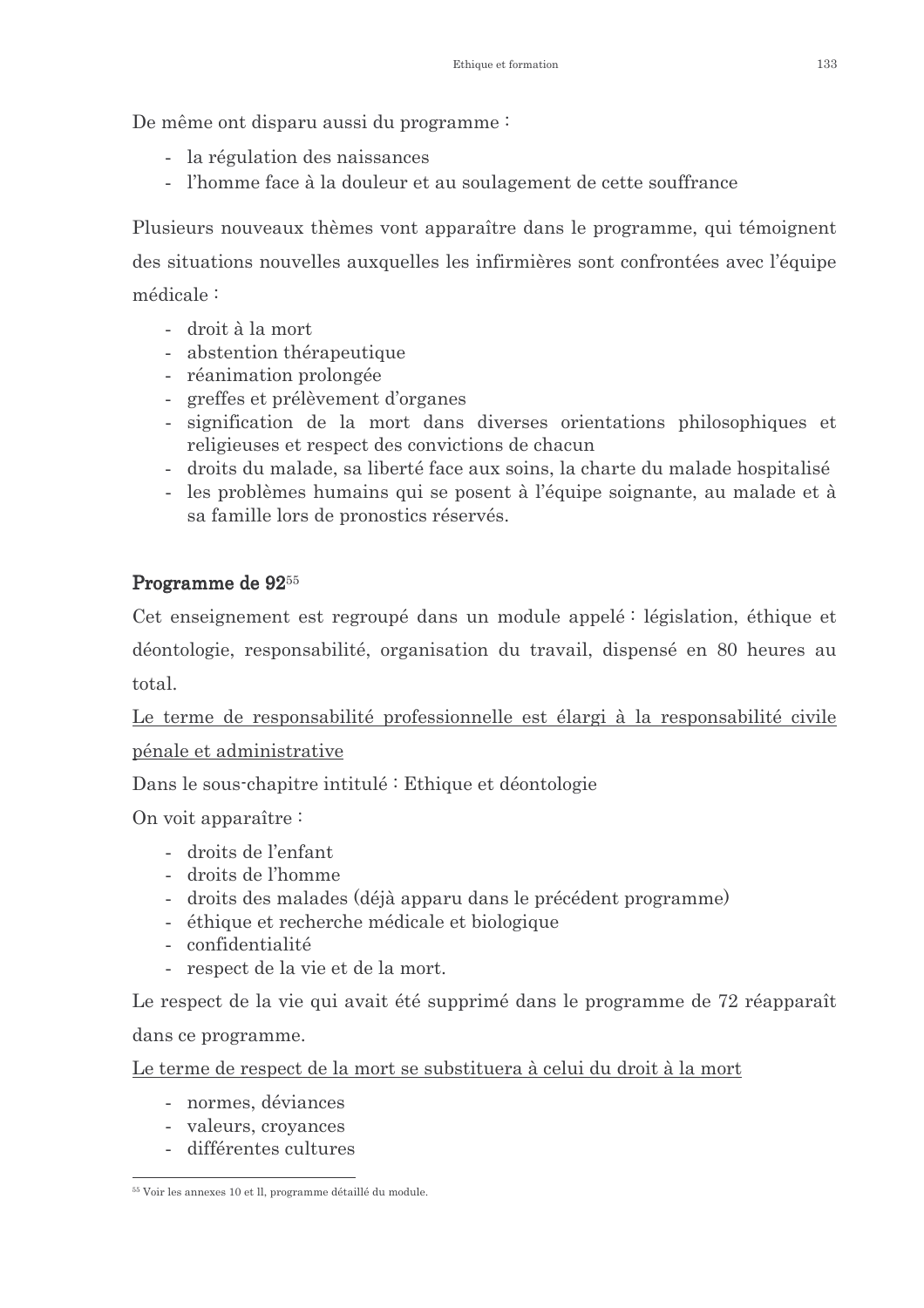L'enseignement de l'éthique dans le programme de 92 est en lien seulement avec deux des 15 modules obligatoires :

- celui des personnes atteintes de l'infection par le V.I.H<sup>56</sup> Contenu : La protection sociale, le droit au travail, l'étude de la loi contre la protection des personnes contre les discriminations. L'annonce de la séropositivité, le respect du secret professionnel. Sida et société
- celui des personnes atteintes d'hémopathies et de cancers Contenu: La résolution des problèmes moraux et les dilemmes éthiques posés par les soins dispensés aux patients atteints de cancer.

Nous pouvons repérer que dans les quatre modules de soins infirmiers<sup>57</sup> intitulés

- concepts et théories de soins infirmiers.
	- (dans ce module sera traité les attitudes culturelles face à la santé et à la maladie qui sera repris dans le module de l'anthropologie et l'ethnologie)
- démarche de soins.
- démarche relationnelle.
- démarche éducative et initiation à la recherche.  $\overline{a}$

Il ne sera pas traité dans ces modules de soins infirmiers, ni du jugement éthique, ni des cadres de références utilisés pour le raisonnement éthique, ni des dilemmes éthiques, ni du respect des valeurs, ni des droits du patient.

Le programme ne semble pas assurer une formation en éthique.

La formation semble parcellisée et perd tout son sens, malgré les recommandations générales du programme concernant l'étude des personnes atteintes de différentes pathologies :

« A l'occasion de l'étude de chaque discipline, il est procédé à un rappel anatomophysiologique de l'appareil concerné.

Par ailleurs, l'enseignement de pharmacologie générale dispensé est développé compte tenu des exigences spécifiques des pathologies enseignées.

L'enseignement de la sémiologie s'appuie sur les situations observées au cours des stages effectués par les étudiants.

<sup>&</sup>lt;sup>56</sup> Virus de l'immunodéficience humaine (le sida)

<sup>&</sup>lt;sup>57</sup> En plus des 360 heures pour ces 4 modules s'ajoutent des soins infirmiers spécifiques en fonction de chacune des pathologies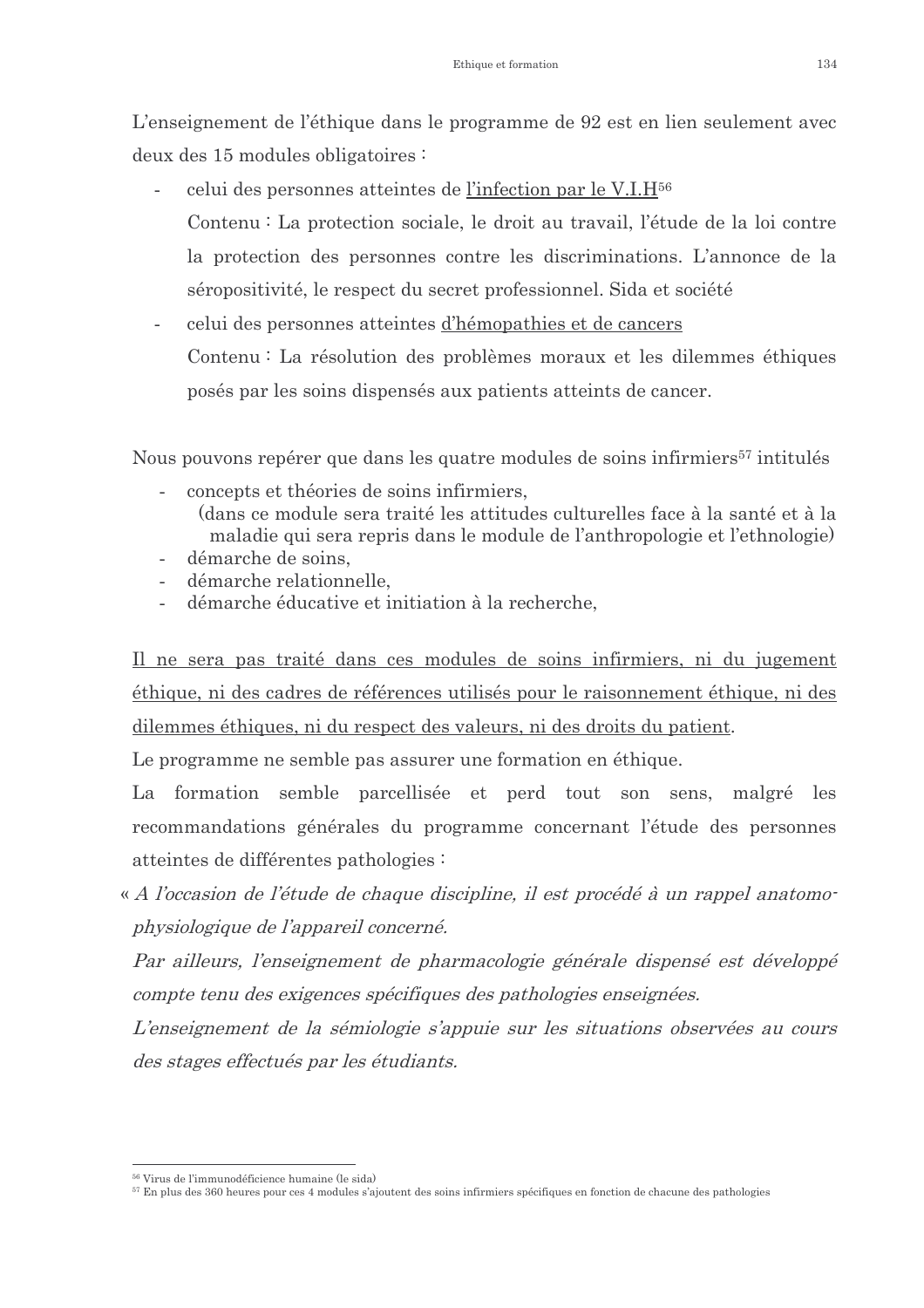L'analyse des actions infirmières conduite auprès des personnes atteintes de pathologies étudiées dans le présent programme fait apparaître une unité dans la démarche suivie »<sup>58</sup>

Dans notre recueil de données auprès des IFSI<sup>59</sup> nous repérons fort bien que cet enseignement « les encombre » qu'ils ne savent pas très bien « comment et quand le faire »? Qu'il est généralement centré essentiellement sur les références normatives (textes de lois, charte, règles professionnelles...) et de plus ne se situe souvent qu'en 3<sup>ème</sup> année. Le nombre d'heures déjà très faibles est consacré en priorité aux grands thèmes : douleur, fin de vie, euthanasie et sida

Les enseignants ne s'estiment d'autre part « pas prêts » à assumer cet enseignement, qui se donne non pas par l'ensemble des formateurs, mais seulement que par un ou deux formateurs dits qualifiés.

Nous pouvons penser, au regard de ce que nous avons analysé et entendu sur la formation dispensée par les IFSI, que le programme d'études menant au Diplôme d'Etat Infirmier pose un certain nombre d'interrogations, quant à l'organisation et au contenu de cet enseignement et à la mission de préparer de futurs professionnels compétents à assumer des responsabilités éthiques.

<sup>&</sup>lt;sup>58</sup> Programme des études conduitant au diplôme d'état d'infirmier. Arrêté du 23 mars 1992.

<sup>59</sup> Institut de Formation en Soins Infirmiers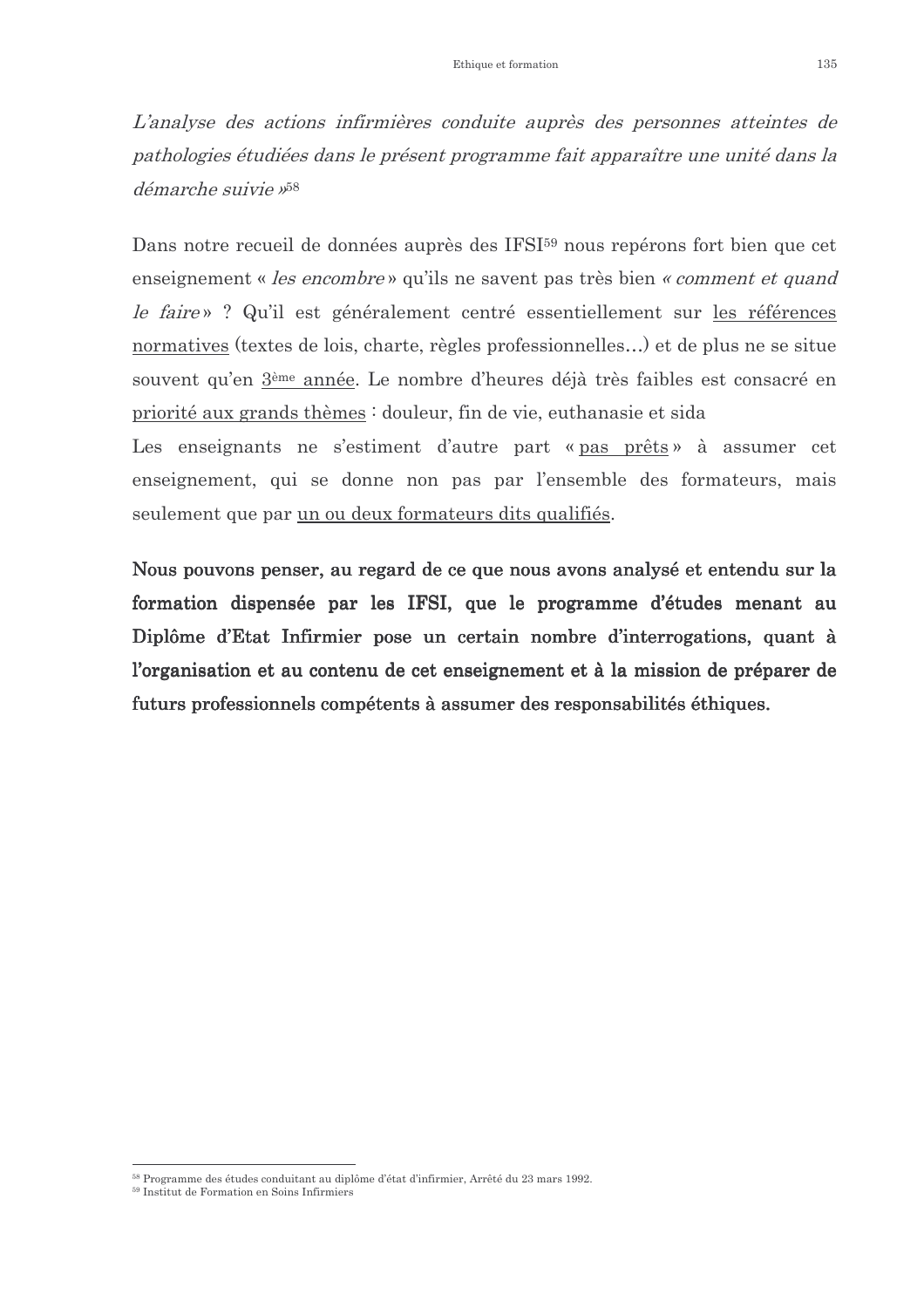### 2.6.4 La prise de décision éthique dans le cadre de l'éthique traditionnelle et contemporaine

« L'essentiel c'est d'agir, même si nous ne nous engageons jamais que dans des combats discutables sur des causes imparfaites »  $E.$  Mounier  $(1985)$ .<sup>60</sup>

La capacité de prendre des décisions éthiques est essentielle à une pratique de qualité des soins infirmiers affirme S. Fry. (1986).<sup>61</sup>

Dans les théories traditionnelles le sujet acquiert son autonomie en ayant recours à l'usage de la raison pour déterminer sa ligne de conduite à partir de ses principes auxquels il doit être fidèle.

Grâce à cette autonomie qu'il va avoir, il va se construire sa vision du monde du bien et du mal, par des critères rationnels

Devenir autonome signifie pour les anciens :

- être non seulement la source des principes moraux

- mais aussi se soumettre à ces mêmes principes moraux

Les agents moraux sont selon S. Fry (1994)<sup>62 :</sup> « des individus détachés des situations éthiques dans lesquelles ils sont eux mêmes engagés. Dès lors la prise d'une décision éthique est un processus impersonnel et impartial recourant à des principes et à des règles éthiques pour s'en servir comme normes absolues. Le but d'une décision éthique est de juger si des actes sont corrects ou erronés, et d'appliquer **impartialement** les principes à des situations données».

Ce type d'éthique peut être surnommé "l'éthique des étrangers" puisqu'elle ne prend pas en compte les relations entre les parties. Elle peut être répétitive, puisque les mêmes principes moraux seront appliqués aux situations indépendamment du contexte relationnel, contrairement à "l'éthique des intimes".

Les publications concernant l'éthique médicale sont en accord pour la plupart avec ce modèle de prise de décision éthique.

S. Fry, (1994), pense que l'on peut y joindre aussi les travaux des deux grands psychologues L. Kohlberg et J. Piaget, qui considèrent en effet que la justice est au centre du concept de la morale et que le développement moral se traduit par un processus hiérarchisé en étapes conduisant à un idéal éthique traditionnel.

<sup>&</sup>lt;sup>60</sup> MOUNIER, E. Le personnalisme. Ed. PUF, Que Sais-Je, 1985.

 ${}^{61}$  FRY, S.T. Teaching ethics in nursing curricula : Traditional and contemporary models. Nursing Clinics of North America, 24(2), 1986.

<sup>&</sup>lt;sup>62</sup> FRY, S.T. L'éthique dans la pratique des soins infirmiers. Genève : Ed. CII, 1994.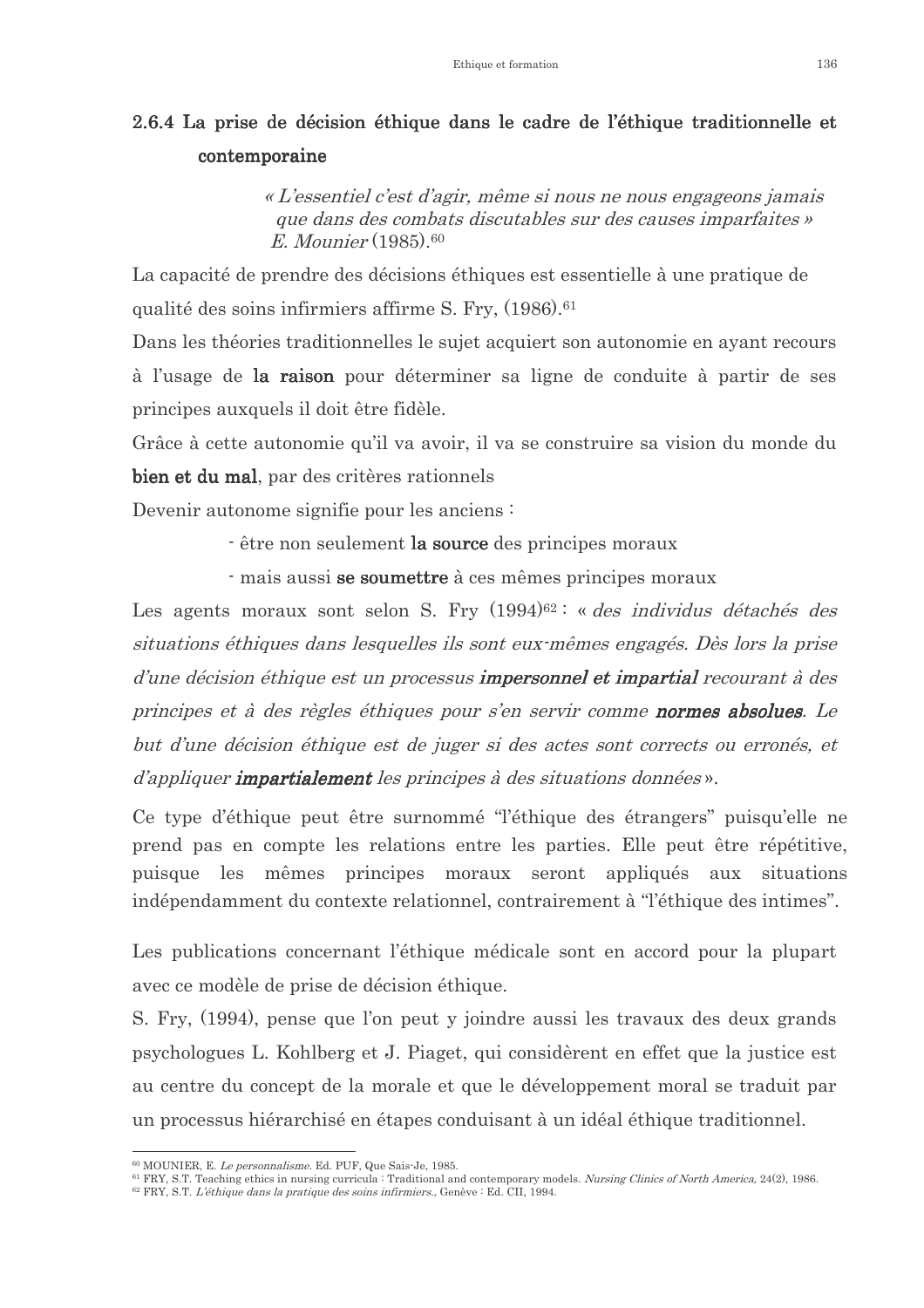Plusieurs modèles de la démarche éthique ont vu le jour ces dernières années. Il est légitime de se questionner si ces cadres généraux pour la prise de décision éthique sont pertinents dans la pratique des soins infirmiers?

Ce qu'il est possible d'avancer c'est que ces cadres aident le décideur selon S. Fry  $(1994)$  à étudier plus efficacement:

- 1. les valeurs impliquées
- 2. le contexte dans lequel devra intervenir la décision
- 3. la nature des responsabilités de l'infirmière dans la situation en jeu.

Il n'existe bien heureusement pas de recette miracle pour la prise de décision éthique dans la pratique des soins infirmiers. Chacun devra se débrouiller avec ce qu'il peut récolter de la situation et ce qu'il est, dans ce processus de prise de décision éthique.

Un nombre important de cadres ont été proposés aux professionnels. Ils permettent une approche méthodique de l'analyse du processus de prise de décision.

Certains cadres proposés par les infirmières concernant la démarche éthique ont été empruntés à des modèles de la prise de décision médicale Murphy & Murphy  $(1976)^{63}$ , d'autres se sont inspirés de la pensée philosophique contemporaine Benjamin & Curtis (1986)<sup>64</sup> Aroskar (1980)<sup>65</sup>, d'autres se rapprochent de la démarche de résolution de problème Curtin (1978)<sup>66</sup>, Jameton (1984)<sup>67</sup>, Stanley (1980).<sup>68</sup> D'autre encore selon S. Fry consiste en une combinaison du processus de résolution des problèmes qui se posent dans le domaine des soins infirmiers avec une perspective religieuse Shelly, (1980)<sup>69</sup>.

Les modèles de prise de décision éthique nous invitent à prendre en considération le plus grand nombre d'options possibles. D'évaluer les conséquences, avant de privilégier celle qui guidera notre action.

Toutes les habiletés sont nécessaires pour arriver à résoudre un dilemme éthique, qui débouchera sur une action.

<sup>63</sup> MURPHY, M.A & MURPHY, J. Making ethical decisions systematically, Nursing 76, 1976.

<sup>&</sup>lt;sup>64</sup> BENJAMIN, M. CURTIS, J. Ethics in nursing. 3rd ed.New York : Oxford University Press, 1992.

<sup>65</sup> AROSKAR, M. A. Anatomy of an ethical dilemma: The theory. Amer J Nurs, 1980.

<sup>&</sup>lt;sup>66</sup> CURTIN, L. A proposedmodel for critical ethical analysis. Nurs Forum (17), 12-17,1978. 67 JAMETON, A. *Nursing practice : The ethical issues.* Englewood Cliffs, NJ : Prentice Hall, 1984.

<sup>&</sup>lt;sup>68</sup> STANLEY.Sr.T. Ethics as a component of the curriculum. Nurs & Hlth Care (1) 63-72, 1980.

<sup>&</sup>lt;sup>69</sup> SHELLY, J.A. *Dilemma : A nurse's guide for making ethical decisions*. Downer's Grove, IL : Intervarsity Press, 1980.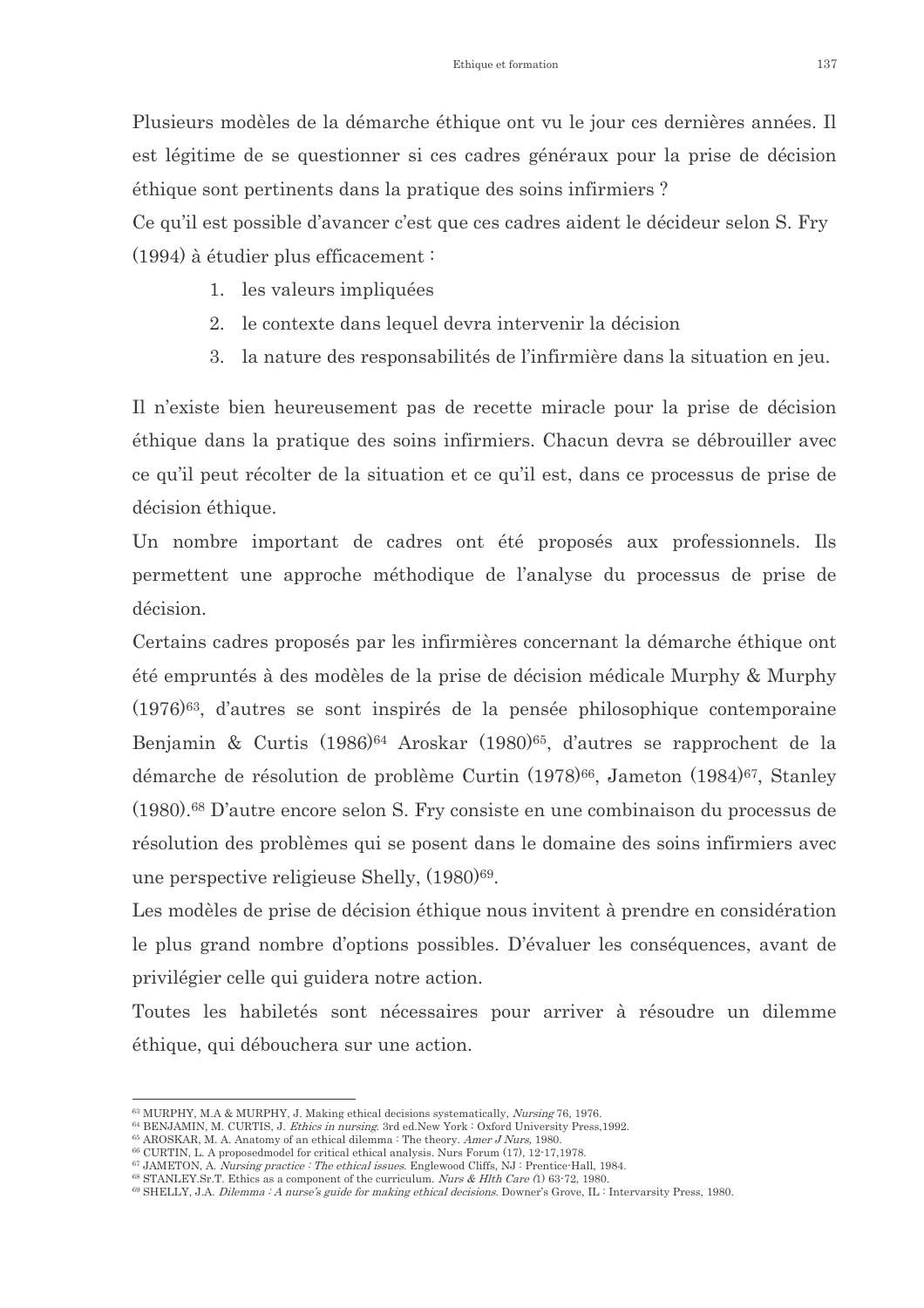Ces modèles sont présentés par échelons qui compartiment la démarche, bien que cela soit la vision d'ensemble qui donne sens au processus.

Gordon englobe les notions de jugement diagnostique, de jugement thérapeutique et de jugement éthique dans un concept plus large qu'elle qualifie de jugement clinique.

## Voici les étapes de quelques uns uns de ces modèles dans le processus de prise de décisions

#### 1. Modèle de Gordon & Murphy (1976),

Démarche de résolution de problème du processus de soins<sup>70</sup>

- 1. Collecte de données et interprétation  $\rightarrow$ Raisonnement éthique 2. Énoncé du problème Dilemme éthique
- 3. Plan de solutions de problème Souhaits prioritaires  $\rightarrow$

et plan d'action

- Mise en œuvre du plan Action morale  $4.$
- Évaluation Evaluation morale  $\overline{5}$  $\rightarrow$

Le jugement (ou raisonnement) clinique se composerait selon ses auteurs : du jugement diagnostique, du jugement éthique et du jugement thérapeutique.

Cette approche a le mérite d'englober les trois jugements considérés comme complémentaires dans l'approche clinique. Cette démarche cependant risque de rester linéaire si les trois jugements se juxtaposent au lieu de s'intégrer dans le raisonnement global.

- 2. Grille de Curtin (1986), se rapprochant de la démarche de résolution de problèmes.
	- 1. Sélection de l'information
	- 2. Identification et clarification des composantes éthiques
	- 3. Droits, devoirs et capacités
	- 4. Les différentes options possibles
	- 5. Considération des faits et des principes

<sup>&</sup>lt;sup>70</sup> Démarche consistant aux recueils de données à la pose de diagnostics infirmiers des interventions en soins et de l'évaluation des réentrate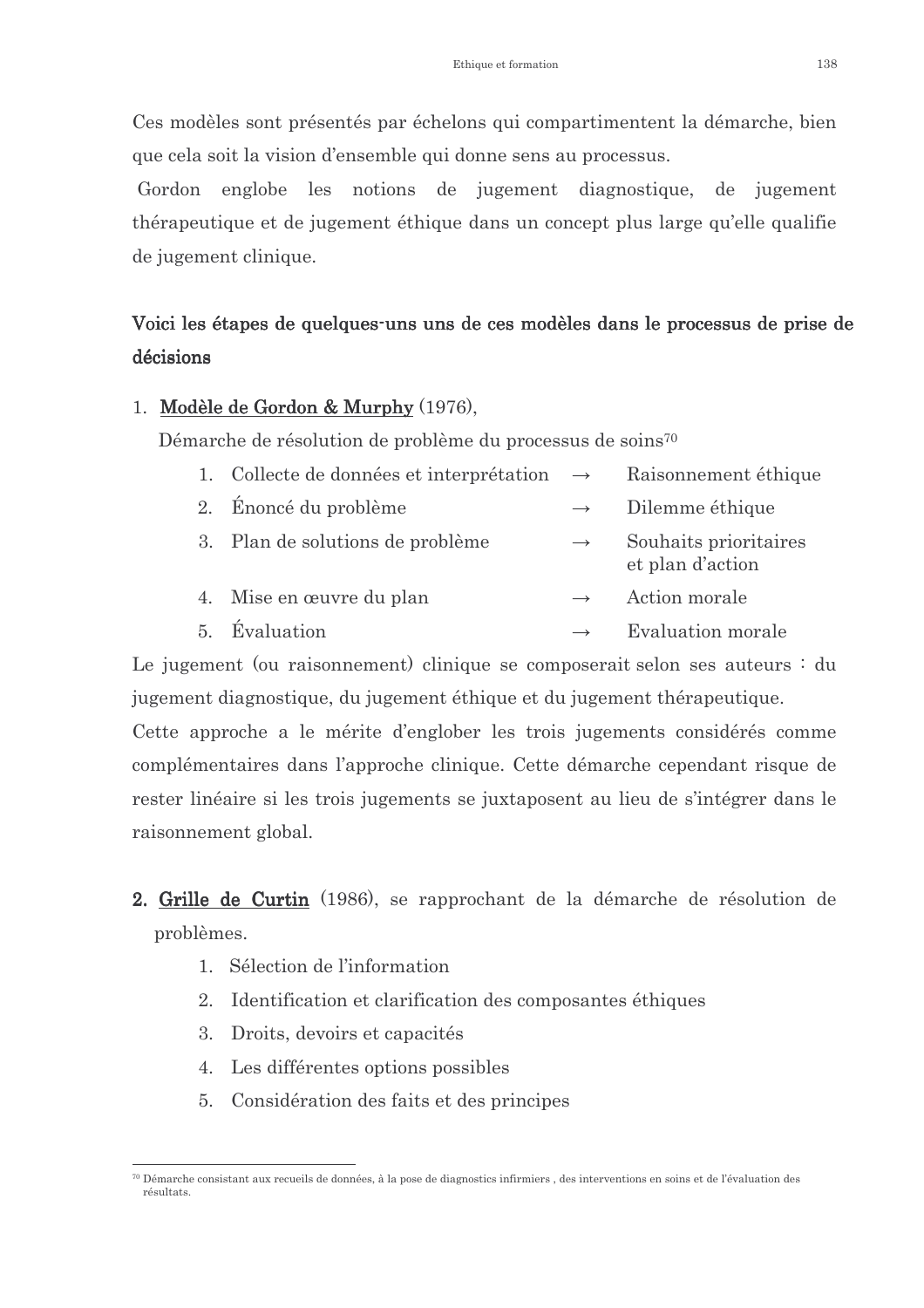### 3. Modèle de Danielle Blondeau (1989)

D. Blondeau s'est inspirée du Modèle de Rest (1982), vu précédemment dans le chapitre du développement moral.

- 1. Délimiter le problème de nature éthique (La sensibilité morale)
- 2. Identifier les options qui permettront de résoudre la situation (la sensibilité morale)
- 3. Evaluer les différentes possibilités (L'intention morale)
- 4. Choisir l'intervention la plus bénéfique à la personne malade (L'intention morale)
- 5. Convertir la décision en action (La conduite morale)

### 4. Démarche du SEL<sup>71</sup> (démarche du modèle médical)

- 1. Les éléments techniques
- 2. Les éléments juridiques
- 3. Les droits et devoirs déontologiques
- 4. Les éléments moraux et culturels
- 5. La problématique et éthique

### 5. Modèle de prise de décision tenant compte de la diversité éthique et culturelle dans l'exercice des soins infirmiers. Fry, S. (1994)

- 1. Quel contexte et quelle succession d'événements ont contribué à générer le conflit ?
- 2. Quelle est la signification et quelle est l'importance des valeurs impliquées dans ce conflit?
- 3. Quelle est la signification et quelle est l'importance de ce conflit pour les différentes parties concernées ?
- 4. Que faut-il faire?

Ce modèle semble être le seul, à notre connaissance, qui utilise le milieu contextuel pour résoudre un conflit. Il est d'autre part suffisamment souple pour qu'il puisse s'adapter aux situations concernant les soins infirmiers et c'est pour ces raisons que nous le retiendrons avec celui de Paul Ricoeur qui suit :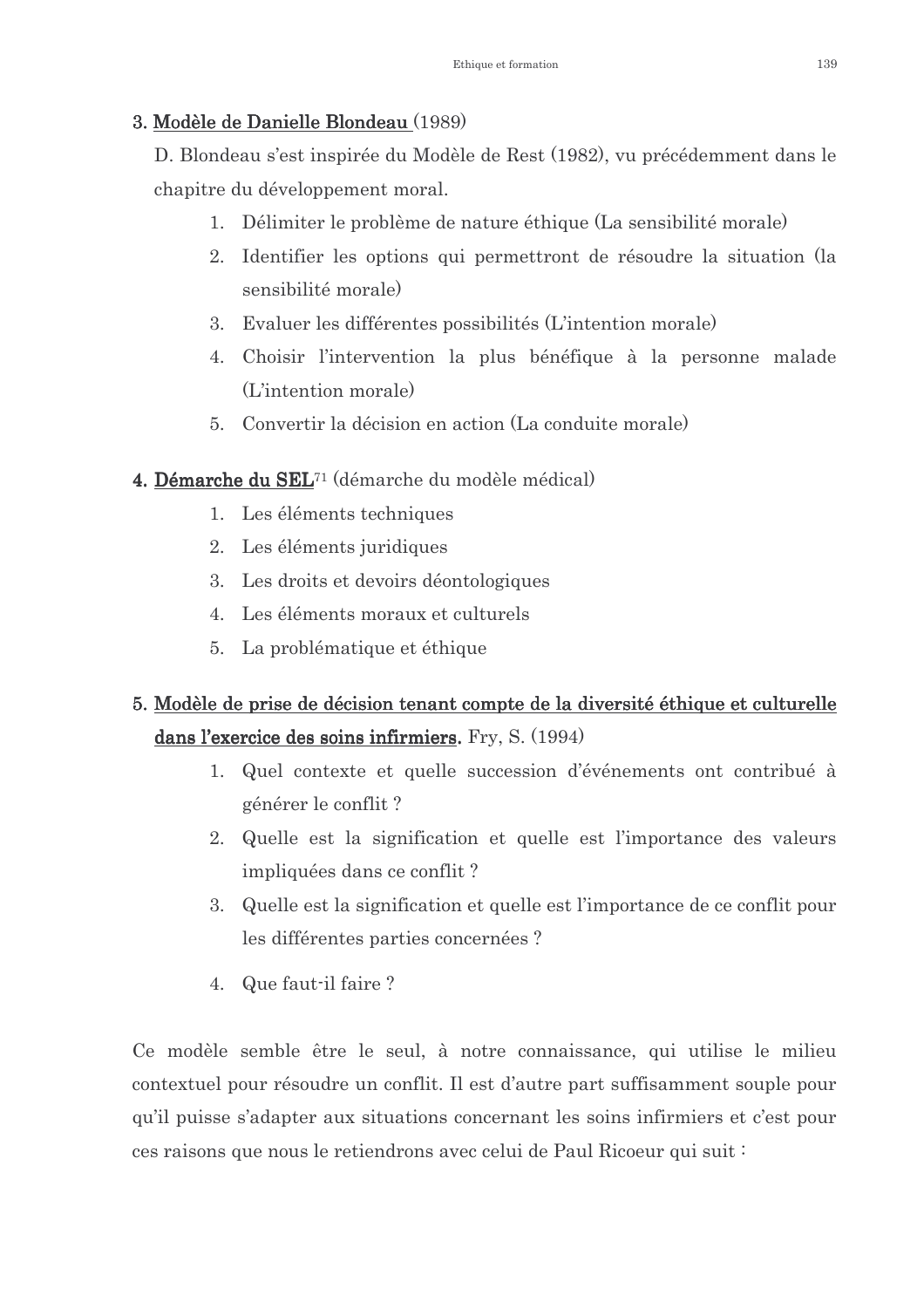#### 6. Démarche éthique selon P. Ricoeur (1990)

- 1. Une prise de conscience du problème
- 2. Un désir d'y répondre.

Ce qu'il appelle *l'intention éthique* des valeurs comme fondements et un souci de les honorer

3. Une démarche d'élaboration de la meilleure réponse possible Ce qui nécessite la référence à des normes, et c'est là que selon P. Ricoeur que la morale intervient.

#### Le Jugement éthique

Dans tous ces modèles le jugement éthique est au centre de la prise de décision. Nous avions vu précédemment que le jugement de valeur<sup>72</sup> était un jugement d'appréciation qui énoncent ce que les choses valent aux yeux d'une conscience morale

Nos comportements se fondent sur la construction de jugements moraux que nous pensons légitimes, afin de pouvoir agir le plus justement possible. Cette faculté de pouvoir juger et apprécier une situation est fondamentale

Comment construisons nous nos jugements moraux?

« Nos vérités » ne sont pas toujours faciles à communiquer à autrui. Nos jugements peuvent être de plusieurs ordres.

Ils peuvent être de l'ordre *évaluatifs*:

- ce patient est un mauvais malade.
- l'euthanasie est inadmissible.
- le respect de la liberté est un bien

Ils peuvent être de l'ordre *prescriptifs* 

- le patient doit pouvoir bénéficier de ce traitement.
- l'infirmière doit se soumettre à l'avis médical
- l'infirmière doit respecter les choix du patient

<sup>&</sup>lt;sup>71</sup> Santé Ethique et Libertés

<sup>&</sup>lt;sup>72</sup> MORFAUX, L.M. *Vocabulaire de la philosophie et des sciences humaines*. Paris : Ed. Armand Colin, 1980.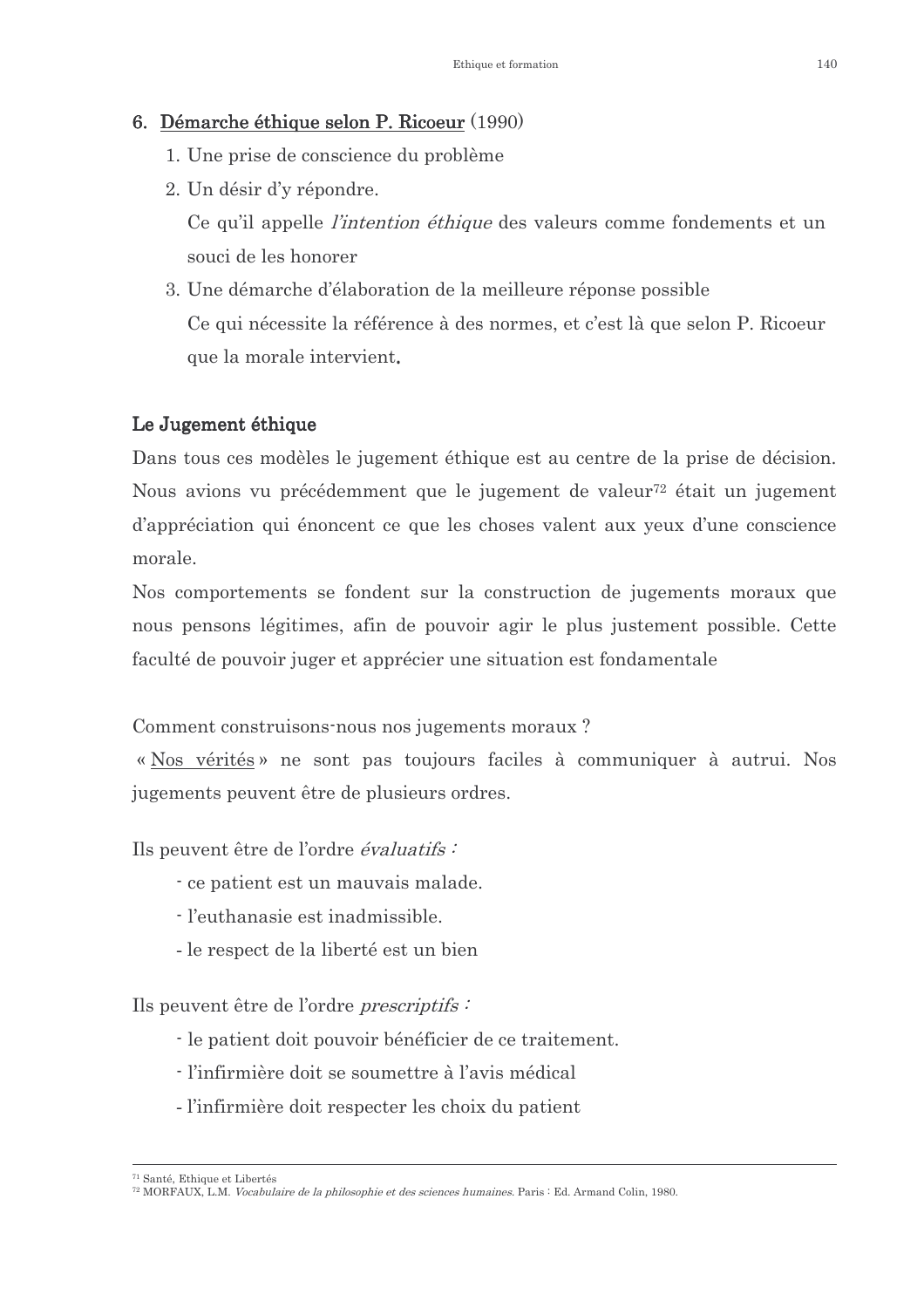Ils peuvent être de l'ordre *descriptifs*:

- $\cdot$ le patient a arraché sa sonde gastrique<br/>73 parce qu'il ne voulait pas recevoir de gavage
- cette famille est devenue agressive lorsqu'elle a appris la vérité
- les infirmières ne supportent pas de ne pas pouvoir soulager la souffrance

Pouvons-nous interroger ces jugements concernant leur vérité ? leur légitimité ? leur validité ? leur justification morale ? Quel est le sens de ces énoncés ?

L'argumentation de ces jugements sera nécessaire pour comprendre le jugement d'autrui afin de trouver un agir compatible avec toutes les personnes en présence. L'argumentation couramment utilisée pour résoudre un problème éthique en classée méthodes équipe interdisciplinaire pourrait être en  $cina$ d'argumentations qui sont proposées ici:

#### 1. L'appel au compromis

Selon ce type d'argumentation, l'accord reposera sur des *concessions mutuelles*. Les deux positions vont trouver un compromis dans une voie alternative ou chacun des membres de l'équipe devra accepter d'assouplir sa position sans pour autant être en concordance avec la vérité de l'autre.

#### 2. L'appel au consensus

Consiste à s'appuyer sur l'accord d'une personne ou la position d'un groupe de référence reconnu dans l'équipe, afin d'argumenter sa position et de faire entendre raison, afin d'amener les membres à un accord commun.

#### 3. L'appel à l'autorité

Cet argument permet de rallier le groupe à l'avis d'une autorité judiciaire, religieuse ou médicale, qui dicte en quelque sorte l'attitude recommandée en clarifiant ce qui n'est pas autorisé. La réussite de cette méthode est en rapport direct avec la légitimité reconnue et le crédit que l'on accorde à l'autorité et de la capacité des personnes du groupe, de se laisser imposer leur conduite par une instance supérieure.

#### 4. La méthode dialectique

<sup>&</sup>lt;sup>73</sup> Sonde qui passe généralement par le nez pour se rendre dans l'estomac afin de pouvoir passer de la pourriture liquide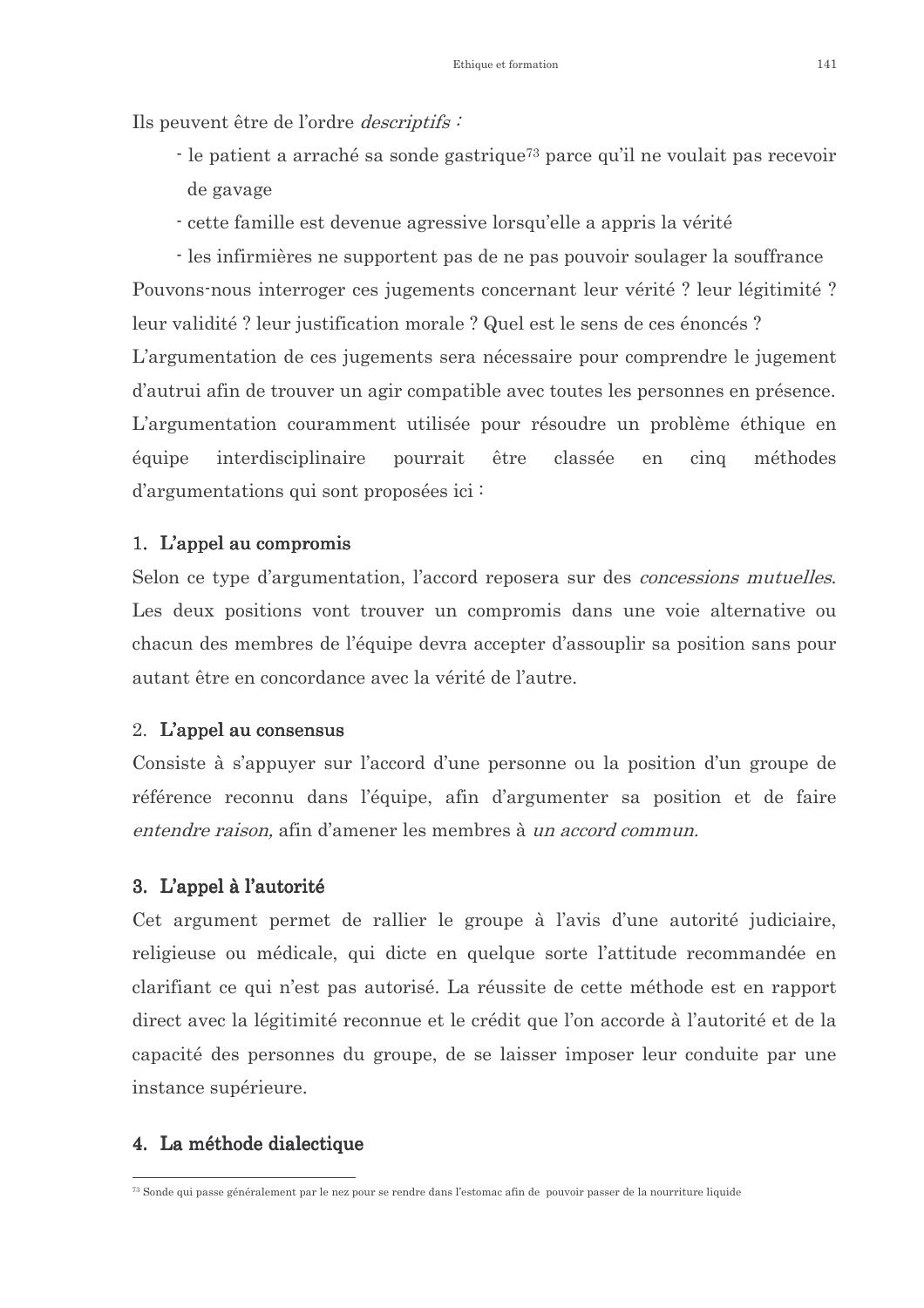Cette méthode appelée aussi méthode *de Socrate* » consiste à utiliser la pensée logique pour appréhender la situation éthique. Cette méthode ancienne et universellement reconnue est toujours notoire et valorisée dans le domaine de l'éthique des soins. Son fondement repose sur le rationnel et la déduction. Ces concepts qui sont si chers à notre société scientifique, paraissent pour certains, les plus légitimes pour résoudre un problème éthique.

#### 5. L'appel à l'intuition

Cette méthode est appliquée traditionnellement au domaine de l'éthique et repose habituellement sur des convictions religieuses. L'argumentation s'appuie sur ce qui est évident en soi et sur ce qui saute aux yeux.

A partir de ces travaux, nous pouvons penser que l'intuition éthique pourrait être un niveau d'expertise qui permettrait à la personne concernée de «sentir » le positionnement professionnel qui serait le meilleur possible, sans avoir préalablement analysé méthodiquement et logiquement tous les paramètres de la situation.

Comment alors se construirait ce niveau d'expertise? c'est ce que met en lumière certaines recherches.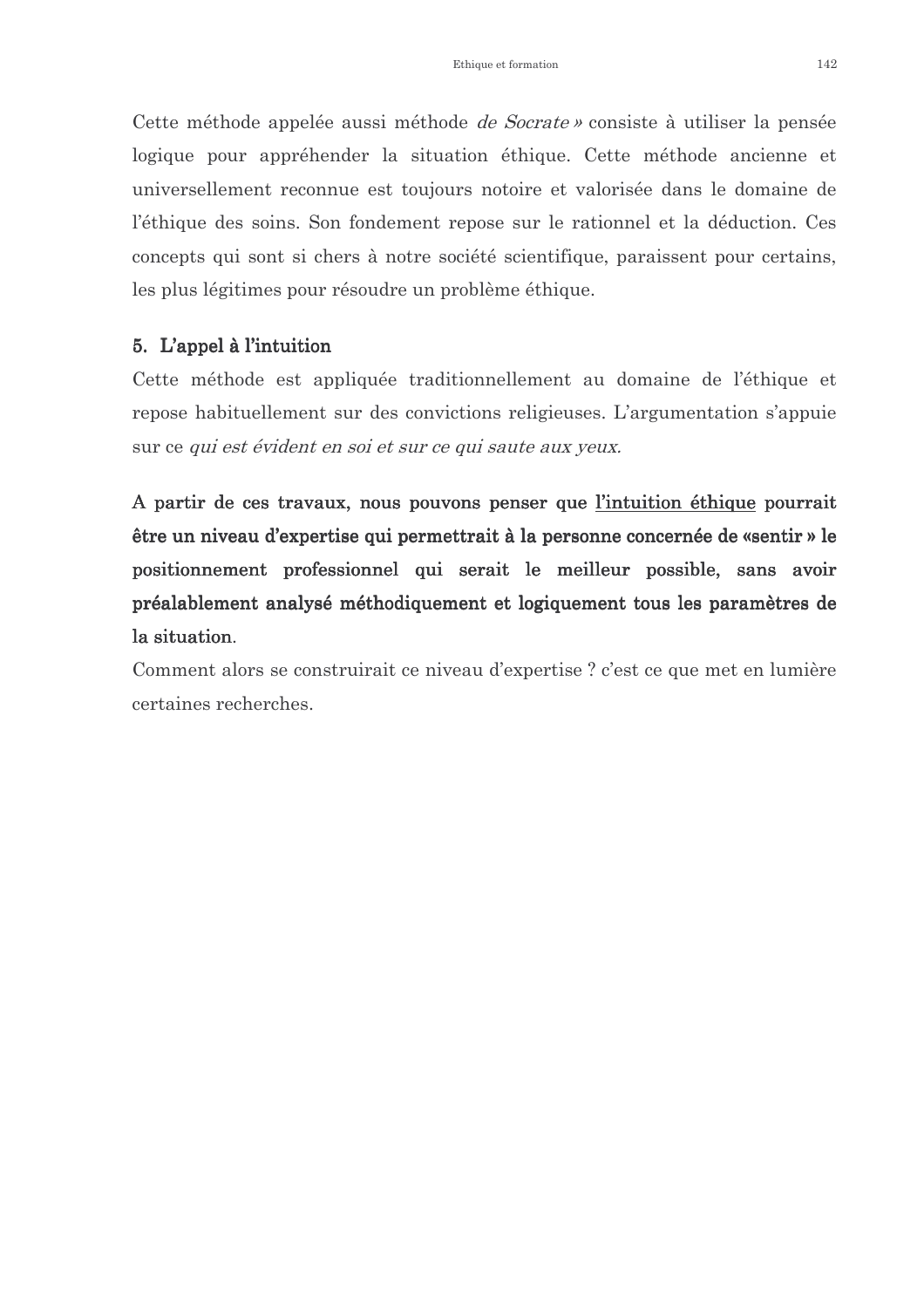#### 2.6.5 Le modèle Dreyfus d'acquisition de compétence appliqué aux soins infirmiers

Le philosophe Hubert Dreyfus et le mathématicien Stuart Dreyfus ont créé un modèle d'acquisition de compétences, fondé sur l'étude de joueurs d'échecs et de pilotes d'avions. Ils sont arrivés à la conclusion que le développement d'une compétence passe par cinq stades successifs reflétant trois types de changements qui se produisent lors de l'acquisition d'une compétence.

Patricia Benner (1995)<sup>74</sup> a repris les cinq niveaux de compétences se rapportant au modèle de Dreyfus en les transposant au monde du soin infirmier. Elle pense qu'il y a une masse de connaissances non référencées qui sont intégrées à la pratique et au savoir-faire des **infirmières expertes**. Il y a en effet beaucoup à apprendre de ce savoir expérientiel que les infirmières découvrent dans l'exercice de l'art des soins infirmiers

Ce développement de compétence passe par trois étapes.

- Le premier est le passage des principes abstraits à l'utilisation de l'expérience concrète.
- Le second est le changement de vision d'une situation percue comme fragmentée et non hiérarchisée contenant une multitude d'éléments indifférenciés à une perception plus globale où certains éléments vont pouvoir donner du sens à la situation
- La troisième changement est le passage de la position d'extériorité à la position d'engagement et d'implication dans la situation

#### Les différents stades professionnels

#### Stade 1: les novices

Les novices n'ont aucune expérience des situations futures auxquelles ils vont être un jour confrontés. Afin de pouvoir y remédier la formation va anticiper, en les préparant à avoir des réponses formalisées à chaque type de problème, en déduisant les actes à exécuter. Il suivra la marche à suivre enseignée et cela aura

<sup>&</sup>lt;sup>74</sup> BENNER, P. *De novice a expert*. Paris : InterEditions, 1995.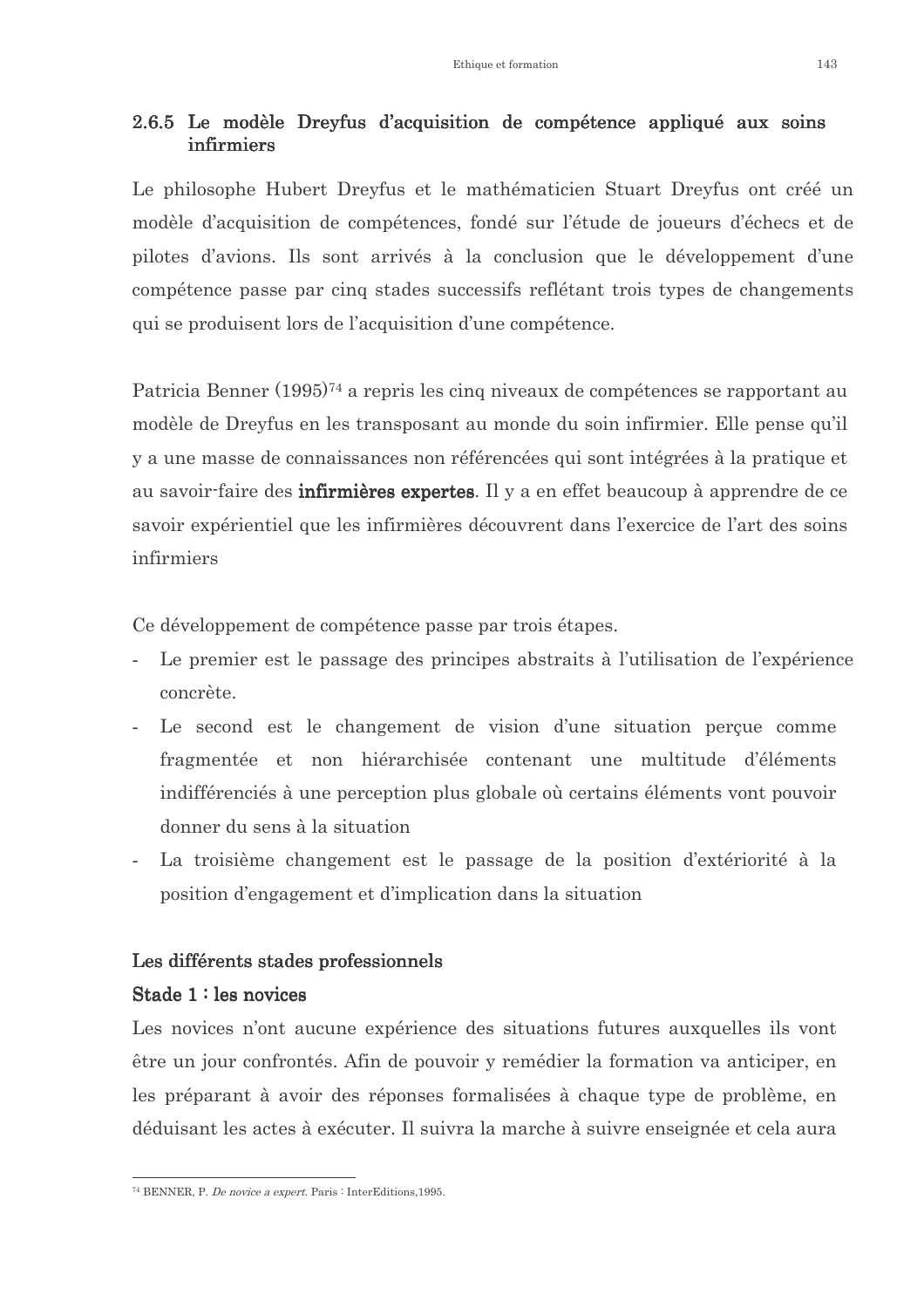pour conséquence, une adaptation limitée et rigide à la situation, sans pouvoir prendre en compte l'aspect contextuel puisqu'il ne sera possible que d'appliquer des règles et des concepts.

Le modèle de Dreyfus d'acquisition de compétences est un modèle situationnel fondé sur l'expérience en situation et se perd par conséquent quand on change de lieu.

#### Le stade  $2:$  le débutant

Le débutant a déjà acquis une certaine expérience à partir de laquelle, il a su identifier les facteurs signifiants, que le modèle de Dreyfus qualifie « d'aspects de la situation. »

L'agir professionnel est basé sur des principes qui vont dicter les actions. Mais les attributs ou les aspects identifiés ont tous la même importance, et le débutant comme le novice du reste ne peut appréhender qu'une toute petite partie de la situation. Le débutant ne sait faire le tri entre ce qui est important et ce qui l'est moins.

#### Le stade  $3:$  le compétent

Le compétent arrive à organiser ses actes dans une logique définie à moyen terme et ne se contente plus simplement de réagir à la situation mais arrive à anticiper une partie des événements et sait maîtriser une partie des imprévus. Ce niveau de compétence gagne en efficacité et en organisation, mais n'a pas encore la rapidité ni la souplesse de l'infirmière performante.

#### Le stade  $4:$  le performant

Le performant peut percevoir la situation dans son ensemble et non en termes d'aspects ou d'actes à exécuter. L'expérience lui permet d'aller rapidement au problème central et d'améliorer son processus de décision puisqu'il sait quels sont les attributs qui ont de l'importance. L'infirmier performant utilise des *maximes* Les maximes ce sont des instructions codées qui n'ont de sens que si la personne a déjà une bonne compréhension de la situation. Ces maximes ont été définies par Polanyi (1958) puis par Dreyfus (1982) et Benner & Wrubel (1982). Elles ne peuvent avoir de sens que pour celui qui a une large expérience et qui peut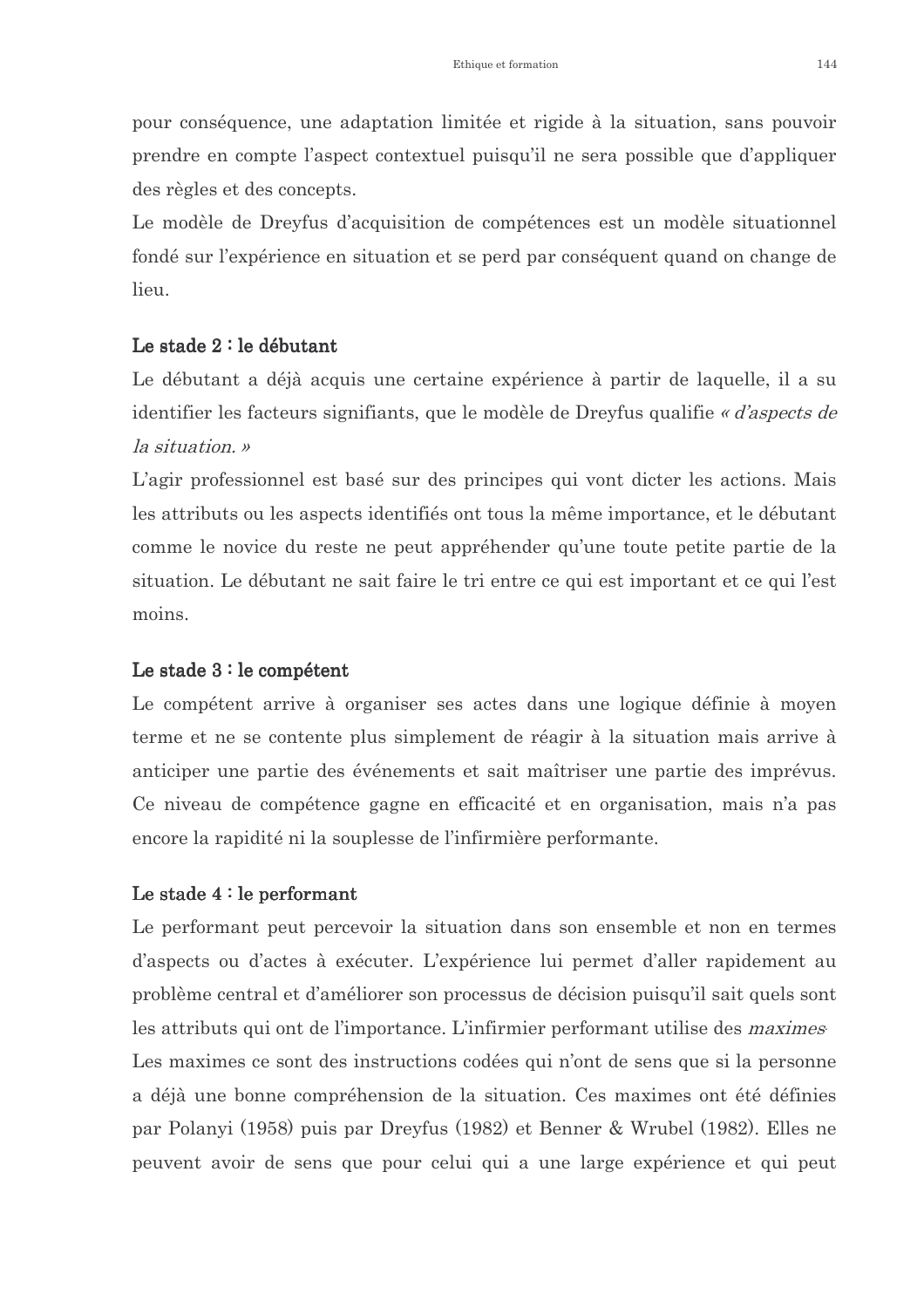interpréter cette maxime. Ces maximes peuvent prendre un sens différent en fonction de la situation clinique et du moment choisi. Elles reflètent cependant un indice sur ce qui doit être pris en considération.

L'infirmier performant apprend par l'expérience et arrive non seulement à anticiper la situation mais aussi à prévenir les problèmes. Il sait modifier ce qui était prévu pour faire face à ces événements imprévus. Il est capable d'anticiper une détérioration dans l'état du patient avant même que des signes objectifs se péjorent. Cette compétence est appelée *signal d'alarme précoce*, selon P. Benner  $(1995).75$ 

#### Le stade  $5:$  l'expert

L'expert agit à partir d'une compréhension profonde de la situation globale. Il a acquis une énorme expérience qui lui permet d'appréhender chaque situation intuitivement.

Dreyfus et Dreyfus dit à propos de ce stade: « *aussi longtemps que l'apprenti* pilote, l'étudiant en langues, le joueur d'échecs ou le conducteur suit des règles, ses performances stagnent et restent médiocres. Mais avec la maîtrise de l'activité vient la transformation de la compétence... »

### L'expertise clinique peut être définie comme une intuition qui guide l'agir professionnel.

Cette intuition est difficilement définissable. Néanmoins, nous pouvons avancer que cette intuition s'est développée à partir des modèles théoriques qui ont été dans un premier temps intégrés afin de pouvoir analyser les situations. Ces théories formelles s'étant révélées incomplètes, inadéquates ou impuissantes pour traiter la totalité des situations complexes, l'expert a dû créer un savoir expérientiel, qui est une compétence qui lui permette d'agir avec pertinence et le plus justement possible dans une situation singulière. L'expert n'agit plus directement en rapport avec les modèles et les règles mais y ajoutent des nuances et des différences subtiles à la théorie Gadamer (1970), Benner&Wrubel (1982). « La théorie offre ce qui peut être explicité et formalisé, mais la pratique est

<sup>&</sup>lt;sup>75</sup> BENNER P *De novice a expert* 86 1995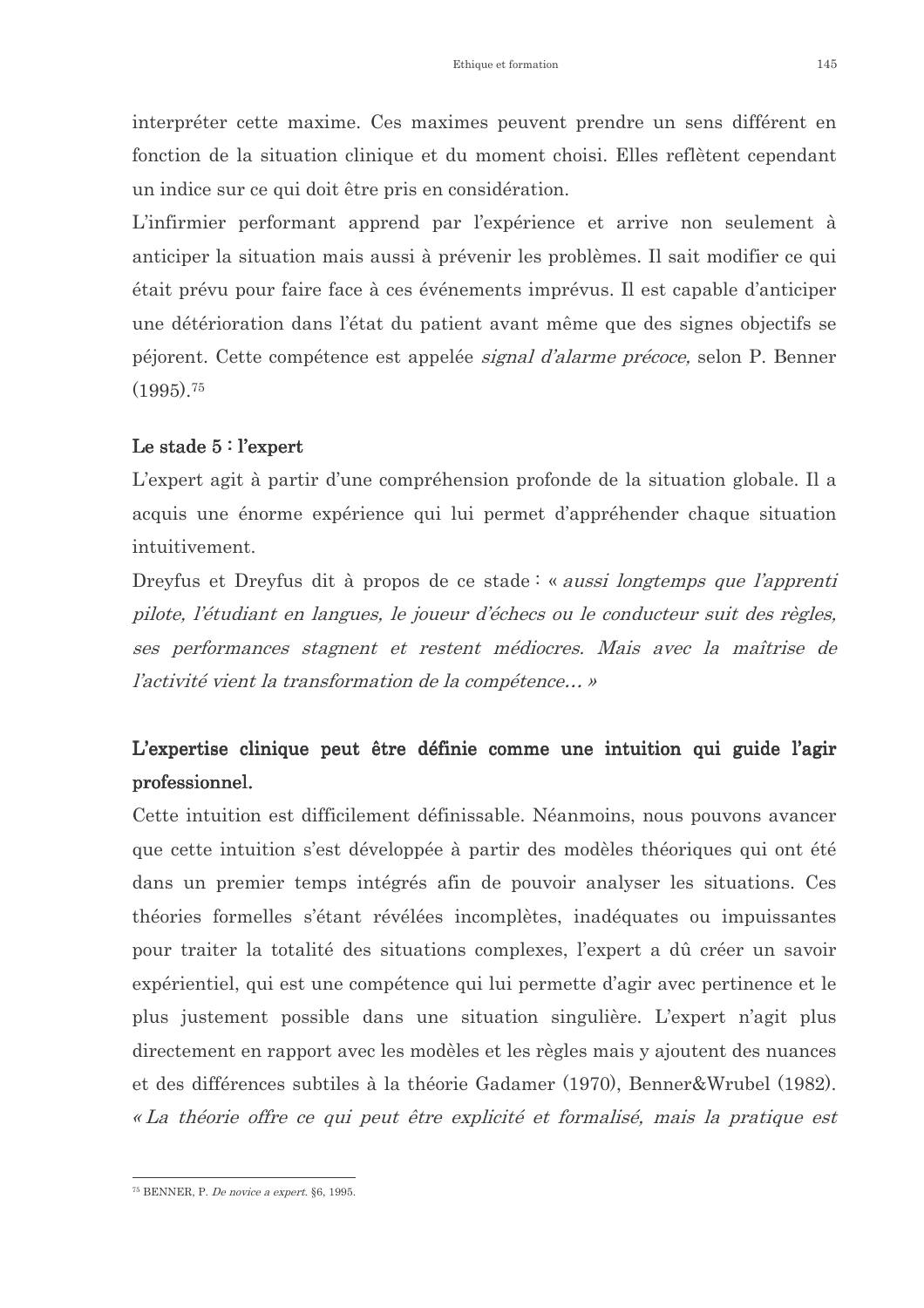toujours plus complexe et présente beaucoup plus de réalités que l'on ne peut en appréhender par la seule théorie », écrit P. Benner (1995).

Au regard de ces différents niveaux de compétences nous pouvons imaginer que la compétence éthique va suivre le même chemin pour se construire tout au long de la vie professionnelle. Afin de pouvoir rendre compte de cette évolution nous sélectionnerons dans notre échantillon des infirmières qui se situent à chacun des stades : novices, débutants, compétents et performants-experts.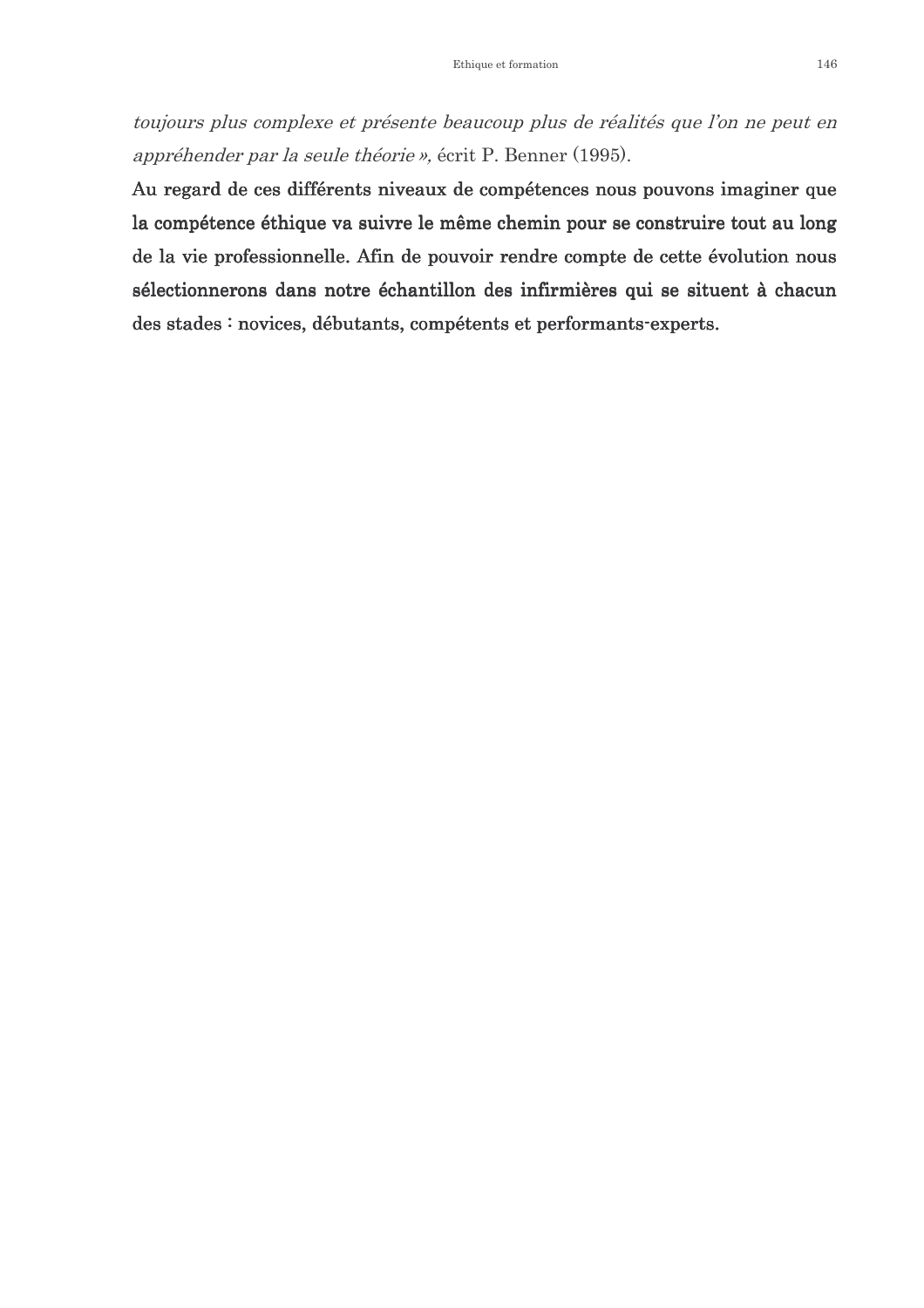#### 2.6.6 La compétence

Avant d'aller plus loin dans notre recherche théorique, il nous paraît important de définir le terme de compétence afin de pouvoir mieux comprendre pourquoi ce concept de compétence éthique a été retenu dans cette thèse.

Le terme de compétence<sup>76</sup> est emprunté au latin *competentia* vers (1460), qui signifie: *proportion, juste rapport*, utilisé d'abord dans le domaine juridique pour être par la suite pris dans un emploi plus général : capacité due au savoir, à *l'expérience* (1690). Du mot latin, competens, qui signifie *qui va avec, qui est* adapté pour.

Son emploi récent en linguistique (1960) vient de l'anglais *competence*. Chomsky l'a intégré à sa terminologie, en opposition à *performance*. Le sens de *rivalité*, de *concurrence* (1585) qui s'était développée sous le terme latin *competere*, *chercher à atteindre concurremment*, a été supplanté par le terme apparenté à *compétition* qui a fini par disparaître.

En sciences humaines, ce terme n'a été utilisé que récemment, vers les années 1980, mais a pris rapidement une place déterminante dans le discours des professionnels. Le concept de compétence s'est substitué la plupart du temps au terme de qualification qui était considéré souvent comme trop restrictif.

Nous allons essayer de comprendre cet engouement pour le terme de compétence et la distinction à faire entre ces deux termes

Le terme qualification est plus approprié à un contexte stable du métier.

La qualification renvoie à un jugement officiel, extérieur à l'acceptation sociale des critères de qualifications. Une personne qualifiée est une personne qui sait préparée à exécuter des tâches précises, routinières, habituelles, mais qui n'est pas forcément prête à gérer les aléas d'une situation professionnelle nouvelle. Cette même personne bien que qualifiée, peut se montrer parfaitement incompétente à gérer une situation imprévue.

« Une personne qualifiée peut se révéler incompétente. , si elle ne sait pas mobiliser ses capacités dans un contexte de travail » écrit Guy Le Boterf (1997).

<sup>&</sup>lt;sup>76</sup> Le Robert, dictionnaire historique de la langue française, Paris : Dictionnaire Le Robert, 1995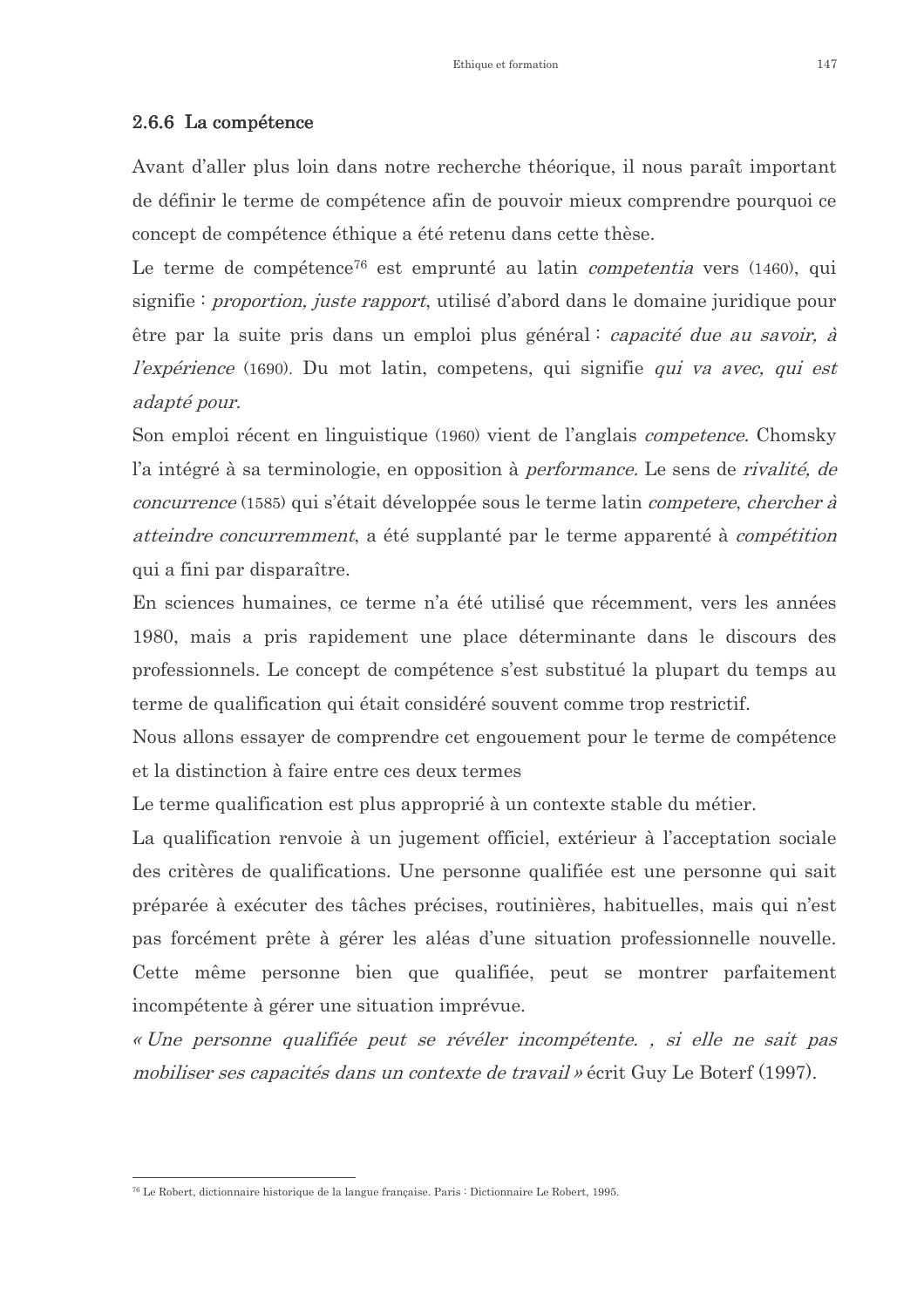Le Bureau International du Travail définit la compétence comme « l'aptitude à exercer un métier, une fonction, ou certaines tâches spécifiques avec toutes les qualifications requises à cet effet ».

Pour Guy Le Boterf (1995),<sup>77</sup> la compétence, « *c'est un savoir agir reconnu* ».

Pour Gilbert et Parlier (1989),<sup>78</sup> « c'est l'ensemble des connaissances, des capacités d'actions et de comportements structurés en fonction d'un but, dans une situation donnée ».

Pour l'AFNOR, l'approche est plus dynamique « la compétence est la mise en ceuvre de capacités en situations professionnelles permettant d'exercer convenablement une fonction ou une activité ».

Dans la perspective de la professionnalisation, le professionnel ne peut plus définir son identité en ne se référant qu'à une qualification externe, il a à mobiliser sa subjectivité et son identité personnelle dans son savoir professionnel. Le professionnel, c'est quelqu'un qui engage sa personnalité, qui donne du sens à son action en confrontant ses valeurs à la réalité des situations dans lesquelles il intervient. Il est capable d'une réflexion éthique. Sa conduite n'est pas dictée à l'avance, mais elle reste toujours à définir en fonction de la situation contextuelle. Son choix résultera de la confrontation de ses valeurs à la situation contextuelle.

C'est bien la compétence éthique qui prendra en compte tous les paramètres de la situation, qui confrontera les valeurs de chacun, qui mobilisera ses différents savoirs, qui questionnera la légitimité du professionnel afin de lui permettre de choisir le meilleur chemin ou la moins mauvaise action.

Le professionnel, selon Guy Le Boterf (1997), se caractérise par une forte *emplovabilité*, et possède une double caractéristique. Il sait non seulement maîtriser ses compétences mais il est capable de prendre du recul face à elles, afin de pouvoir s'adapter au changement. Cette prise de distance est fondamentale dans le jugement éthique, car sans elle il ne peut pas y avoir de réflexion éthique. La personne étant engagée affectivement et (ou) religieusement dans la relation de soins, ne peut avoir qu'une seule mise en

<sup>&</sup>lt;sup>77</sup> LE BOTERF, G. *De la compétence : essai sur un attracteur étrange*. Paris : Les Editions d'organisation, 1995.

<sup>78</sup> GILBERT, G. PARLIER, M. La gestion des compétences. Au delà des discours et des outils, un guide pour l'action des DRH, Personnel. No 330 1989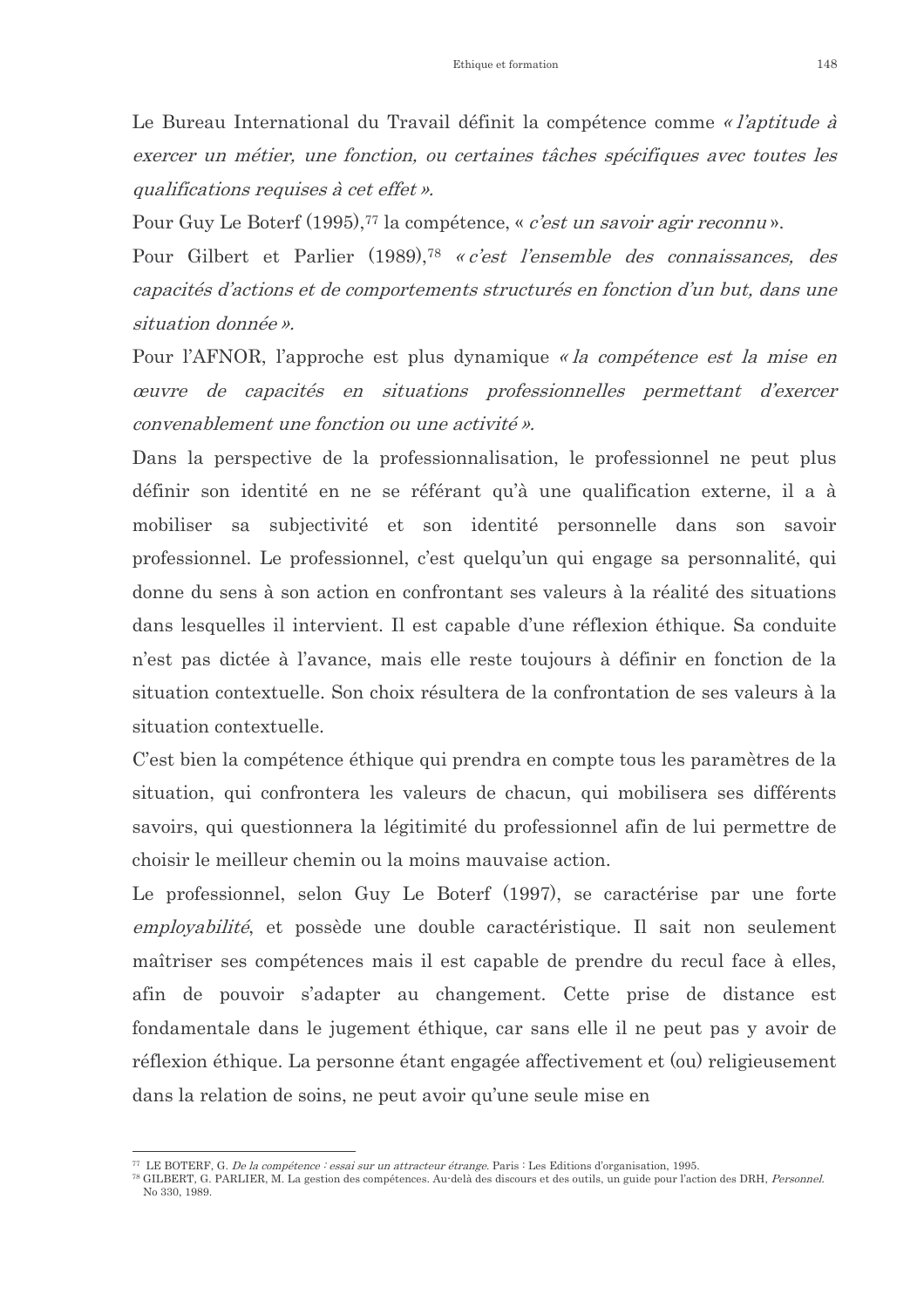perspective de la situation, c'est-à-dire porter qu'un seul regard sur celle-ci, ce qui risque d'amener la personne à raisonner selon une éthique de la conviction qui laisse peu de place pour la discussion et l'argumentation.

De nombreux auteurs sont d'accord pour dire qu'il existe deux types de tâches :

1. Les tâches prescrites

Celles qui sont définies par exemple dans le cahier de charges, qui correspondent aux prescriptions ordonnées par un groupe extérieur ayant autorité. Nous retrouvons dans ce type de tâches le rôle prescrit de l'infirmière qui a pour fonction première d'exécuter les ordres médicaux. Ce type de tâches est très variable suivant les services, elle peut occuper soit la place centrale des soins soit une place secondaire

#### 2. Les tâches attendues

Qui ne sont pas explicitement prescrites, des obligations implicites de production, de résultat. Elles relèvent plus des missions que des tâches, et se rapprochent certainement plus du rôle autonome de l'infirmière. Nous pourrions donner comme exemple les maximes des performants, dans lesquelles il y a des sous-entendus professionnels que seuls les expérimentés peuvent arriver à comprendre en sachant décoder les instructions. Ce qui ne signifie pas d'appliquer simplement des consignes, mais de prendre des initiatives pour traiter du problème en question.

Les ergonomes font quant à eux, une distinction entre la tâche prescrite et la **tâche réalisée**, qui ne peut jamais être totalement celle qui a été prévue. La situation contextuelle oblige le professionnel à s'adapter. Il se passe en effet toujours autre chose dans les situations complexes, de ce qui était prévu. Il existe des variabilités qui obligent de redéfinir l'activité comme par exemple, le décalage lié à un événement imprévu ou à une erreur d'interprétation de la situation où nous avions anticipé, par exemple: que la famille voudrait être présente lors des derniers instants de la vie de la personne, un lit avait pu être aménagé à cette fin, alors que celle-ci s'éclipse juste avant la fin, laissant le membre de la famille seul.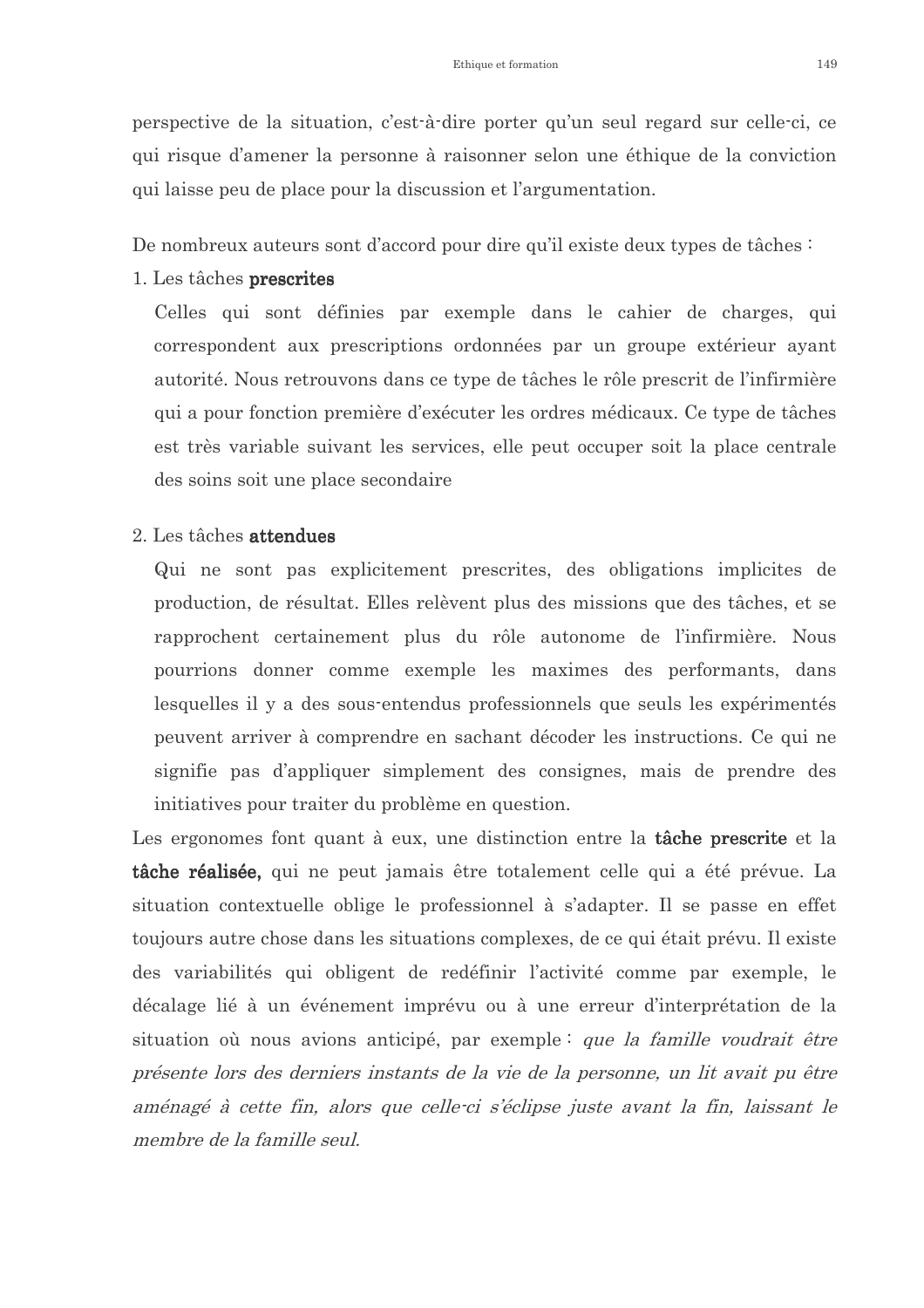Le contexte professionnel se définit moins en terme de conjoncture routinière, et davantage en terme de conjoncture fluide selon G. Le Boterf, (1997).

Dans cette conjoncture complexe interférent de multiples logiques d'acteurs ou le professionnel compétent sait gérer cette situation complexe. La compétence du professionnel peut se décliner en plusieurs savoirs. Comment ceux-ci peuvent-ils nous aider à mieux appréhender la compétence éthique?

Le savoir agir n'est pas synonyme à un simple savoir-faire, puisqu'il va bien audelà des tâches prescrites et du savoir routinier.

C'est l'infirmière qui sait choisir dans l'urgence et dans l'éphémère, qui sait interpréter la situation afin de savoir quoi faire.

Ce « savoir quoi faire » nécessite préalablement un jugement de la situation contextuelle si l'on veut savoir agir avec pertinence.

Je sais faire et pourtant je ne sais pas quoi faire dans la situation?

Cela nécessite en premier lieu un engagement personnel pour permettre une posture de compréhension, par la prise en compte des indicateurs de la situation confrontés aux représentations que j'ai de la situation.

« Poser des actes pertinents, c'est poser des actes qui ont du sens par rapport à celui qui les projette, et qui sont susceptibles d'avoir des effets sur le contexte *gu'il convient de modifier*, d'après G. Le Boterf (1997).

Si poser un acte, c'est faire preuve d'intentionnalité, quelle est l'intention du soignant? Pour nous éclairer nous pouvons nous référer au modèle de James REST<sup>79</sup>, sa 3<sup>ème</sup> composante est l'intention morale. Elle correspond à l'intention du soignant dans sa manière d'agir à partir de son choix moral fait préalablement après l'avoir confronté aux problèmes contextuels.

Un acte n'est signifiant que s'il s'insère dans un projet de soin. Une infirmière peut appliquer des actes techniques de soin : un pansement, une toilette, un massage ou une information à un bénéficiaire de soin, sans se soucier du sens que ces actes peuvent prendre pour le sujet ni pour elle-même.

<sup>&</sup>lt;sup>79</sup> Ce modèle sera développé dans le chapitre de la psychologie du développement moral.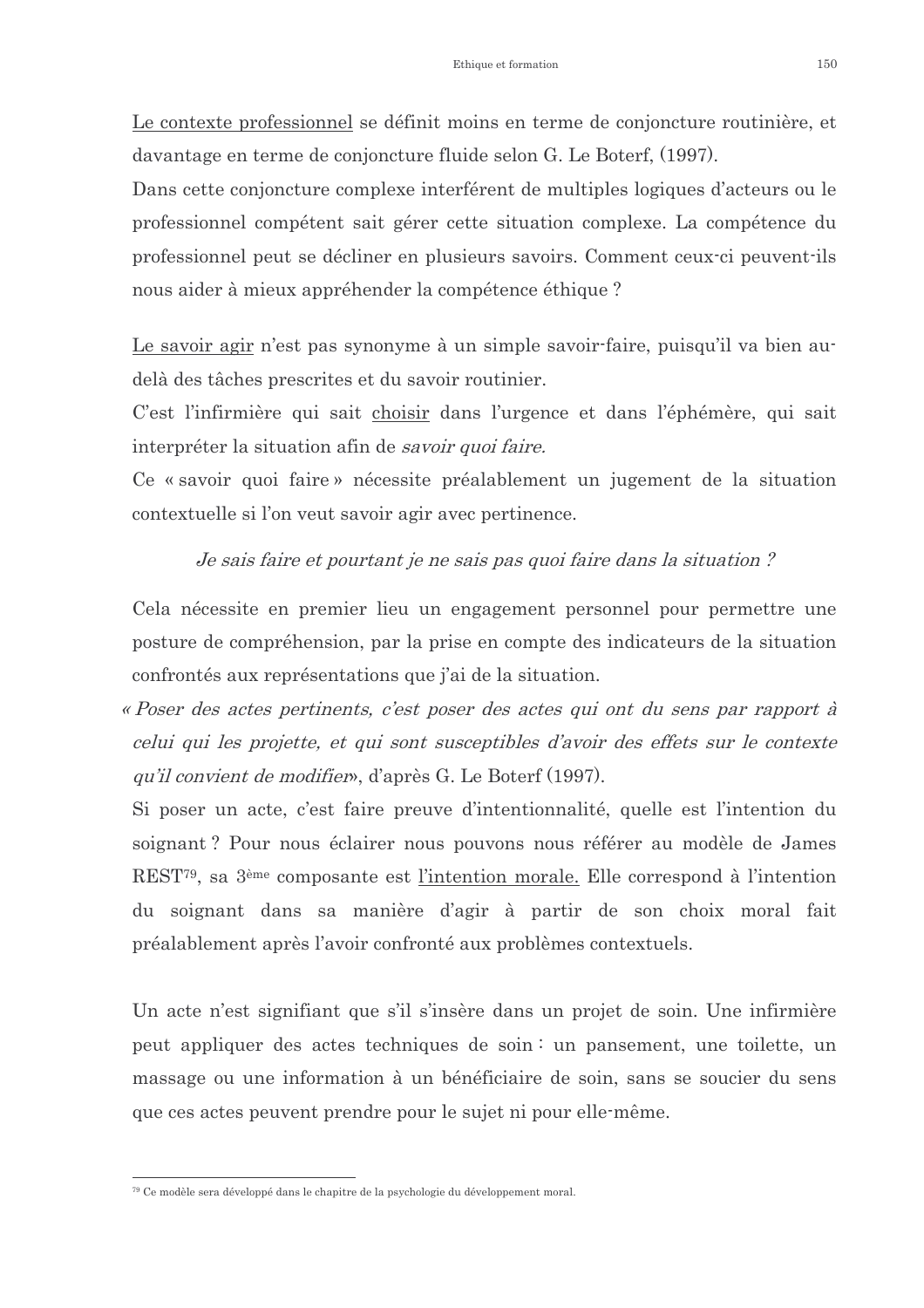La compétence exige de ne pas faire sans agir, ni de mettre en œuvre une technique sans en projeter le sens, elle suppose «un continuum qui donne un sens *à la succession des actes* », selon G. Le Boterf (1996).

Savoir choisir, nécessite impérativement une réflexion éthique pour savoir quel est l'acte moralement juste. Pour savoir agir face à une situation imprévue. Pour choisir l'acte le plus approprié dans la situation. En ce sens le questionnement éthique est bien au centre de notre agir professionnel, c'est donc à partir des questions sur l'agir que nous pourrons l'identifier dans notre recherche.

La compétence peut se définir aussi, comme un savoir agir en situation selon G. Le Boterf (1996). Nous pouvons arriver à maîtriser une tâche dans un contexte habituel. Mais lorsque le contexte change, suite à une situation d'urgence par exemple, la maîtrise de la tâche devient alors plus périlleuse.

Une personne compétente saura maîtriser une technique non seulement dans un contexte familier mais aussi dans une nouvelle situation contextuelle, de stress par exemple.

Chris Argyris (1987, 1995)<sup>80</sup>, pense qu'il faut savoir passer « du savoir applicable (le sujet connaît les conséquences probables) au savoir actionnable (le sujet connaît non seulement les conséquences, mais sait comment se servir du savoir applicable dans la pratique de soin).

Ce savoir actionnable oblige non seulement l'infirmière d'adapter une technique au contexte clinique, pouvoir par exemple exécuter un soin chez un patient agité. Cela l'amène à une réflexion éthique, sur la compréhension de cette agitation qui pourrait signifier par exemple qu'il souffre, qu'il est anxieux suite à l'annonce de son diagnostic ou qu'il est en pré-DT<sup>81</sup> ou alors que le sujet refuse les soins prodigués. L'infirmière se trouve alors dans une situation de dilemme éthique, puisqu'elle devra choisir entre exécuter le soin prescrit par le médecin, ou respecter le droit à l'autodétermination du patient. L'analyse des conséquences probables des deux propositions l'aidera vraisemblablement à prendre sa décision.

<sup>80</sup> ARGYRIS, PUTMAN, MACLAIN SMITH. Action Science. San Francisco, Jossey BassPublishers, 1987.

ARGYRIS, C. Savoir pour agir. Paris : InterEditions, 1995.

<sup>&</sup>lt;sup>81</sup> Delirium tremens, agitation délirante suite à une abstinence de boissons alcoolisées chez un alcoolique.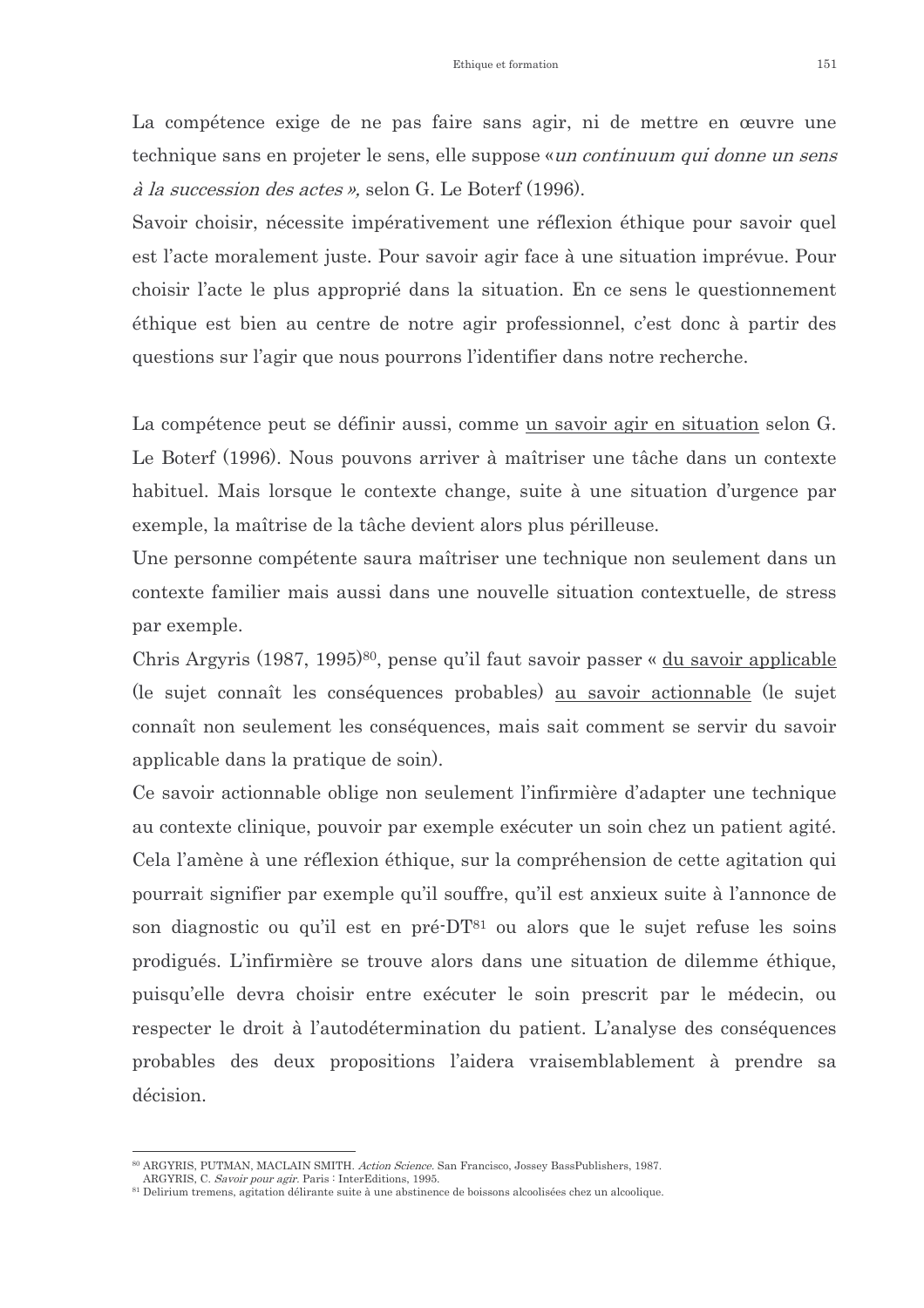Pour qu'il y ait compétence éthique il doit y avoir une mise en relation des différentes ressources disponibles (sensibilité éthique, capacité relationnelle, argumentation de chacun des membres en présence, solidarité et coopération de l'équipe...) Cette mobilisation des ressources, signifie une construction ou une reconstruction de notre posture professionnelle avec une valeur ajoutée afin de pouvoir gérer la complexité de la situation, c'est un processus permanent dynamique et sans fin

Si les savoirs ne peuvent nourrir une compétence que lorsqu'ils sont communiqués et échangés, nous pouvons en déduire que ce sont les situations communicationnelles qui créent la compétence. Sur point l'agir  $ce$ communicationnel nous renseigne.

« Sous l'aspect fonctionnel de l'intercompréhension, l'agir communicationnel sert à transmettre et à renouveler le savoir culturel. Sous l'aspect de la coordination de l'action, il sert à intégrer socialement et à établir des solidarités. Sous l'aspect de la socialisation finalement, l'agir communicationnel sert à former des identités personnelles. Les structures symboliques du monde vécu se reproduisent grâce à l'usage continu du savoir valide, grâce à la stabilisation de la solidarité de groupe et à la formation d'acteurs capables de prendre leurs responsabilités », affirme J. Habermas (1994).<sup>82</sup>

Le professionnel serait tirer parti des ressources de la culture professionnelle d'appartenance et sa compétence serait le fruit de la combinaison et des confrontations avec les autres acteurs professionnels.

Le professionnel doit avoir pu non seulement intégrer des savoirs multiples hétérogènes mais pouvoir en sélectionner les éléments essentiels afin d'organiser ces connaissances pour réaliser une activité professionnelle. S'il est possible de décomposer l'activité en sous-activités, celles-ci ne peuvent prendre sens qu'à travers la dynamique interactionnelle entre ces diverses composantes qui constitue le tout.

Être compétent c'est donc savoir enchaîner et parfois même improviser des enchaînements imprévus face à l'inconnu. Cette activité créative se rapproche

<sup>&</sup>lt;sup>82</sup> HABERMAS J *Théorie de l'agir communicationnel* Ed Fayard 1994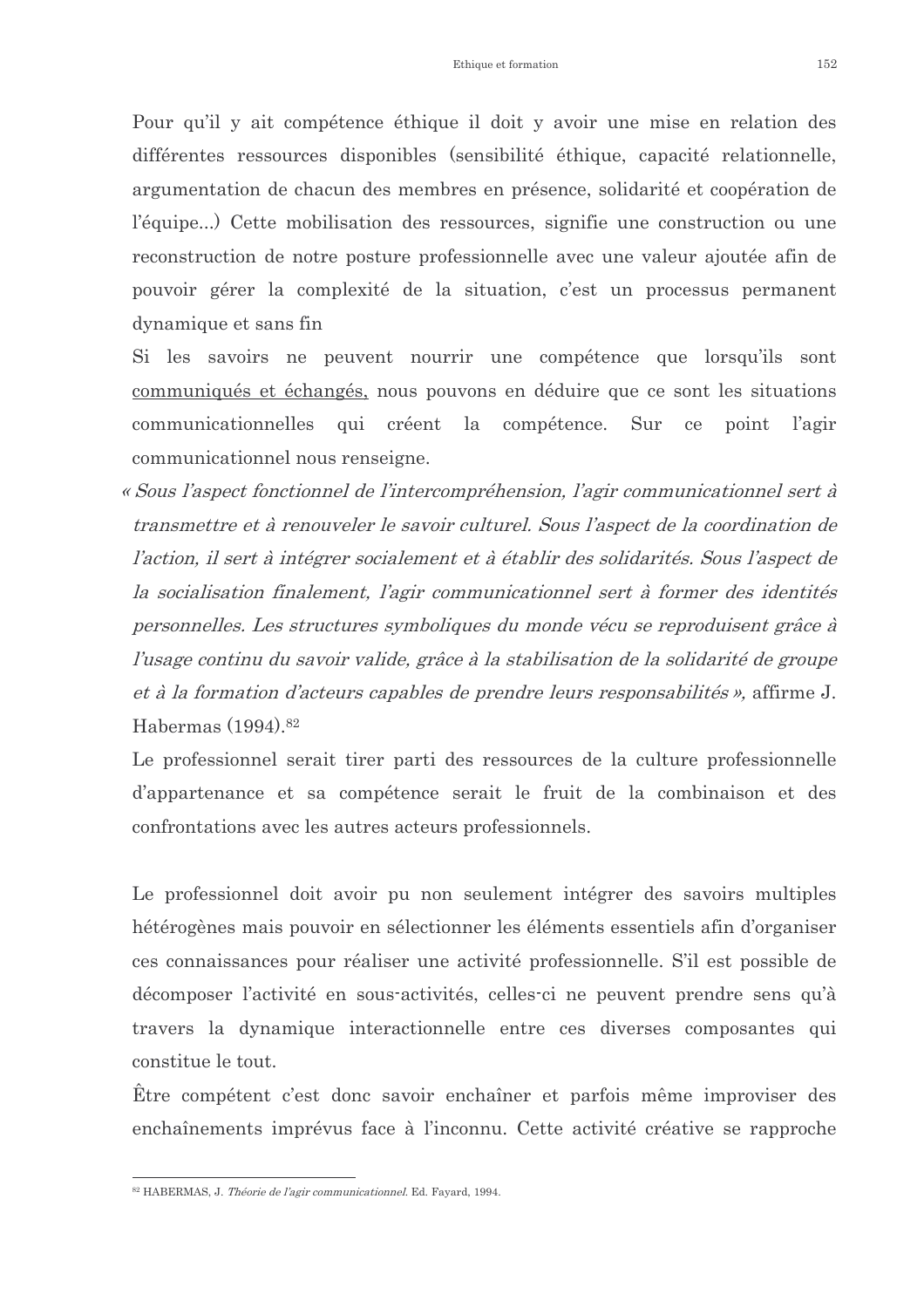« du bricolage » de Lévi Strauss (1962)<sup>83</sup>La compétence se retrouve donc dans la créativité du sujet et non dans la réplique de la conformité.

« La compétence réside dans l'ingéniosité du sujet et non pas dans sa capacité à produire des copies conformes. Il y a de l'inédit et du particulier dans la *compétence*, déclare Guy Le Boterf (1997).

Le professionnel comme nous venons de le voir, ne se limite pas à exécuter un acte, mais il doit pouvoir transposer son savoir-faire dans un environnement nouveau afin de faire progresser ses compétences pour s'adapter aux changements du milieu et pour apprendre à partir de sa pratique.

Une construction combinatoire est indispensable pour transposer son savoir-faire familier à des mutations de situations de travail. Cette faculté à transposer semble être favorisée par différents facteurs :

B. Rey (1996)<sup>84</sup> parle de « l'intention transversale » qui consiste à appréhender une situation nouvelle de telle manière à faire apparaître des caractéristiques qui permettront d'utiliser ce qui est déjà connu et maîtrisé.

B. Rey pense d'autre part que la richesse de l'expérience est fondamentale, comme Cauzinille-Marmeche et Mathieu (1981)<sup>85</sup> qui vont dans le même sens, celui qui sait transposer « dispose d'une expérience riche dans son équipement de ressources d'un grand nombre de procédures de réponses spécifiques ».

G. Le Boterf ajoute un 3<sup>ème</sup> facteur qui est « la capacité de prise de recul, *d'analyse de ses propres démarches*». Nous verrons dans la recherche comment ses trois facteurs peuvent être déterminants pour la construction de la compétence, car agir avec pertinence ne peut que relever d'une réflexion éthique.

Une fois que le professionnel sait transposer son agir professionnel dans une situation nouvelle, il va créer à partir de cette nouvelle pratique professionnelle une opportunité de création de savoir. C'est ce qu'Argyris nomme le savoir actionnable qui est mis en action et qui permet de valider les concepts théoriques

<sup>&</sup>lt;sup>3</sup> LEVI STRAUSS, C. La pensée sauvage. Ed. Plon, 1962.

<sup>84</sup> REY, B. Les compétences transversales en question. Paris : Ed.ESF, 1996.

<sup>&</sup>lt;sup>85</sup> CAUZINILLE&MARMECHE &MATHIEU. Adapter des interventions tutorielles aux modèles cognitifs de l'étudiant dans CAVERNI, J.P. Psychologie cognitive, modalités et méthodes. Ed. Presses Universitaires de Grenoble, 1991.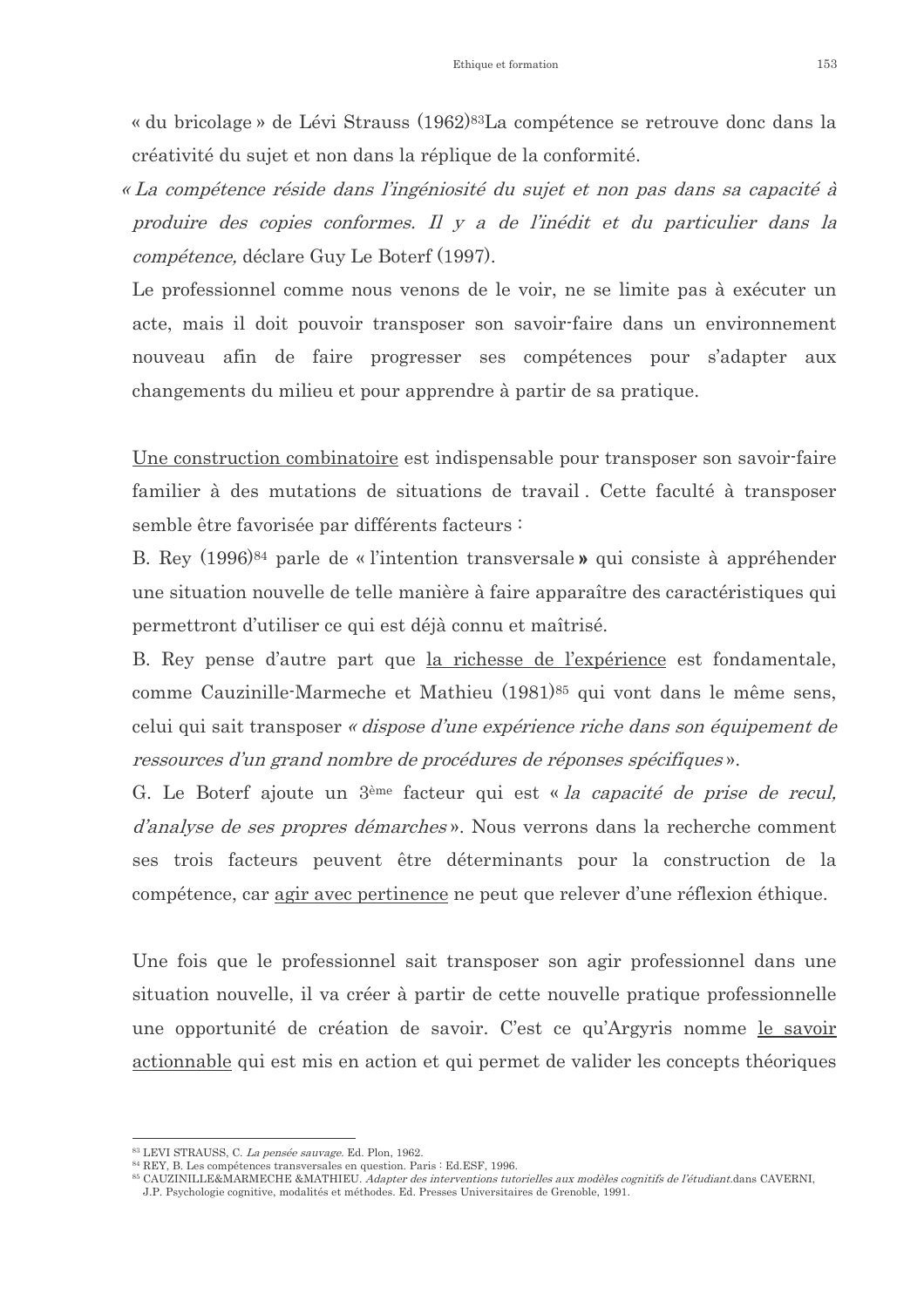qui la sous-tendent. Toujours selon le même auteur le sujet peut apprendre en boucle simple.<sup>86</sup>

Dans ce cas, le professionnel ne change pas ses principes et les modèles théoriques auxquels il se réfère. Son comportement et son agir professionnel seront différents, mais sans changer fondamentalement de représentation en termes d'action, ce changement ne sera pas permanent dans le temps.

Le professionnel peut apprendre selon Argyris en boucle double<sup>87</sup> dans ce cas il est capable de modifier sa représentation et les prémisses au fondement de son action. Dans ce cas l'apprentissage est durable et constructif.

Prenons un exemple avec l'écoute. En boucle simple, la personne qui agit en référence avec les différents savoirs qu'elle a intégrés va appliquer le modèle de l'écoute active et au besoin réajuster son attitude afin que cela fonctionne mieux, en utilisant par exemple d'autres types de reformulation qui s'avéreront plus efficaces. Cette pratique d'écoute active rendra le praticien plus qualifié puisqu'il aura appris à travers cet exercice et qu'il aura su réajuster.

En boucle double, la personne comprend que ce n'est pas un problème de «technique d'écoute», mais que par exemple, elle ne peut être authentique et ressentir de la sollicitude envers cette personne « alcoolique jugée comme responsable de la maltraitance de son petit garçon» L'apprentissage dans cas oblige de changer de représentation et de valeur si l'on veut prendre soin de cette personne.

Le compétent est une personne qui sait s'engager. Ce savoir est fondamental dans la compétence éthique. Toutes les situations impliquent un engagement du professionnel de santé.

Pour vouloir agir et faut pouvoir et savoir agir. Non seulement le professionnel compétent en s'engageant, implique sa propre responsabilité mais il doit accepter d'assumer les conséquences de ses décisions et risquer de s'être trompé, c'est-àdire ne pas avoir fait le meilleur choix possible.

Si une compétence ne peut s'évaluer que dans l'agir professionnel, elle ne peut exister que par le jugement et la reconnaissance d'autrui.

 $86$  Single loop learning

 $87$  Double loop learning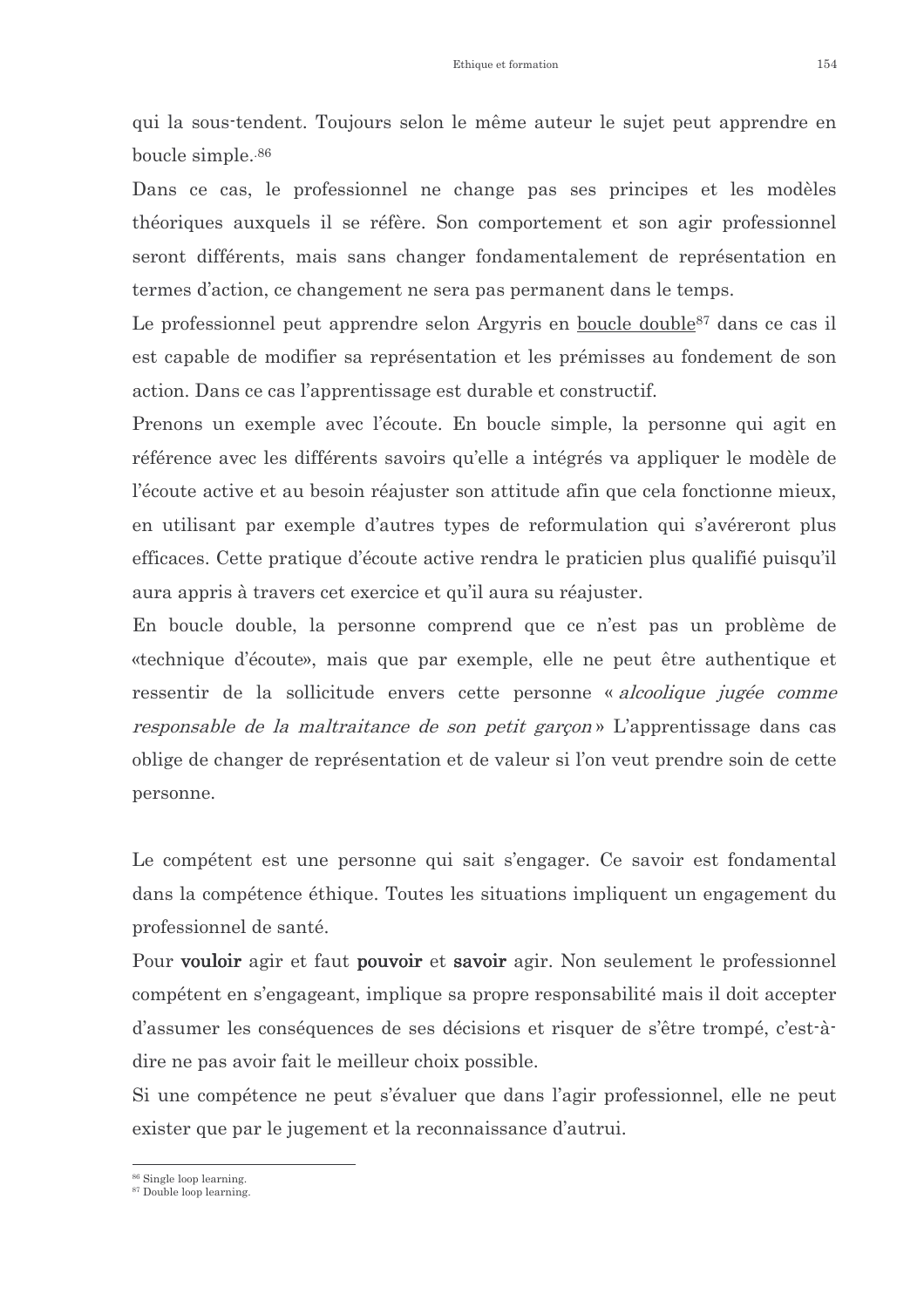«La compétence n'est pas seulement un construit opératoire, mais aussi un construit social »

Ce jugement de la *reconnaissance* des compétences peut être de trois ordres, selon G. Le Boterf  $(1997)$ :

#### Le jugement d'efficacité

L'activité a été réalisée avec compétence, parce qu'elle a permis d'atteindre les résultats escomptés.

Ce jugement d'efficacité pourra être complété par un jugement d'utilité du point de vue du bénéficiaire de soins qui rejoint le questionnement éthique.

#### Le jugement de conformité

L'activité a été exécutée en satisfaisant certains critères de réalisation. C'est le contrôle des normes de qualité et nous connaissons les dangers quand celui-ci est exclusif et qu'il n'est pas en lien avec un souci éthique.

#### Le jugement esthétique

Ce jugement se réfère aux règles de l'art. Il est difficile à porter car très contestable. C'est la dimension du talent, qui ne peut se réduire à la compétence. La part de talent et de compétence est variable en fonction des personnes et des contextes professionnels.

Les soins infirmiers sont une science et un art, comme science elle demande des connaissances, comme art elle exige des talents.

C'est le dépassement de ce qui est habituellement pratiqué. Nous devrions le retrouver chez les experts qui sont particulièrement habiles dans l'art de lire sur les visages du patient, d'y discerner des modifications subtiles, que seules souvent les infirmières peuvent détecter.

L'art soignant se rapproche « d'un travail artisanal », qui relève de la création. De chaque personne soignée découlera à chaque fois une œuvre unique de création

« Cette pratique soignante n'est ni systématique ni prédéterminée, ni scientifique. » selon W. Hesbeen (1998)<sup>88</sup>.

<sup>88</sup> HESBEEN, W. La qualité du soin infirmier. Paris : Ed. Masson, 1998.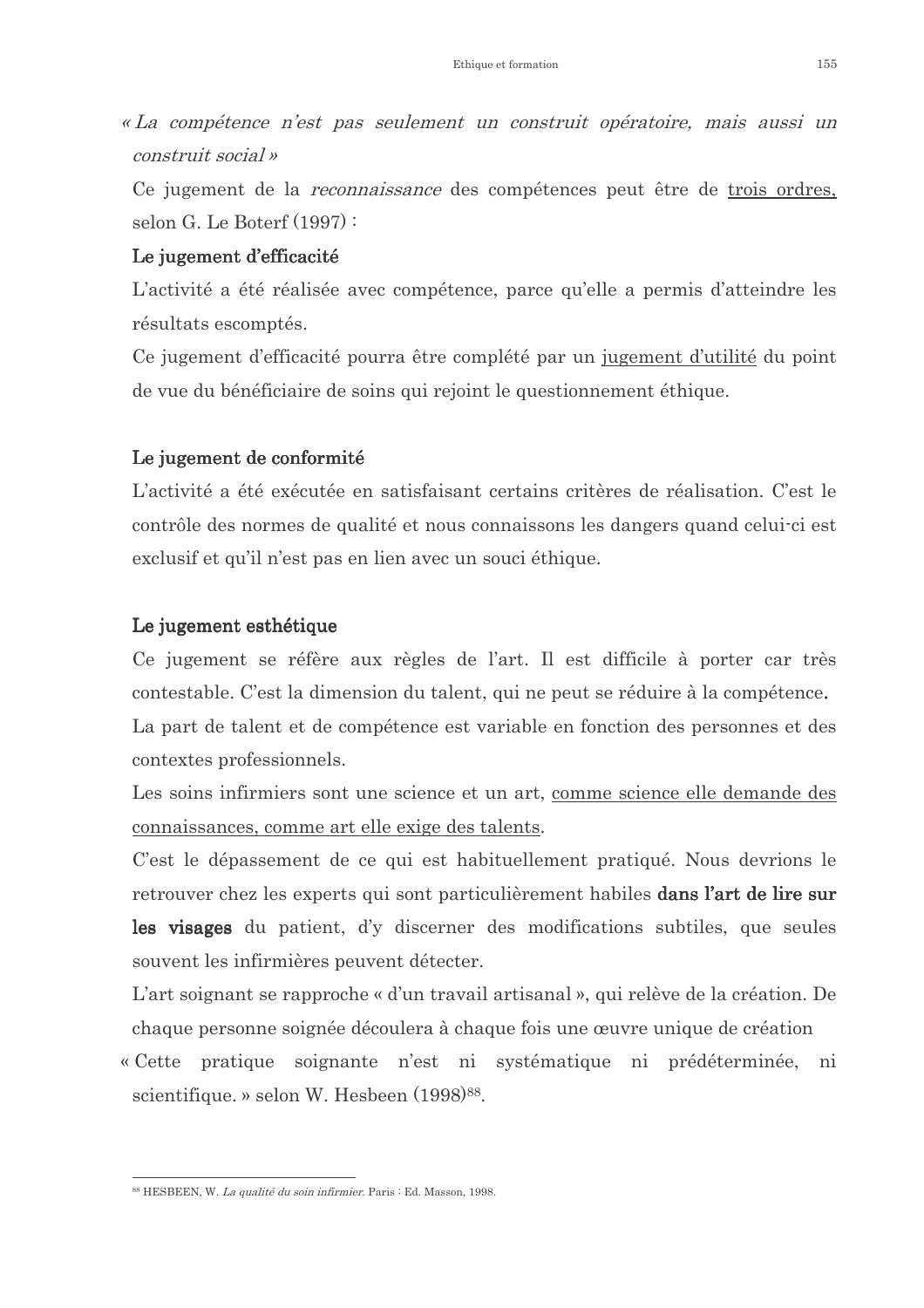Comment pourrait-elle l'être? Si l'on souhaite rencontrer autrui afin de contribuer à son bien-être, il faut non seulement réajuster ses savoirs opérationnels à sa situation singulière mais aussi savoir comment agir? Ce bien être n'est-il pas subjectif? Comment remplir cette mission? Quelle priorité donner? Et quelles sont les valeurs sous-jacentes à prendre en compte? Ce bricolage dans la manière de le mener, n'est-il pas un art du soin ? Ne peut-on pas y porter un jugement esthétique?

Ce que nous pouvons dire pour conclure ce chapitre, c'est qu'il y a différents points de vue du concept de compétence.

La première perspective se rapprocherait fortement du modèle béhavioriste taylorien, ou le sujet est considéré comme un opérateur dont la compétence se limiterait à savoir exécuter des opérations conformes à la prescription. Compétence qui se traduit par un savoir-faire externe se manifestant dans un comportement attendu et observable. Cette compétence se rapproche de la qualification.

La seconde perspective se rapprocherait du modèle constructiviste. Le sujet est considéré davantage comme acteur. Le professionnel est celui qui sait aller audelà du prescrit et qui sait agir en prenant des initiatives. S'il y a plusieurs façons d'être compétent et que diverses conduites peuvent être pertinentes cela signifie qu'il y a plusieurs choix possibles face à un dilemme éthique, mais que la compétence éthique garantirait la « neutralité bienveillante ».

Le concept de **compétence morale** est utilisé en outre-Atlantique et particulièrement au Collège Alverno Les formateurs attachent une importance particulière à la qualité du jugement éthique et repèrent trois aspects de la compétence morale : le savoir, le jugement et la conduite.

Pour D. Blondeau (1989), <sup>89</sup>le nouvel objectif de formation en soins infirmiers doit être le développement de la compétence morale des étudiants. Celle-ci forme les assises d'un véritable professionnalisme.

<sup>89</sup> BLONDEAU D. La compétence morale, voie de l'autonomie professionnelle Nursing Québec Vol. 9 Juin 1989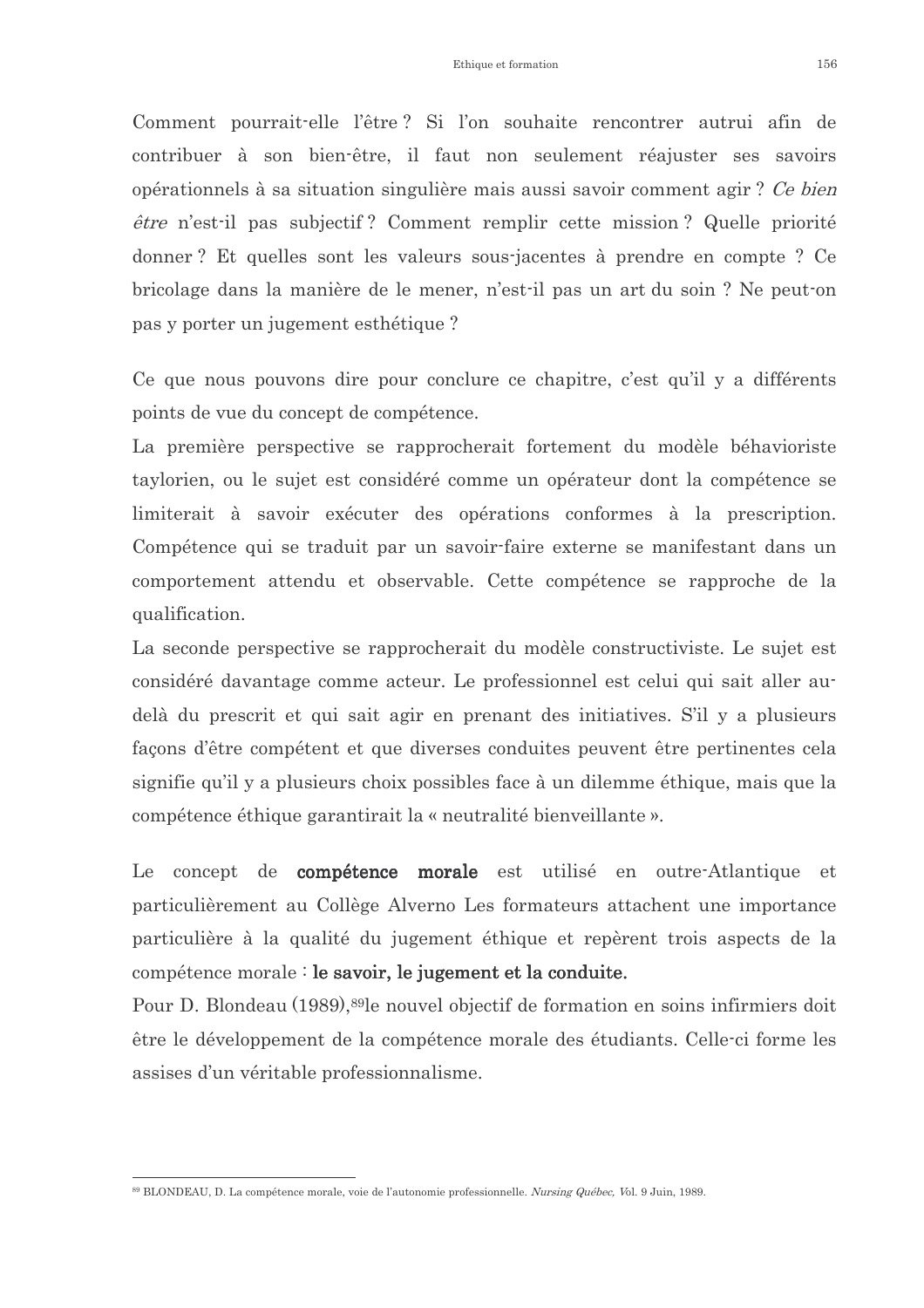Le développement de la compétence morale devrait selon elle occuper une place centrale dans la formation des étudiants en soins infirmiers :

« L'acquisition et l'application de cette qualité fondamentale garantissent la rectitude et la rigueur du jugement lors de la prise de décision, de plus et surtout, ils établissent les bases d'un acte responsable et autonome. »

La notion de compétence morale est reliée au développement des habiletés qui permettent de prendre des décisions morales et traiter avec discernement des questions éthiques.

Pour Cécile Lambert la compétence morale s'acquiert "si l'infirmière arrive à saisir que, en présence d'un dilemme éthique, elle est à la recherche de ce qu'il faut faire en rapport avec ce qui est de l'ordre du bien, plutôt qu'à la recherche d'une solution, elle aura acquis les bases qui lui permettront d'utiliser sciemment les habilités reliées à la notion de compétence morale." La notion de compétence morale est reliée au développement des habiletés qui permettent de prendre des décisions morales et traiter avec discernement des questions éthiques.

Chaque habileté doit être développée par un apprentissage approprié dans des lieux ou l'étudiant peut expérimenter, comparer, justifier, projeter les conséquences de ces choix.

Ces habiletés à développer sont, toujours selon le même auteur les capacités à:

- explorer et à articuler ses connaissances et ses croyances  $\bullet$
- s'interroger sur les origines de nos croyances, d'en saisir l'organisation  $\bullet$
- apprendre à analyser ses propres valeurs  $\bullet$
- comprendre les valeurs des autres  $\bullet$
- exprimer ses jugements  $\bullet$
- distinguer les valeurs des émotions  $\bullet$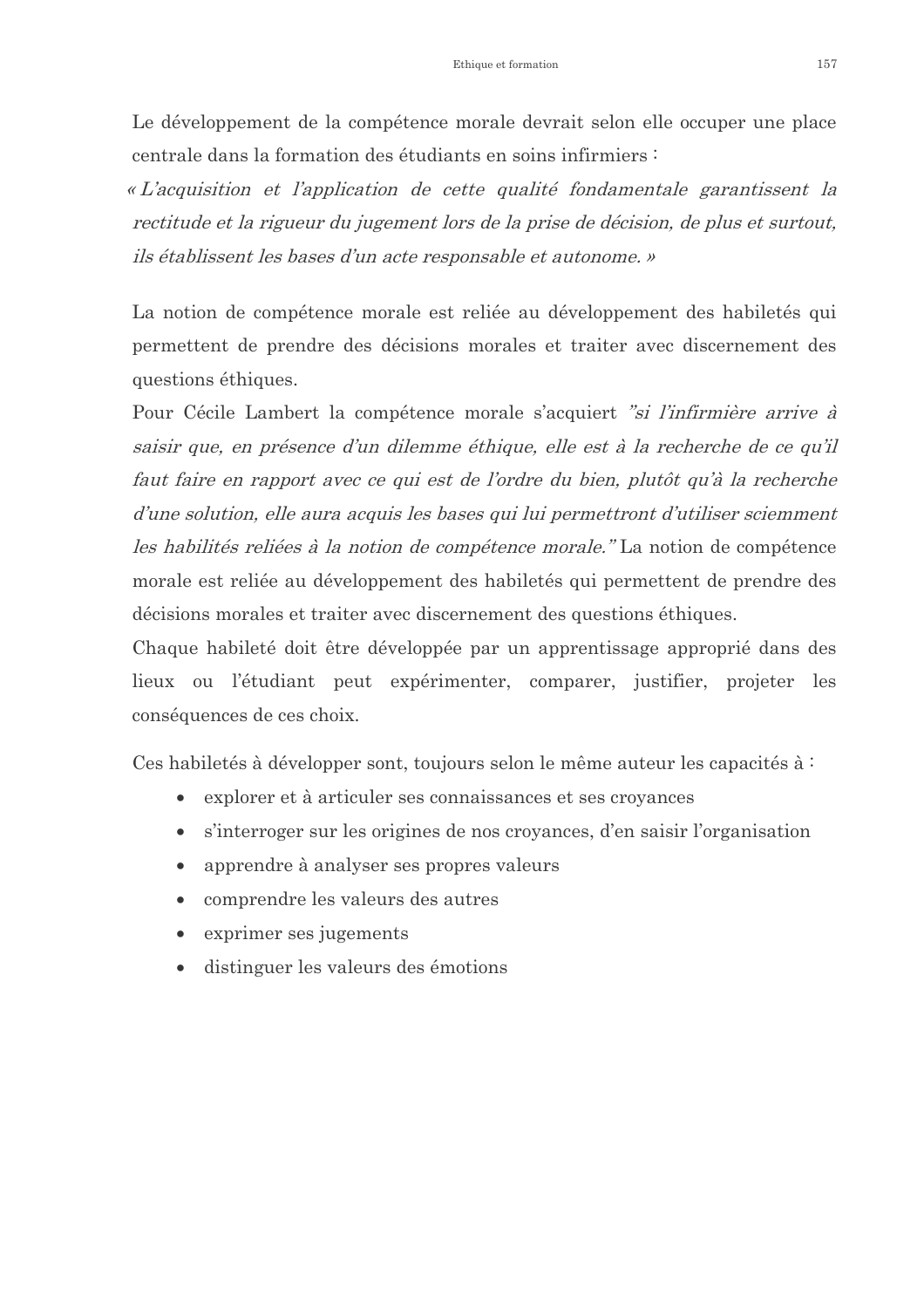Pour D. Blondeau trois aspects sont à retenir dans la compétence morale :

- 1. le jugement moral et même la moralité se développent avec le temps
- 2. L'autonomie du jugement ou de la pensée se reflète concrètement dans *l'acte*
- 3. L'autonomie professionnelle s'acquiert. Elle se manifeste quand le jugement dépasse le conformisme à la règle et au bon rôle et quand il s'éloigne de la soumission inconditionnelle à l'autorité.

La compétence morale exige que l'intention se traduise en comportements.

A partir des travaux précédents, nous retiendrons comme définition provisoire La compétence éthique permet de résoudre des problèmes moraux nouveaux et imprévus, en sachant innover afin de trouver le comportement le plus légitime et le plus juste possible à une situation contextuelle précise. C'est être acteur dans la prise de décision en sachant agir et s'engager dans la relation de soin en se souciant du désir et des droits du sujet. C'est intégrer et combiner des savoirs multiples pour discerner les questions éthiques afin de les finaliser dans l'action morale. C'est enfin avoir une autonomie professionnelle suffisante pour rechercher un travail de coopération et une autonomie de jugement qui permettent de discerner et d'argumenter son choix moral tout en respectant ses propres valeurs afin de le traduire dans l'agir professionnel.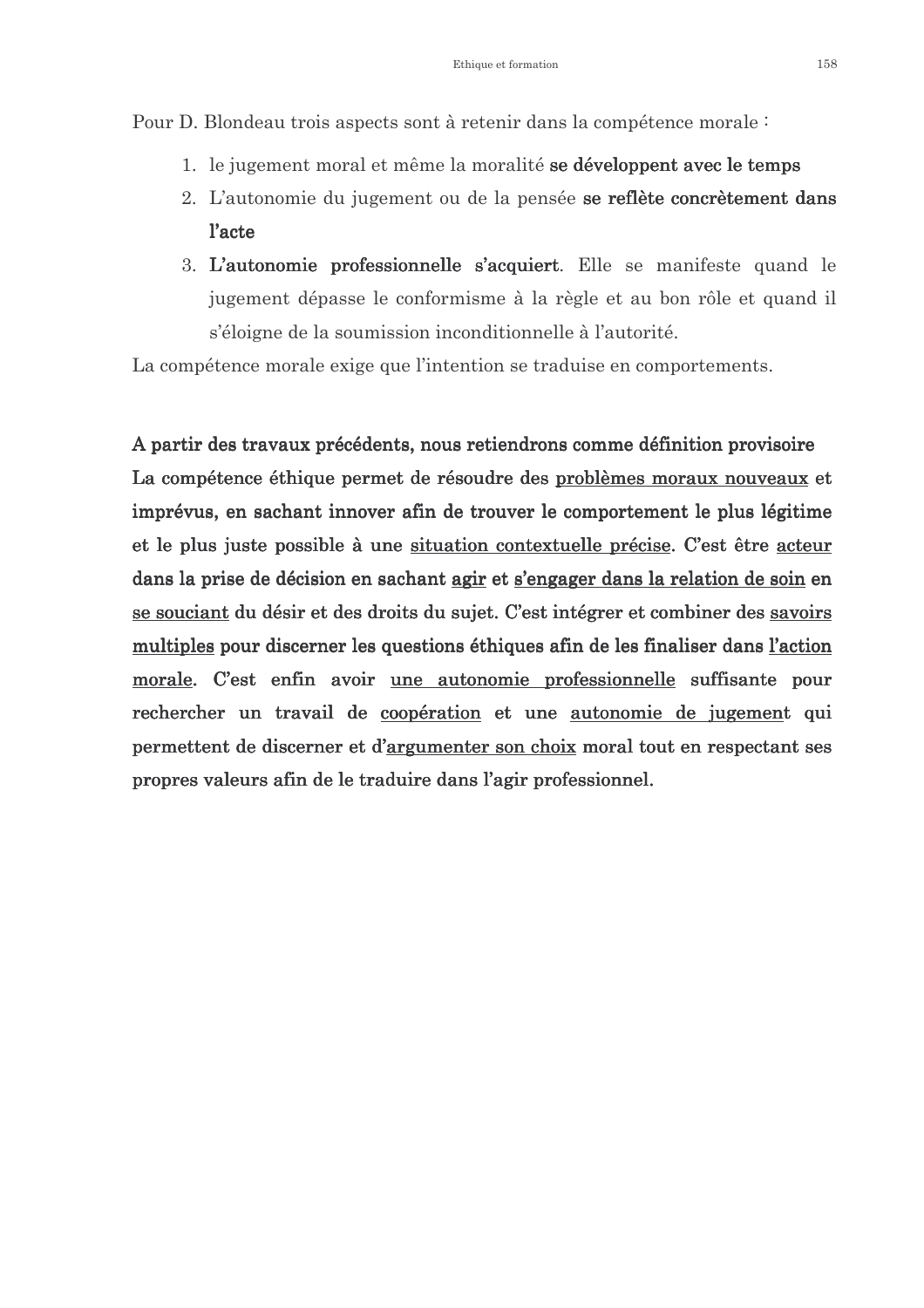# CONSTRUCTION DE L'OBJET ET DE LA PROBLEMATIQUE DE RECHERCHE

 $2.7$ 

#### 2.7.1 ANALYSE GLOBALE DE LA PRE-ENQUETE

#### Première phase

La première année a été consacrée à délimiter l'obiet de recherche.

La recherche bibliographique particulièrement celle sur l'éthique des sciences infirmières a permis de recenser les écrits et faire le point sur les avancées dans ce domaine.

Parallèlement une pré-enquête de terrain a été réalisée afin de construire l'objet de recherche et permettre ainsi de se départir de certains préjugés.

L'analyse élémentaire de différents profils d'infirmiers<sup>1</sup> a permis d'avancer sur la problématique de recherche et de préciser les concepts sous-jacents, elle a été en quelque sorte son fondement.

Cette mini-enquête avait pour mission de me guider dans le démarrage et de valider ou d'infirmer certaines hypothèses que j'avais en tête.

Elle m'a donné les moyens de me défaire, ou tout au moins de prendre conscience de certaines idées toutes faites que j'avais malgré moi.

Ce premier travail m'a permis de me distancier de mon objet de recherche, indispensable pour ce type d'approche. Ce thème n'est pas neutre dans ma trajectoire, et il a été essentiel pour moi que je réfléchisse aux finalités qui me poussaient dans cette direction et « conscientiser » les raisons de mon choix.

Je me suis entretenue avec 45 professionnels infirmiers durant le 1er semestre de 1998. Je leur ai fait passer d'abord un mini-questionnaire d'opinion avant de les rencontrer individuellement ou par groupes. Il s'agissait de formateurs, de soignants et de cadres.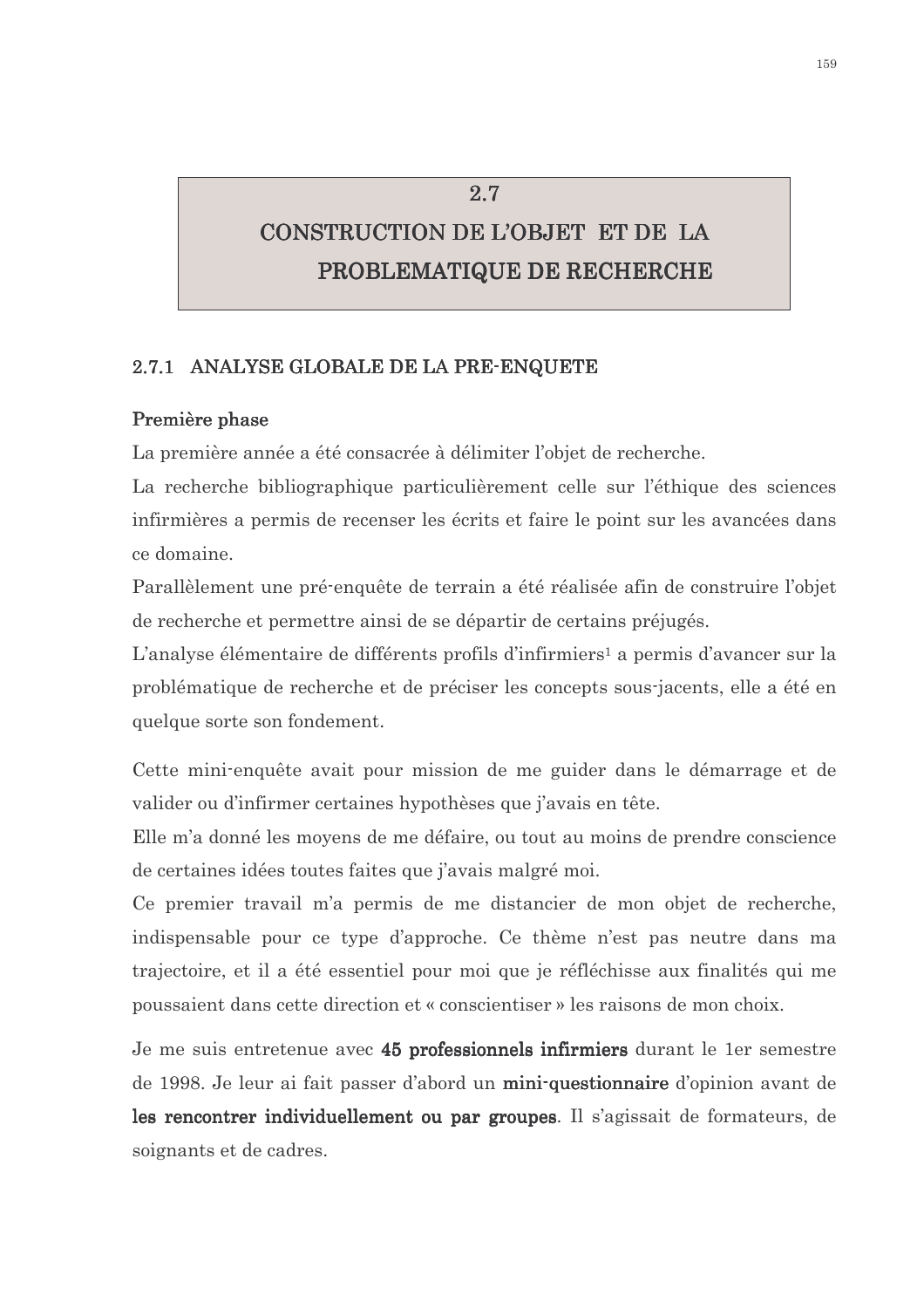Ces entretiens semi-directifs ont tourné autour de quatre questionnements :

- Les soignants identifient ils les dilemmes éthiques ? Quels sont ceux qui sont facilement repérés et en fonction de quels incidents significatifs ? Comment la prise de conscience se fait-elle ?
- Qu'est-ce qui a facilite leur repérage, leur analyse et leur résolution ? Se traduisent ils toujours en acte? Et dans le cas contraire qu'est ce qui entrave ce passage à l'acte ?
- Que disent vivre les soignants dans les problèmes éthiques ? Qu'est-ce qui  $\bullet$ les aide ou les met en difficultés ?
- Connaissent ils les textes de lois ? Plus particulièrement la Charte des  $\bullet$ patients hospitalisés<sup>2</sup> et comment s'y réfèrent-ils ?

<sup>&</sup>lt;sup>1</sup> Infirmiers soignants, cadres gestionnaires et formateurs.

<sup>&</sup>lt;sup>2</sup> Charte des patients hospitalisés, mai 1995. Voir annexe 6.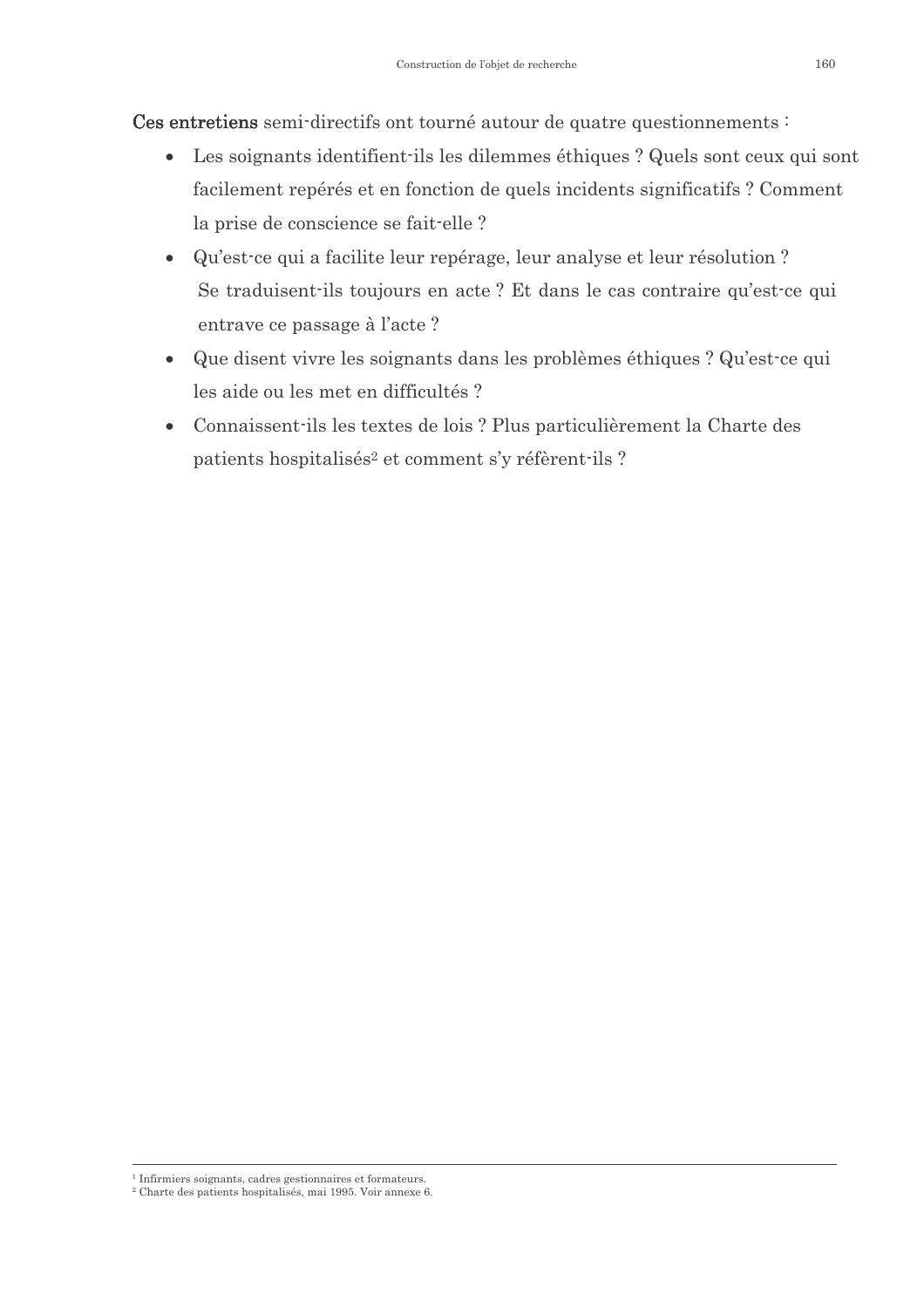### A. ENTRETIENS AVEC 12 FORMATEURS D'UN INSTITUT DE FORMATIONS **EN SOINS INFIRMIERS.**

Notre objectif était d'évaluer le positionnement et l'implication des formateurs face à l'éthique et d'analyser leurs différentes représentations concernant : l'enseignement, leur capacité à développer cette compétence et le vécu des étudiants. Trois rencontres, chacune de deux heures ont été planifiées. Une douzaine de formateurs ont participé au moins à une des trois rencontres.

L'enseignement de l'éthique selon le programme du Ministère de la Santé représente un module transversal de 80 heures réparti sur les trois années d'études, ce qui n'est apparemment pas toujours le cas.

Ce module de 80 heures selon le programme des études conduisant au diplôme d'Etat Infirmier<sup>3</sup> est organisé autour de cinq axes :

- La législation, droit privé et public
- La législation du travail, secteur privé et public, syndicats et associations, droit de grève, code de la santé, code de la santé publique de la famille et d'aide sociale

### L'éthique et la déontologie

- Normes, déviances
- Valeurs, croyances
- Différentes cultures et religions
- Respect de la vie et de la mort
- Secret professionnel
- Confidentialité
- Droits de l'enfant
- Droits de l'homme
- Droits des malades
- Ethique dans la recherche médicale et biologique
- Responsabilité, les différentes professions de santé, l'identité de l'infirmier, rôle et champ de compétences, textes régissant la profession, règles professionnelles et organismes disciplinaires professionnels, les différents secteurs d'activités de l'infirmier, responsabilité civile, pénale, administrative

<sup>&</sup>lt;sup>3</sup> Annexe à l'arrêté du 23 mars 1992 (B.O. du ministère des Affaires sociales et de l'intégration No 92/13, du 7 mai 1992. Voir Annexe 11.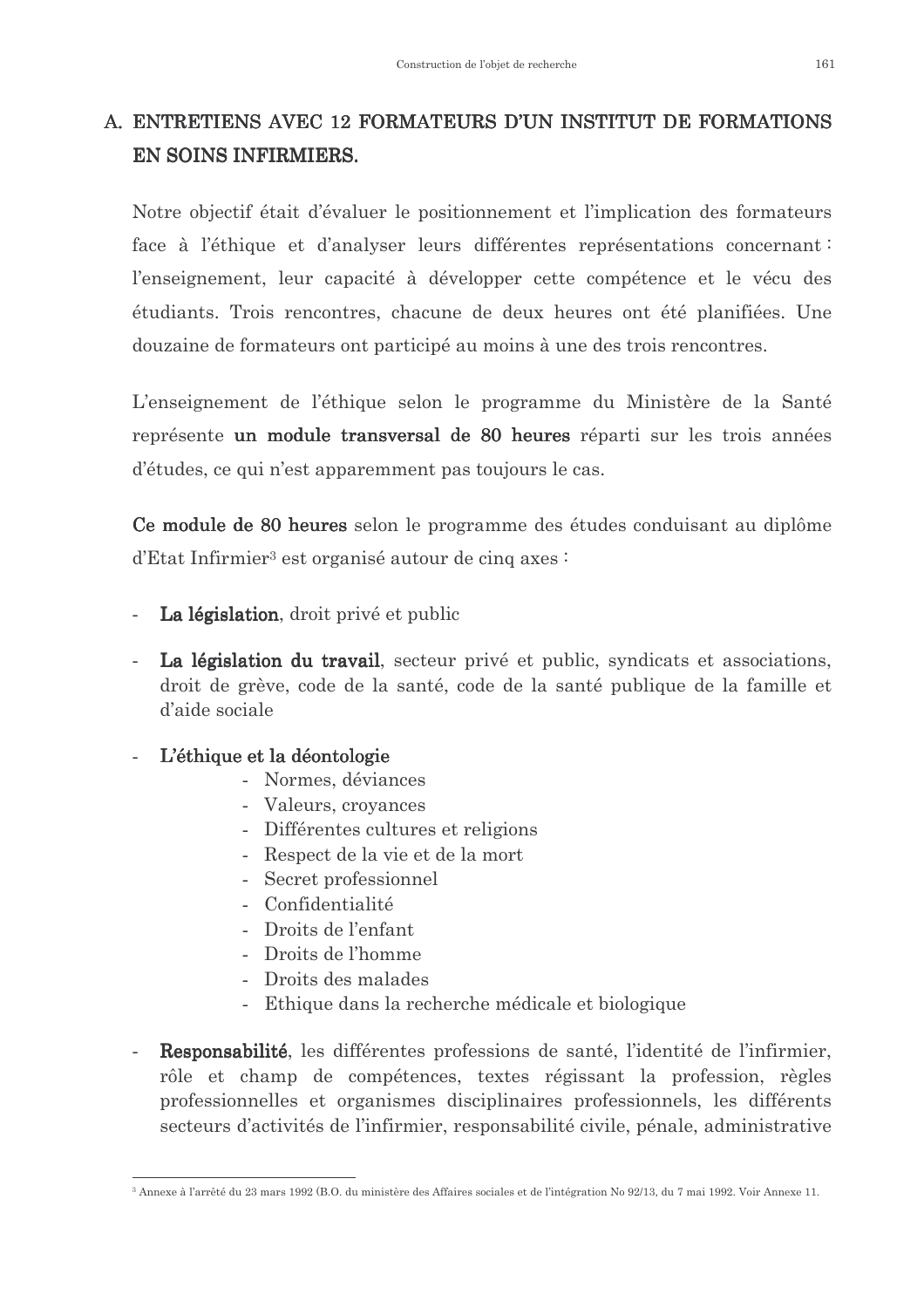de l'infirmier, représentation et expression de la profession au plan national et international

#### L'organisation du travail

#### Pistes de réflexion

- $\Rightarrow$  Les problèmes éthiques ne seraient pas toujours identifiés, reconnus et nommés.
- $\Rightarrow$  Il y a un décalage entre les dires des enseignants et les étudiants concernant le vécu de chacun.

La majorité des enseignants pense que l'éthique concerne principalement la responsabilité juridique et le respect de la vie. Alors que les dilemmes éthiques repérés chez les étudiants se situeraient essentiellement entre l'autodétermination du patient et la bienfaisance (ne pas nuire à autrui).

## $\Rightarrow$  Le refus de se positionner est dommageable pour le patient, mais aussi pour le futur professionnel:

- « je n'ai pas su refuser l'ordre médical »
- « je me suis sentie obligée d'obéir »
- « je n'ai pas réfléchi aux conséquences de mon acte, et maintenant je suis mal »
- « je n'ai rien compris à ce qui s'est passé, je n'étais plus moi-même »
- « on n'a pas le temps de réfléchir, il faut agir »
- « La réflexion éthique permet de prendre tellement de distance ! Mais pour le bien de qui? Du soigné? Ou pour que cela ne finisse plus par être un problème pour le soignant ?»
- $\Rightarrow$  L'enseignement de l'éthique se donne sous un mode didactique de transmission de savoir toujours décontextualisé et ne se donne généralement qu'en 3<sup>ème</sup> année.

Les enseignants reconnaissent la nécessité de changer de méthodes pédagogiques.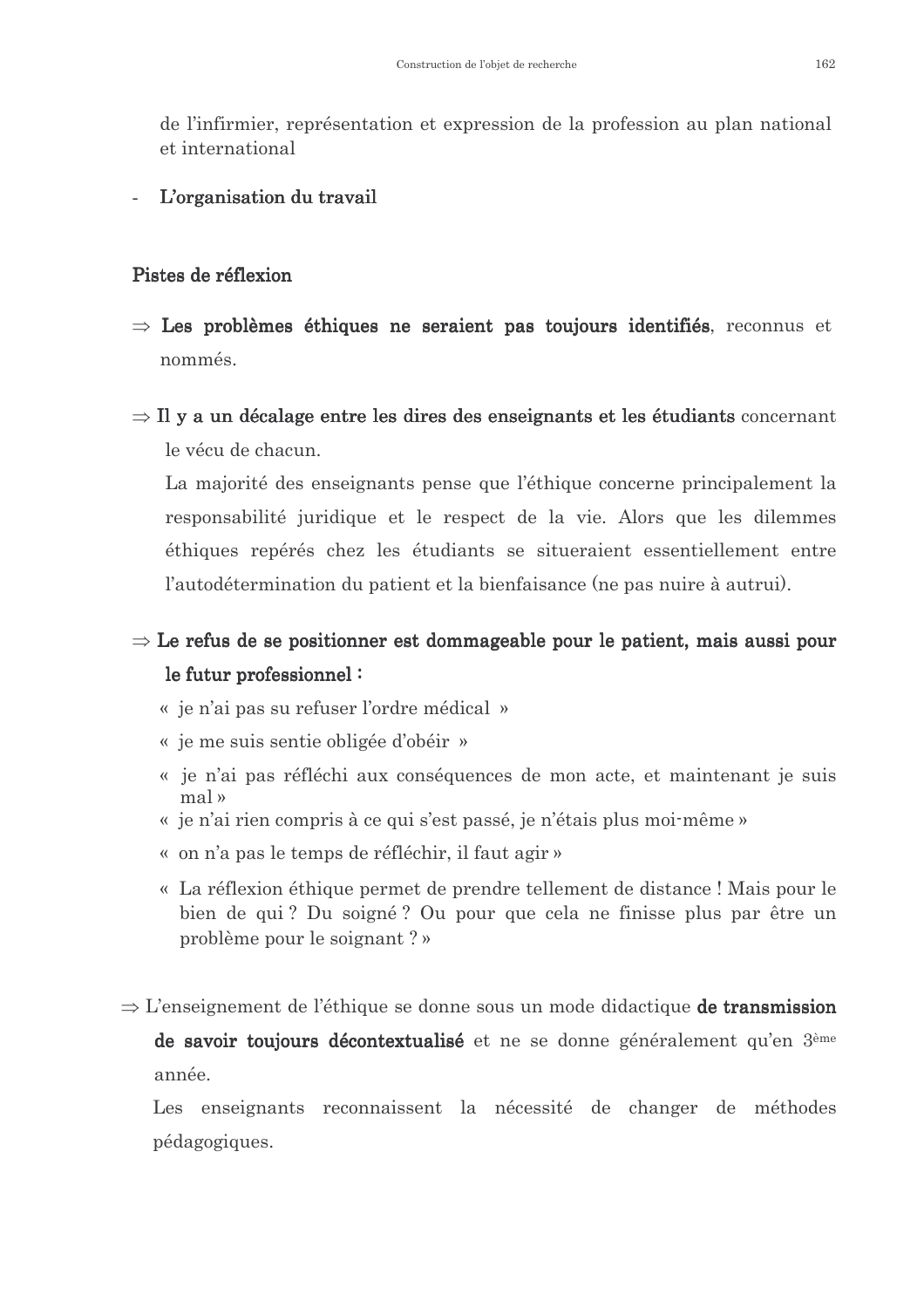Les suggestions proposées ont étés :

- une table ronde avec des professionnels praticiens  $\mathbf{r}$
- des études de cas
- des jeux de simulation  $\sim$
- un travail sur les émotions  $\sim$

D'autre part les formateurs semblent tous conscients que la formation en éthique est rarement une priorité dans leur enseignement et que cet enseignement n'est pas partagé par tous les formateurs. L'aide ponctuelle qu'ils peuvent apporter à un étudiant se situe généralement lors du suivi pédagogique<sup>4</sup> qui leur paraît adapté à ce type de démarche.

- $\Rightarrow$  Selon les formateurs les habiletés retenues pour développer le jugement éthique se situent sur la capacité à:
	- analyser la situation
	- recueillir des données
	- apprendre à se positionner et à donner son opinion
	- à faire des choix
	- avoir le sens des responsabilités
	- être autonome

<sup>&</sup>lt;sup>4</sup> 245 heures de suivi pédagogique sont prévus sur la totalité du cursus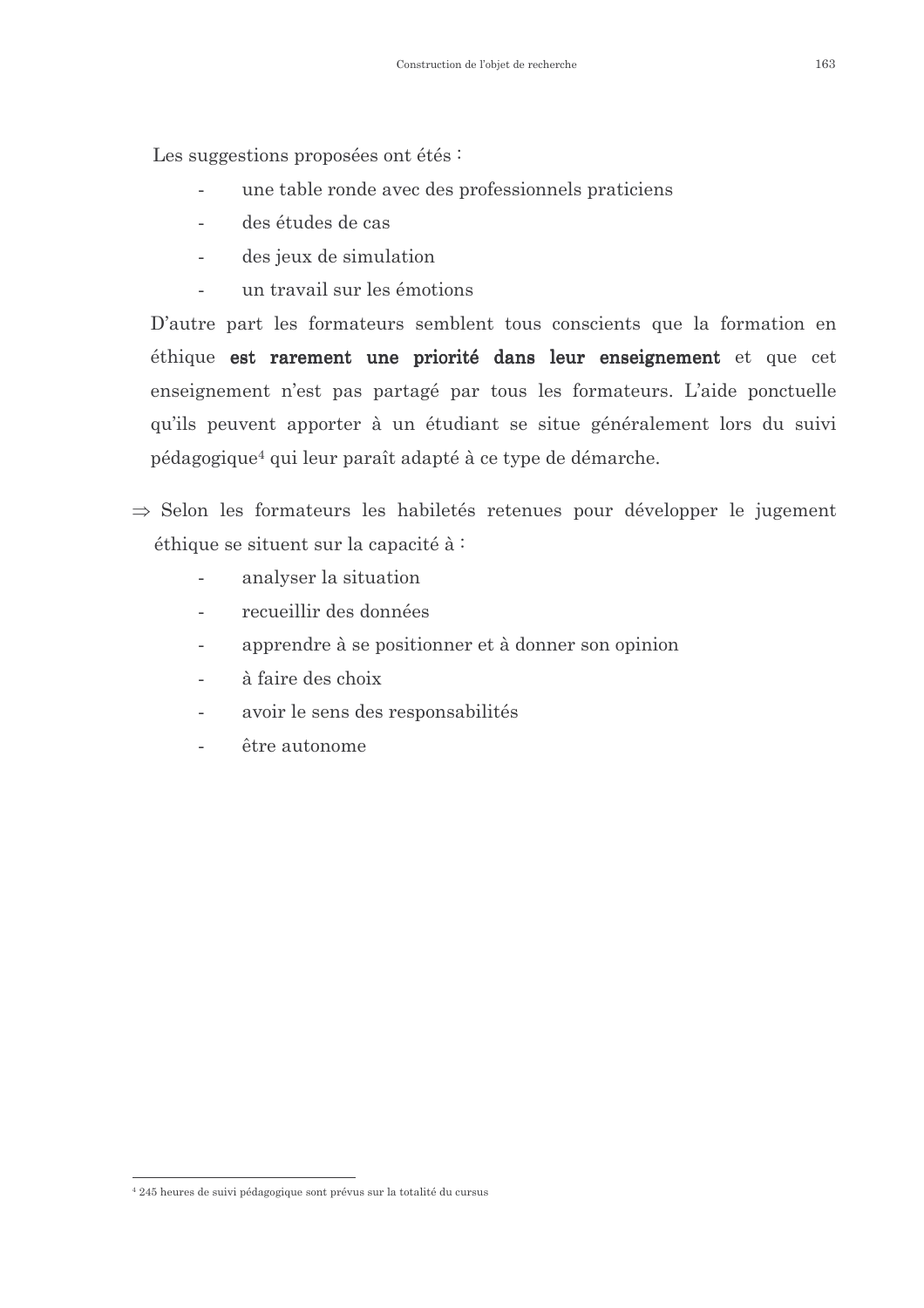#### **B. RENCONTRES AVEC 28 SOIGNANTS**

Ce groupe de soignants était constitué d'infirmières et d'aides soignantes, toutes de sexe féminin. Elles appartenaient au même CHU, mais provenaient de services différents.

Ces soignants nous ont aidé à appréhender les phénomènes touchant au jugement éthique.

Elles étaient inscrites en formation continue pour suivre une formation intitulée stress et santé ou relation d'aide dont j'avais la responsabilité en tant qu'animatrice au printemps 1998.

#### Pistes de réflexion

- $\Rightarrow$  La connaissance des textes de lois et de la charte des patients paraît largement insuffisante.
	- Cette mauvaise connaissance des textes juridiques semble entraîner des difficultés à identifier les situations éthiques.
	- Pourtant il ne semblerait pas que ce soient ceux qui connaissent mieux les textes législatifs de référence, qui soient les plus sensibles à identifier les dilemmes éthiques.
- $\Rightarrow$  Les dilemmes paraissent mal ou pas identifiés. Ceux qui ont pu être répertoriés dans leur pratique professionnelle nous interrogent à plusieurs niveaux
	- De nombreuses situations sont erronées. Le soignant ne semble pas être au clair sur ce concept qui paraît mal compris.
	- Il existe une difficulté majeure à nommer 3 situations de dilemmes éthiques de sa praxis. Ces situations semblent ne jamais s'être produites, deux soignants sur trois seulement ont su les nommer.
	- En traduisant chaque situation éthique à l'aide du modèle de Cécile Lambert<sup>5</sup> sur la classification des valeurs, on constate que les dilemmes relatant un problème d'autodétermination sont largement majoritaires,

<sup>&</sup>lt;sup>5</sup> Six valeurs se retrouvent dans tous dilemmes éthiques : l'autodétermination le respect de la vie, la bienfaisance, la confidentialité, la bienveillance et l'iniustice et l'équité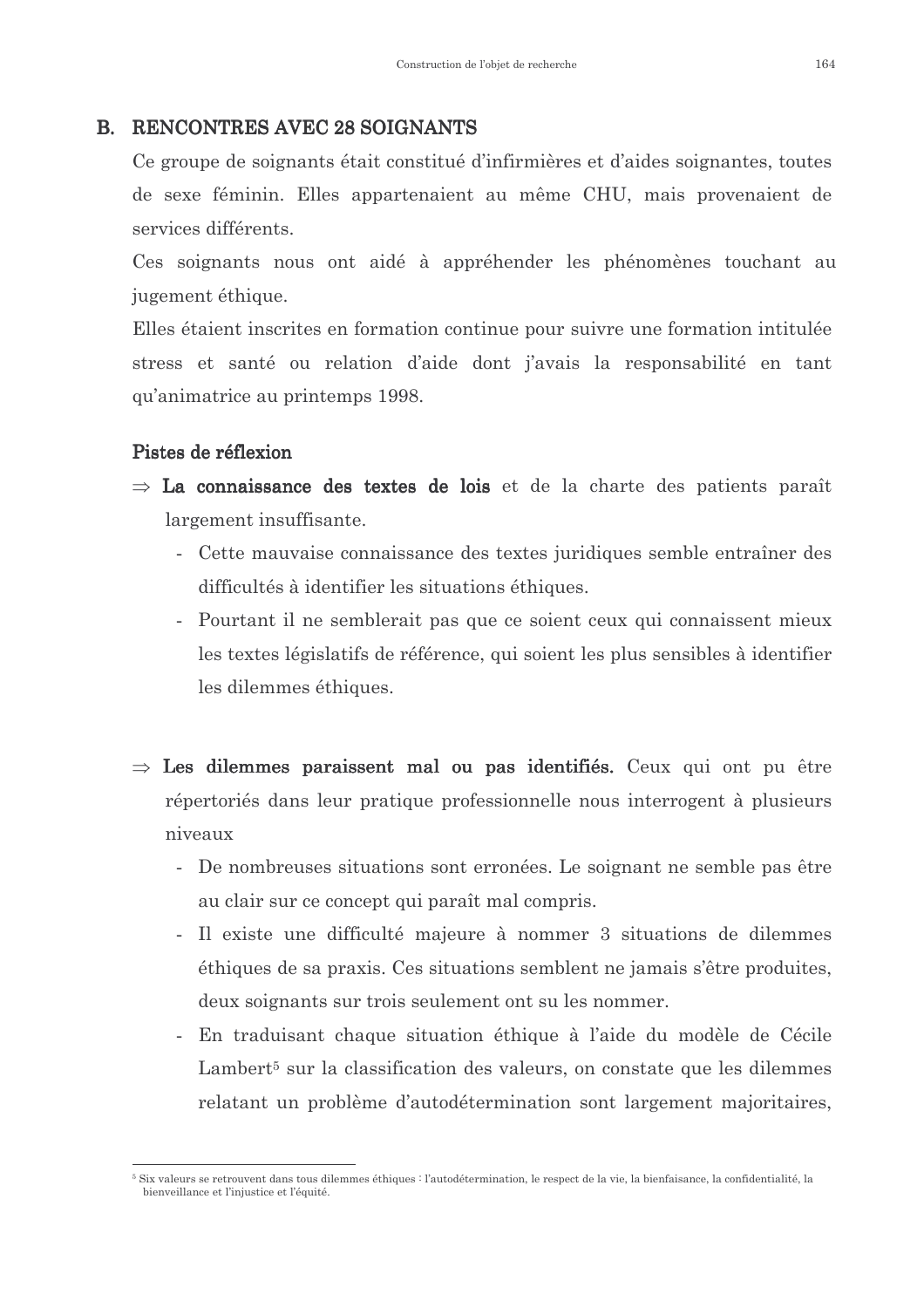alors que les dilemmes relatant un problème de justice n'ont jamais étés répertoriés.

- Les soignants identifient les problèmes éthiques en lien avec la responsabilité médicale et semblent avoir une difficulté majeure à identifier ceux de leur responsabilité.

#### $\Rightarrow$  Ces situations sont difficiles à vivre

Les soignants vivent d'autant plus mal ces dilemmes éthiques qu'ils n'ont pas eu la possibilité ou qu'ils n'ont pas su exprimer leur désapprobation.

Dans leur travail les soignants vivent alors :

« un sentiment de mal faire leur travail »

« une injustice de se voir imposer le choix médical »

« une souffrance du manque de solidarité dans l'équipe »

« un malaise avec le patient et sa famille »

« un sentiment d'en prendre plein la figure ».

Ils ont le sentiment de mal travailler en rompant le contrat de confiance avec le patient et sa famille qu'ils ne peuvent plus soutenir. La désolidarisation dans l'équipe interdisciplinaire est particulièrement intolérable et préjudiciable pour les deux partenaires de soins.

Avec eux-mêmes :

Un sentiment de mal être est en relation avec la difficulté de vivre l'incertitude, de devoir justifier un acte avec lequel on est en désaccord, de cautionner un acte dommageable pour le patient. Voici ce qu'ils en  $disent:$ 

« ne pas se sentir libre d'agir »

« agir contre ses principes moraux »

- « devoir justifier sa position alors que l'on doute »
- « devoir cautionner un acte avec lequel on est en désaccord »
- « de ne pas pouvoir vivre l'incertitude ».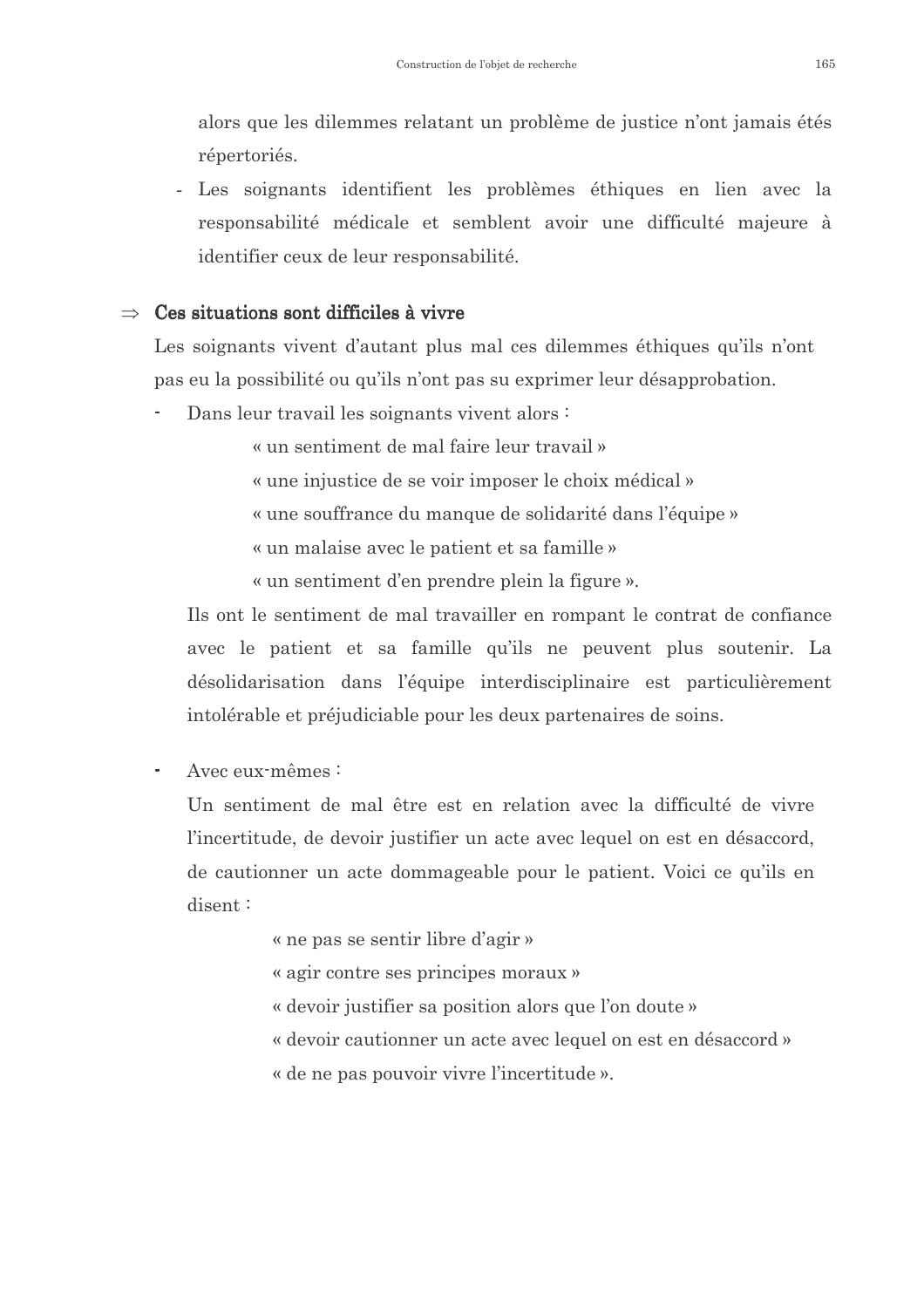#### RENCONTRE AVEC 9 CADRES ET CADRES SUPERIEURS.  $C_{\cdot}$

La troisième partie de ce travail préalable a été réalisé auprès de cadres et cadres supérieurs ayant une mission de surveillant de soin et de management. Tous avaient bénéficié de la formation cadre débouchant sur le Certificat Cadre de Santé comme le groupe des formateurs des IFSI.

Ils avaient cependant une particularité c'est qu'ils exerçaient dans le cadre des Hôpitaux de l'Armée et étaient par conséquents tous militaires ce qui a certainement facilité leur participation « volontaire »

#### Pistes de réflexion

 $\Rightarrow$  Les dilemmes semblent être identifiés. Ils connaissent bien évidemment mieux leurs textes législatifs, et s'y réfèrent facilement.

Néanmoins, s'ils savent mieux que les précédents groupes qu'ils sont au cœur d'un problème éthique, il reste cependant des erreurs d'identification indiquant que ce concept n'est pas totalement compris.

 $\Rightarrow$  Les cadres semblent manifester une difficulté majeure pour expliciter la procédure qu'ils suivent pour résoudre un dilemme éthique.

Il existerait quelque chose de « l'ordre de l'intuition, qui viendrait de l'intérieur » pour leur indiquer le meilleur choix à suivre.

Il pourrait s'agir de l'intuition en lien avec l'expertise clinique, (d'acquisition de compétence du stade de l'expertise.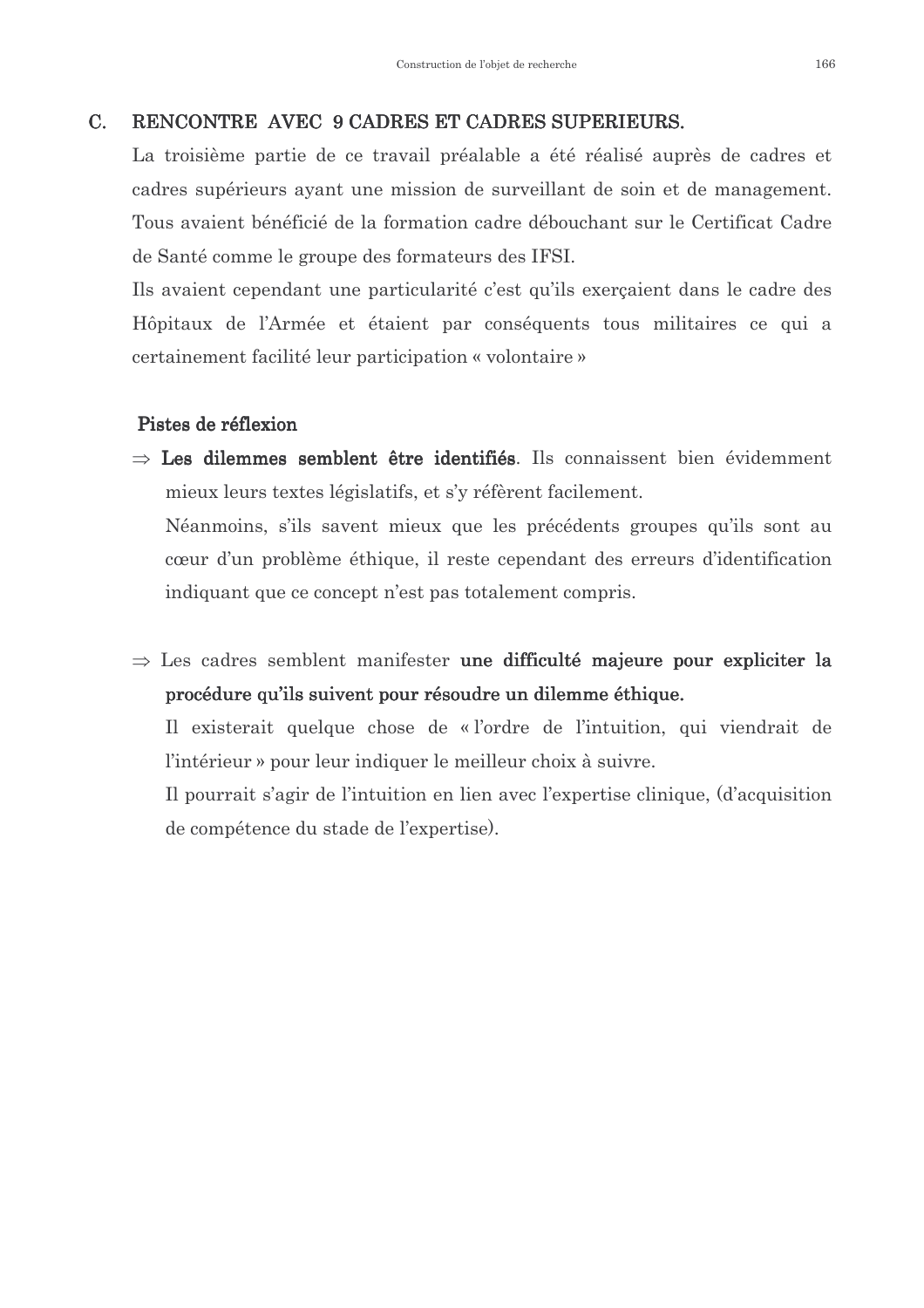#### En synthèse nous retiendrons:

- La définition d'un comportement éthique, quel que soit le profil, ne paraît  $\bullet$ pas poser de difficultés majeures. Pour cela, les sujets font appels essentiellement à leurs savoirs didactiques qui ne correspondent pas forcément à leur agir professionnel.
- La totalité des soignants n'ayant que la formation initiale se réfère à une éthique plus traditionnelle en utilisant des concepts de responsabilité médicale et morale, de règles, de valeurs, de respect de soi et de conscience morale
- Les situations éthiques ne sont pas toujours identifiées et il existe une confusion avec d'autres concepts qui les amènent à un certain nombre d'erreurs.
- La responsabilité médicale est toujours reconnue et paraît camoufler celle de l'infirmière qui se protège derrière elle.
- Les situations éthiques identifiées ne débouchent pas forcément sur un agir professionnel.
- Les situations éthiques se référant au principe « de ne pas nuire à autrui » paraissent fréquentes. Le concept de bienveillance est rarement identifié au cœur d'un problème éthique.
- L'autodétermination du patient semble bien reconnue. Pouvons nous dire pour autant quelle soit respectée par les soignants?
- Les dilemmes en relation avec <u>la justice et l'équité ne sont jamais apparus</u> dans les discours ni dans les réponses écrites. Pouvons nous en déduire qu'ils n'existent réellement pas dans la pratique de soins ?

Bien que les problèmes éthiques se vivent au quotidien dans la pratique de soin, une petite partie seulement de ces dilemmes semble pouvoir être identifiée

Par ailleurs, si les professionnels paraissent posséder les connaissances nécessaires, il semblerait qu'ils ne puissent pas mobiliser leur savoir dans leur pratique professionnelle. Nous ne sommes donc pas en présence de compétence au sens défini par Guy Le Boterf, puisque ces savoirs ne peuvent se transposer dans le savoir agir.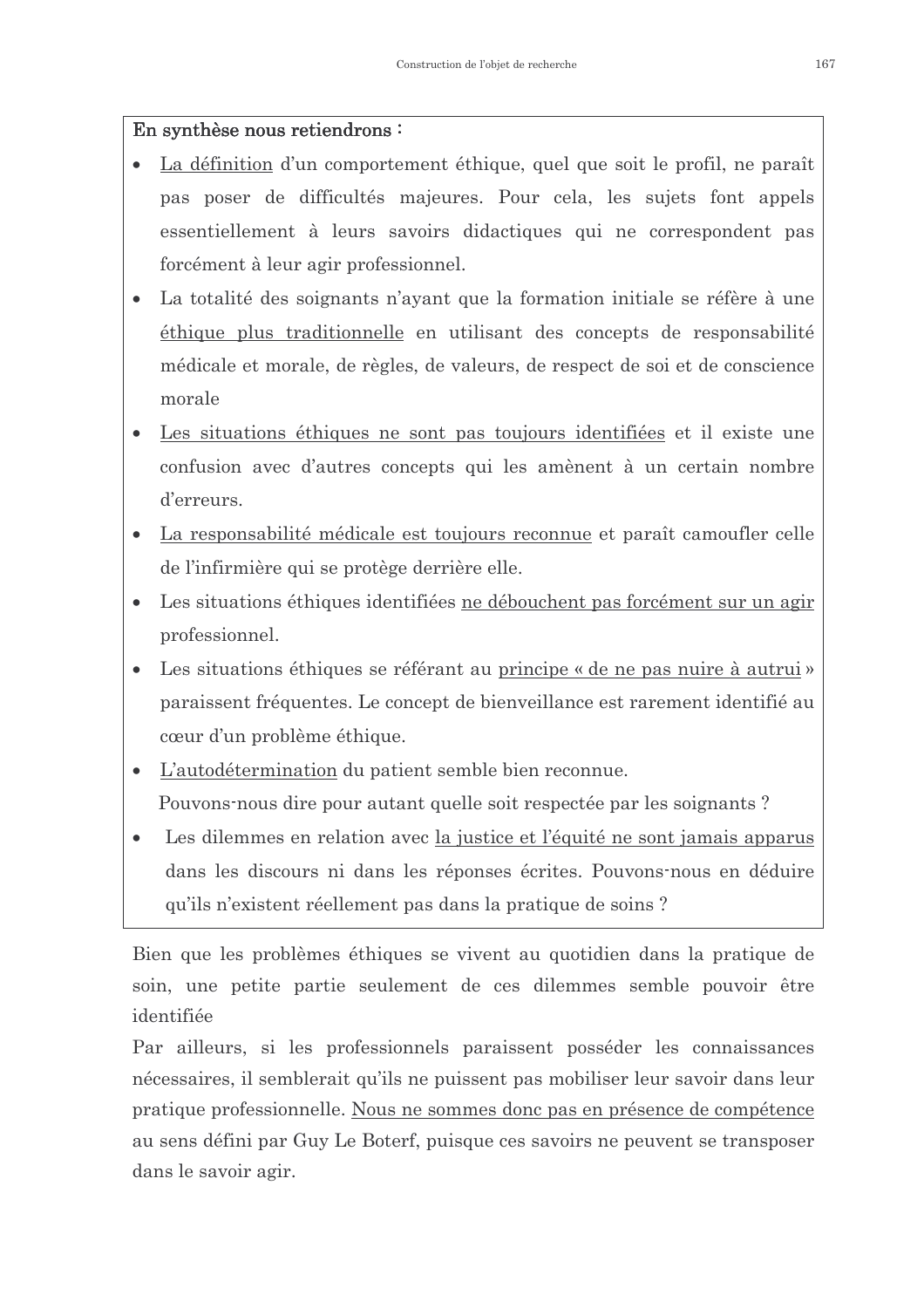#### 2.7.2 OBJET DE RECHERCHE

Nous avons vu que depuis Hippocrate, le devoir moral de la médecine s'est limité essentiellement à respecter la compassion, le désintéressement et le dévouement, puisque depuis un demi-siècle, la révolution biologique et thérapeutique, débouche sur un questionnement éthique. Cette évolution va influencer la profession infirmière et l'art de prendre soin du patient.

La succession de réformes concernant les programmes régissant la profession infirmière, ainsi que les différents « décrets de compétences », des actes et des règles professionnelles permettent de définir le soin infirmer, de cadrer les différentes interventions de l'infirmière et de légitimer plus particulièrement celles concernant son rôle autonome, pour lequel elle a toutes initiatives. Nous avons montré que dans ce métier de l'humain, les compétences professionnelles développées par l'infirmière pour donner un soin de qualité ne peuvent se réaliser sans une préoccupation éthique.

La prise de décision dans des situations de soin comportant un dilemme infirmier paraît devenir un des problèmes majeurs assumés par les soignants.

La formation actuelle ne semble pas les préparer à développer cette compétence **éthique**. Les IFSI ne sont par ailleurs, pas au clair sur la place de l'éthique dans la formation, ni sur les méthodes pédagogiques les plus adaptées à son développement. L'éthique ne paraît pas jouer un rôle central dans la formation des professionnels et se transmet généralement sous forme de savoirs théoriques peu transposables dans la pratique de soin. Ce qui a pour conséquence de produire des professionnels de terrain peu compétents à agir sur ce type de situations, même si par ailleurs ils ont été reconnus qualifiés.

Nombreuses sont les infirmières qui travaillent avec dévouement et compassion. Mais aujourd'hui l'infirmière est amenée quotidiennement à une réflexion éthique. L'évolution de l'identité infirmière et de son autonomie contraint l'infirmière à prendre ses responsabilités dans le domaine des soins infirmiers et l'oblige à avoir une réflexion éthique sur les décisions concernant ses interventions relevant du rôle propre et du rôle prescrit.

Cette même infirmière est conduite de plus en plus à se positionner dans les soins, à choisir ce qui est pour le bien du bénéficiaire, à respecter les choix de ce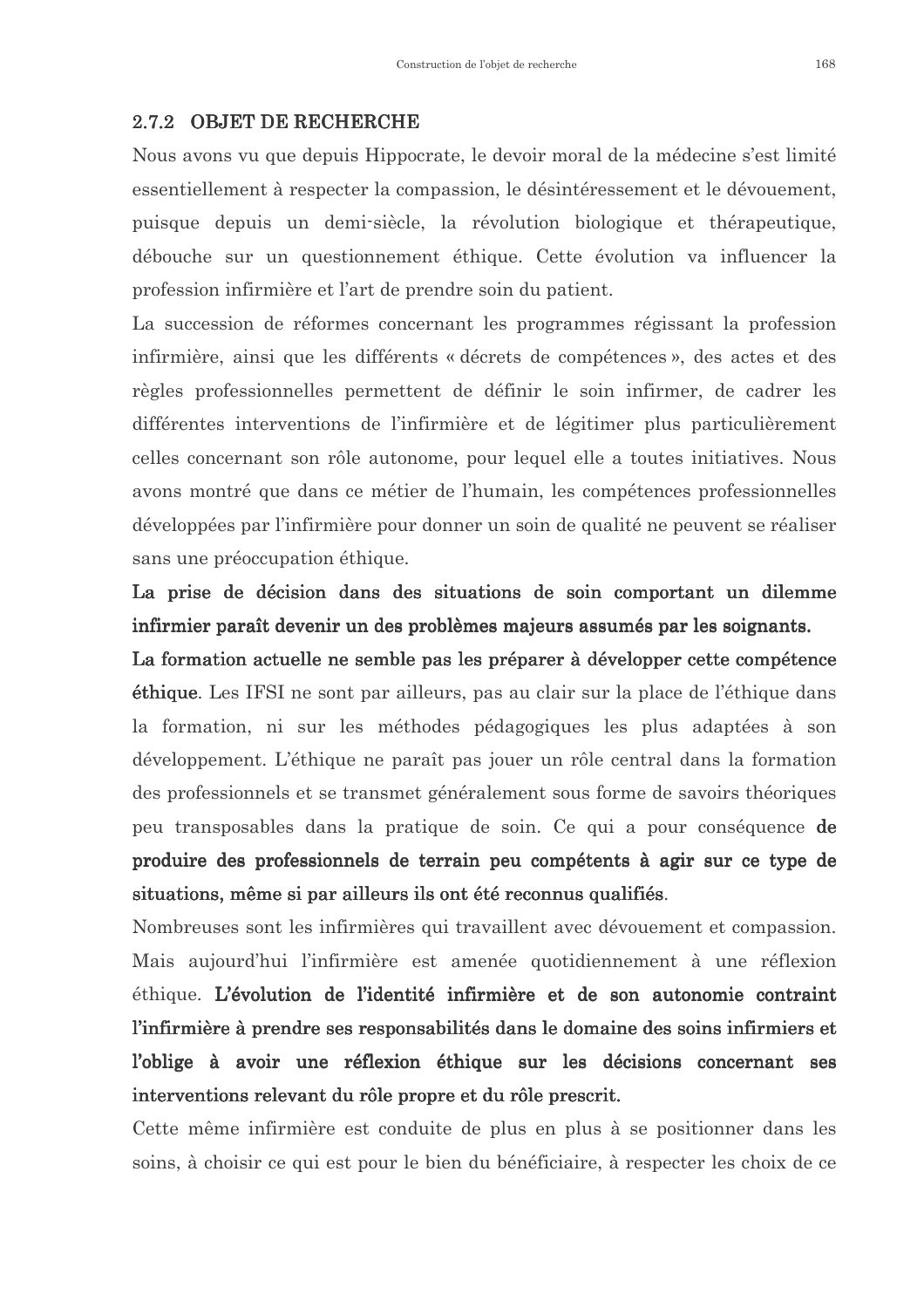dernier et à s'opposer si nécessaire à l'autorité médicale et (ou) administrative pour le respect des droits du patient.

Le domaine de l'éthique qui nous intéresse plus particulièrement dans cette recherche, est l'éthique des soins infirmiers, qui correspond au champ de l'intervention et de la responsabilité de l'infirmière et non de l'éthique médicale, bien que les deux se recouvrent fréquemment.

Notre recherche ne consiste pas à étudier à priori les normes ou les critères d'un comportement éthique, d'un point de vue universel et ne se rapproche pas par conséquent de l'éthique traditionnelle normative. Le champ de l'éthique qui est étudié est ciblé sur celui de la clinique, et ne prendra que peu en compte, les domaines de l'affectation des ressources, de la politique de la santé ou de l'expérimentation.

Il s'agit d'une recherche descriptive phénoménologique dans le domaine de l'éthique clinique des soins infirmiers. C'est-à-dire une étude descriptive des phénomènes se révélant dans la pratique professionnelle infirmière en lien avec les problèmes éthiques au chevet du malade.

- Elle recherche à décrire et à comprendre les phénomènes se rapportant au  $\bullet$ jugement éthique. Elle étudie, entre autres, les relations existantes entre l'individu et ses valeurs, entre ses intentions ou convictions et ses actes, entre son langage moral et son agir professionnel.
- Elle analyse la signification de la responsabilité de l'infirmière dans la pratique des soins infirmiers et son incidence sur la qualité des soins.
- Elle s'intéresse à décrire les phénomènes qui sont liés à la nature et au processus de la prise de décision et à analyser le langage de l'argumentation et de la justification morale dans les situations de dilemmes éthiques.
- Elle cherche à comprendre comment se construit cette compétence éthique et  $\bullet$ les facteurs qui peuvent influencer significativement son développement.

La notion de compétence éthique est reliée au développement des habiletés qui permettent de prendre des décisions morales, et traiter avec discernement des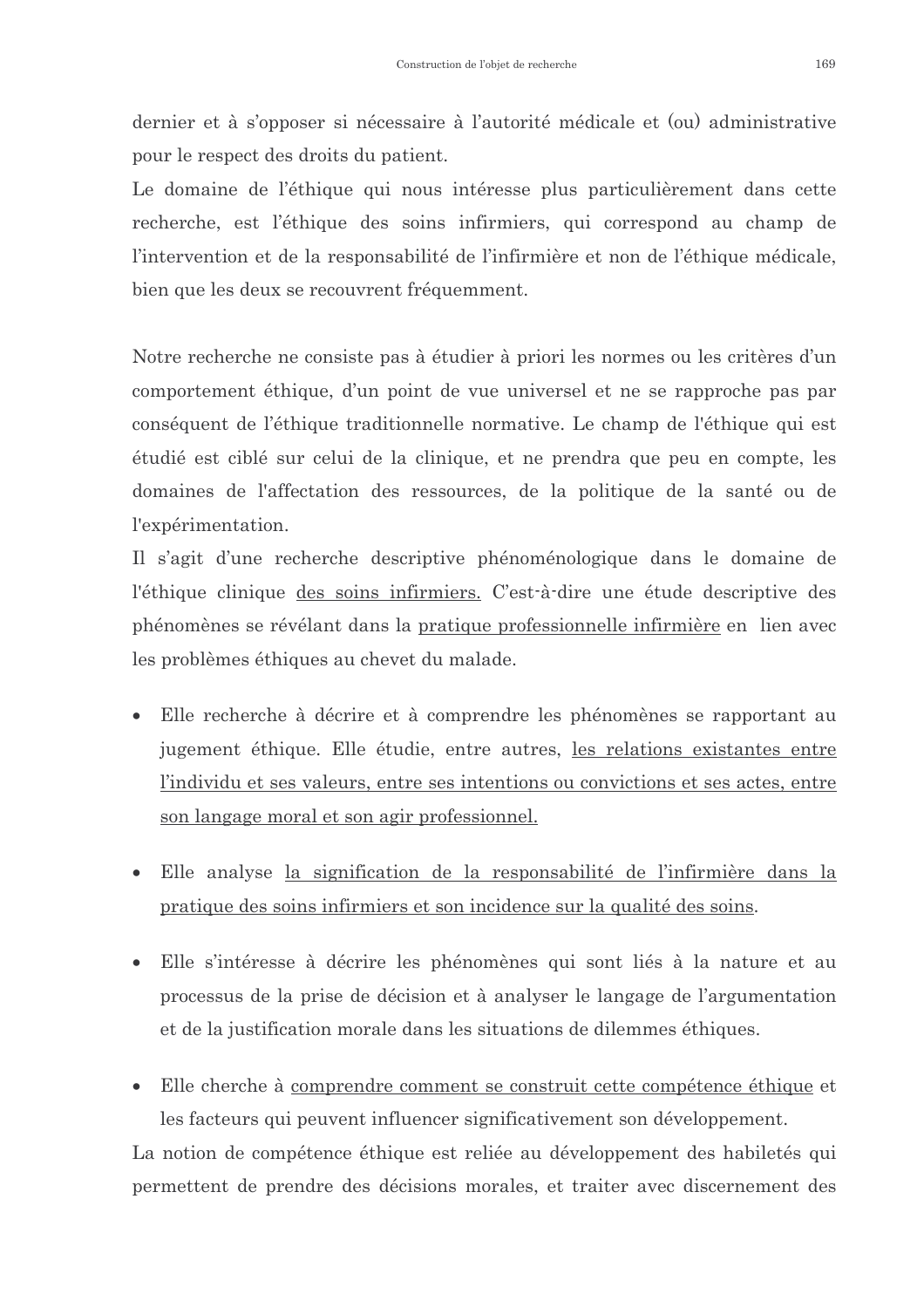questions éthiques. La compétence éthique exige que l'intention se traduise en comportement.

Pour pouvoir former et développer cette compétence éthique en IFSI et en formation continue, il nous semble indispensable préalablement de comprendre comment celle-ci se construit chez le professionnel.

Notre objet de recherche consiste à comprendre comment cette compétence éthique se construit tout au long de la vie professionnelle infirmière lors des formations en alternance et au cours de la praxis, par la mise en relief de variables signifiantes qui influenceraient son développement.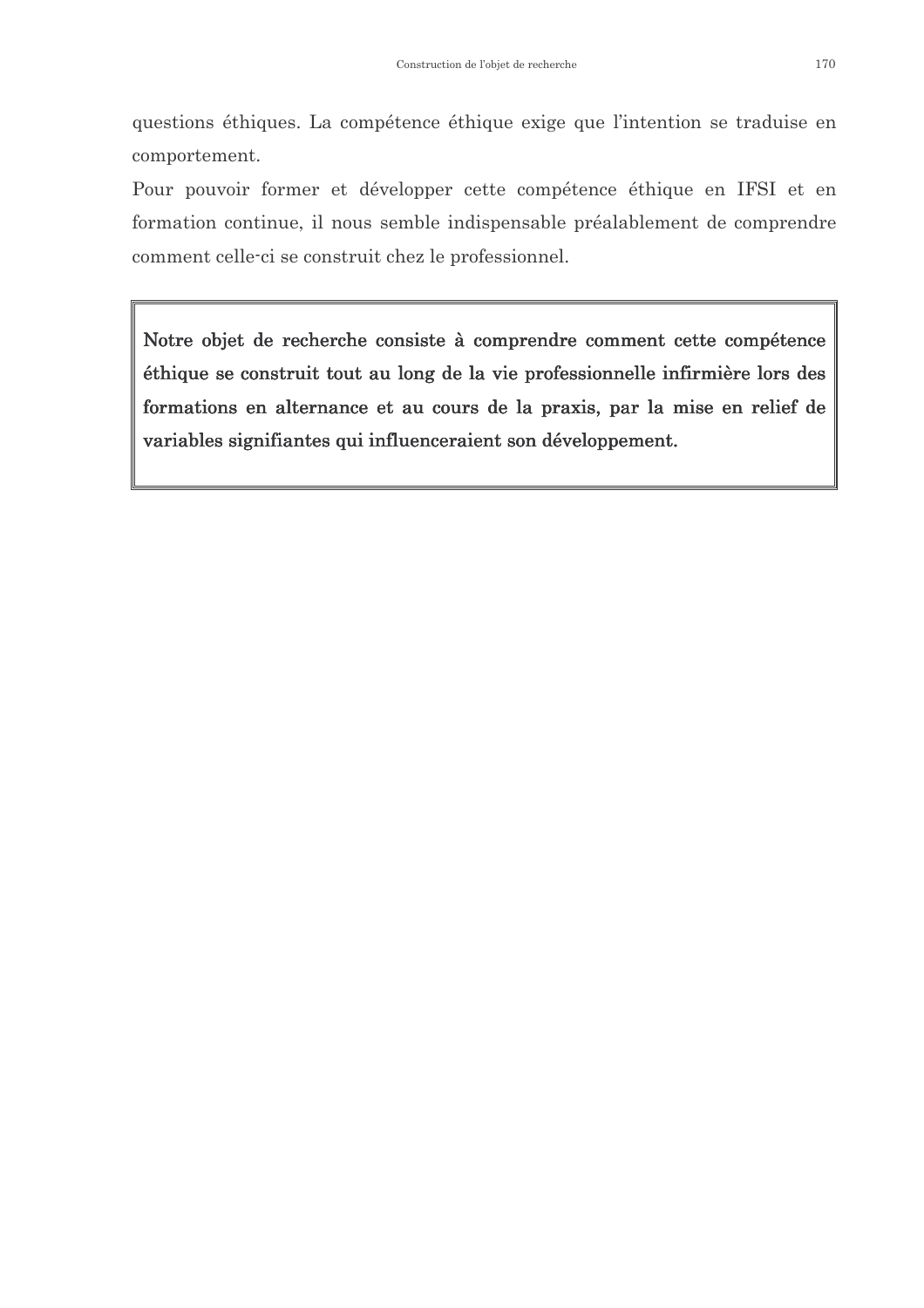### 2.7.3 PROBLEMATIQUE PREMIERE HYPOTHESE

La formation initiale et continue ne prépare pas suffisamment les infirmiers à assumer des responsabilités éthiques et produit des professionnels de terrain peu compétents à agir et à prendre des décisions éthiques complexes dans l'accroissement de leurs responsabilités en matière de soins de santé.

Nous rejoignons dans ce constat, la préoccupation du Conseil International des Infirmières qui s'interroge pour les pays membres du monde entier « Les infirmières sont-elles suffisamment bien préparées pour prendre des décisions éthiques complexes dans le cadre de leur nouveau rôle » se demande le CCI  $(1994)^6$ .

Facteurs explicatifs possibles qui sembleraient intervenir dans cette hypothèse

- $\Rightarrow$  La conception actuelle du Programme d'Etudes de 92 menant au Diplôme d'Etat Infirmier français ne semble pas octroyer la possibilité de former et de développer une compétence éthique. Celle-ci ne paraît pas être une priorité actuelle dans le cursus des futures infirmières.<sup>7</sup>
- $\Rightarrow$  Les formateurs ne « se sentent pas préparés » à cet enseignement et ont besoin préalablement de développer leur propre compétence pour qu'ils puissent assumer cette mission délicate. Par ailleurs la responsabilité de cette formation ne repose que sur une minorité de formateurs alors que ce projet devrait impérativement concerner l'ensemble de l'équipe pédagogique.<sup>8</sup>
- $\Rightarrow$  Le projet pédagogique ne paraît pas être articulé en lien avec la logique de la construction de cette compétence. Le projet visé de l'éthique n'est pas pensé réfléchi en terme de compétence centrale. préalable à  $1a$  $et$ professionnalisation. Pour D. Blondeau (1989), 9le nouvel objectif de formation en soins infirmiers doit être le développement de la compétence morale des étudiants. Celle-ci forme les assises d'un véritable professionnalisme.

Le développement de la compétence morale devrait selon elle occuper une place centrale dans la formation des étudiants en soins infirmiers.

<sup>&</sup>lt;sup>6</sup> CII. FRY, S. L'éthique dans la pratique des soins infirmiers. Genève : Ed. CII, 1994.

<sup>7</sup> Voir chapitre Ethique et formation, p. 140-144.<br>8 Voir chapitre Construction de l'objet de recherche : entretien avec les formateurs p. 175-177.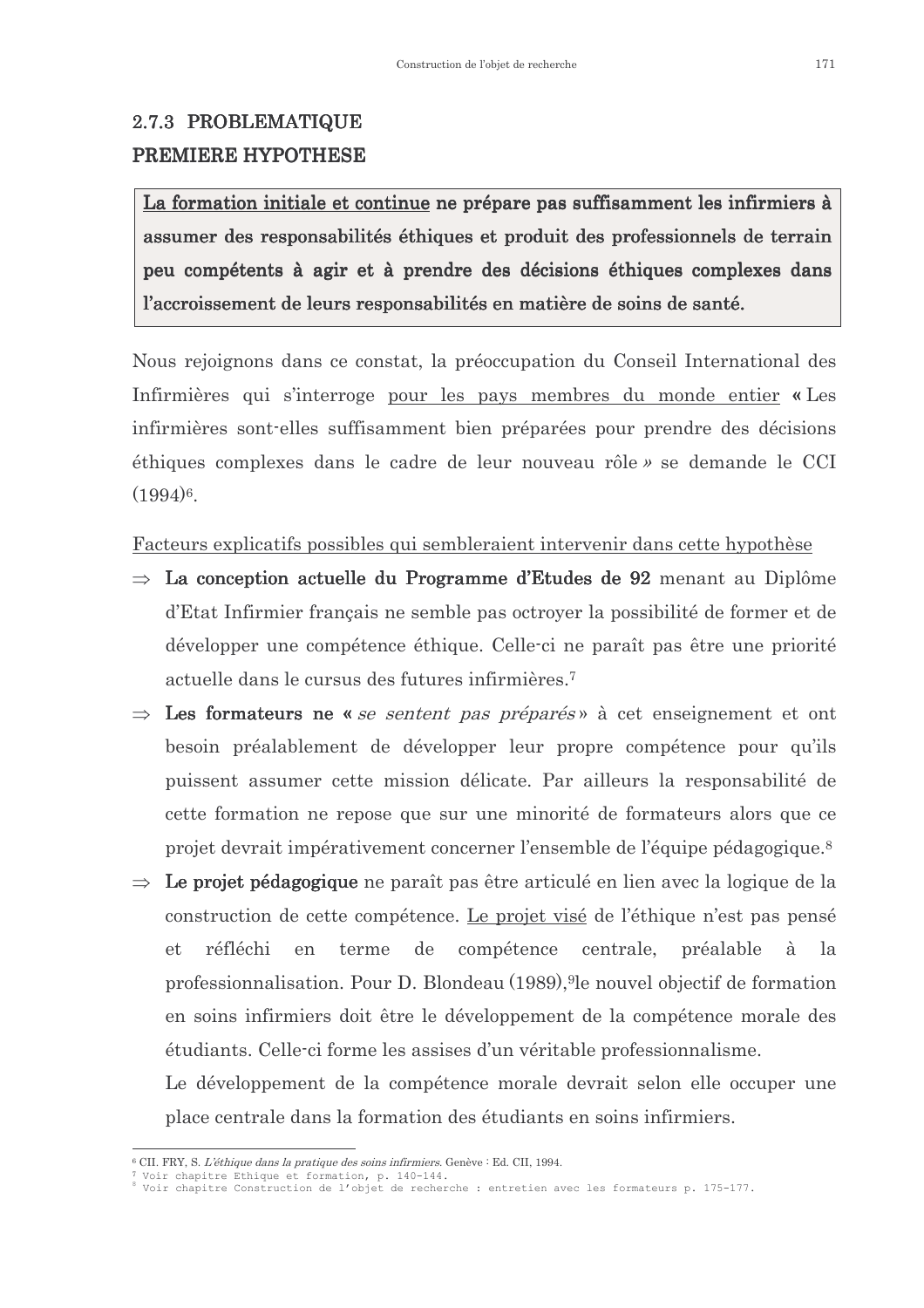Le contenu de ces enseignements est généralement centré essentiellement sur les références normatives textes de lois, chartes, règles professionnelles... L'enseignement de l'éthique se donne sous un mode didactique, de transmissions de savoirs et ne développent pas suffisamment le questionnement et la pensée critique. C. Lambert (1992).

Le volume horaire déjà très faible est consacré en priorité aux grands thèmes: douleur, fin de vie, euthanasie et sida et non véritablement au respect des droits du bénéficiaire de soins.<sup>10</sup>

La programmation de cet enseignement ne se situe souvent qu'en 3<sup>ème</sup> année et ne donnerait pas la possibilité pour les novices de se questionner sur la légitimité de leur pratique sur le plan formel.

 $\Rightarrow$  Si nous nous référons à B. D. Casterlé<sup>11</sup> la formation initiale n'aurait pas d'incidence sur le **développement moral** (selon le modèle des stades de L. Kohlberg). Pourtant Ketefian (1985), Murphy (1976), Pinch (1985) affirment que l'engagement au niveau postconventionnel est essentiel pour que l'infirmière puisse agir en défenseur des droits du patient.

Si nous reconfirmons que dans les IFSI français nous retrouvons (comme en Belgique) aucun développement moral significatif en formation initiale nous supposons alors qu'il y a vraisemblablement d'autres changements générés par la formation concernant la capacité d'appréhender et de résoudre un dilemme éthique.

 $\Rightarrow$  La formation actuelle ne semble pas développer suffisamment l'autonomie des futurs professionnels.

La relation pédagogique ne les considère pas suffisamment comme adulte à part entière et nous ne sommes pas véritablement en présence de formation d'adultes.

<sup>&</sup>lt;sup>9</sup> BLONDEAU, D. La compétence morale, voie de l'autonomie professionnelle. Nursing Québec.Vol. 9 Juin, 1989.

<sup>&</sup>lt;sup>10</sup> voir chapitre Cheminement historique en France p. 139

 $11$  voir p.  $100$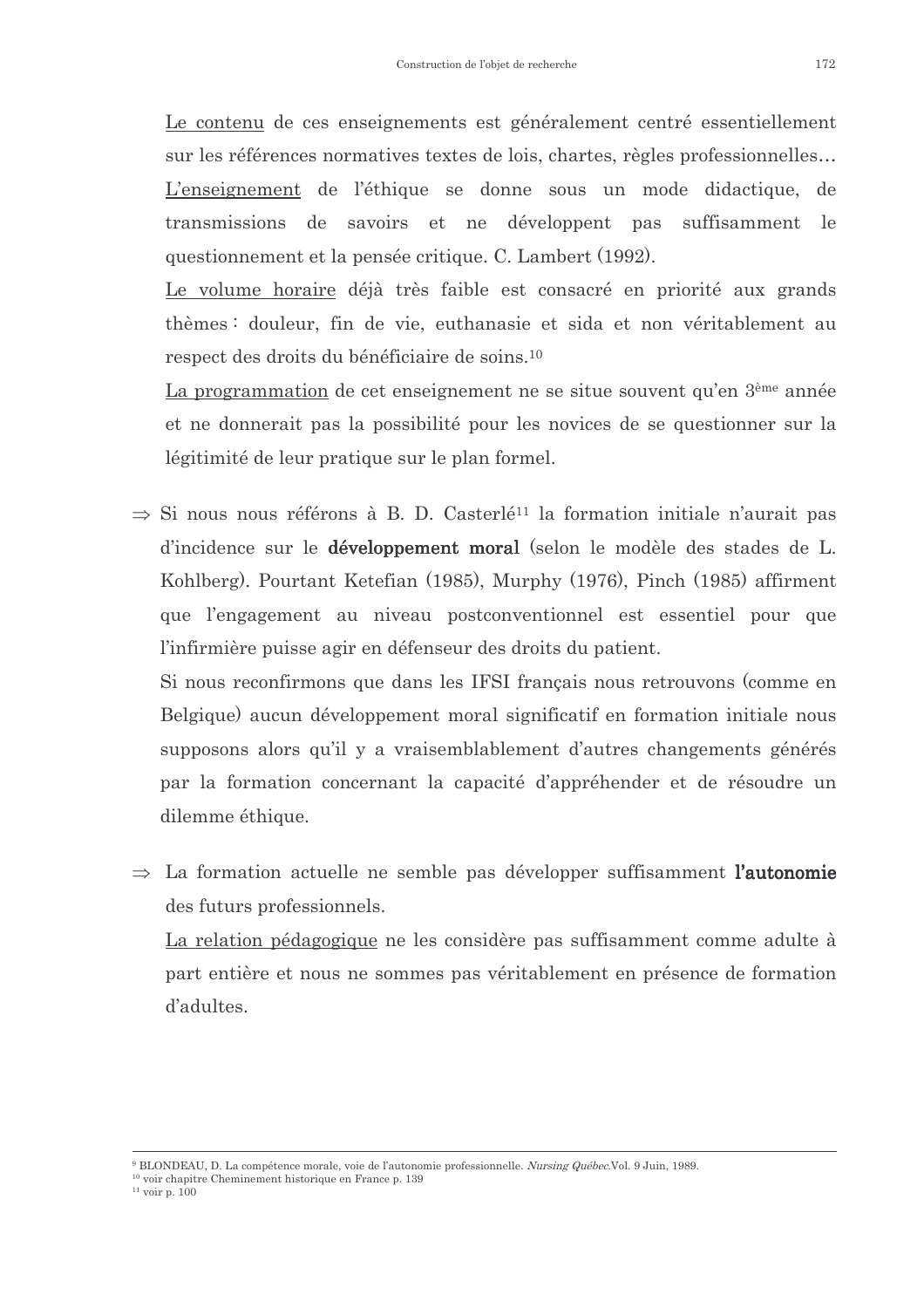Le système d'évaluation mis en place entretiendrait une *dépendance* à la note et une *modélisation* du comportement du *bon geste à avoir*, plutôt que de développer une responsabilisation du futur professionnel et de les amener à questionner la légitimité de leurs actes.

 $\Rightarrow$ La formation continue paraît jouer un rôle insignifiant face au développement de cette compétence jugée pourtant par certains, comme garante de la qualité des soins.

Si les organismes de formation continue interviennent depuis une trentaine d'années sur l'accompagnement en fin de vie dans le respect de la dignité humaine, ils sont depuis peu sollicités suite à des dérives importantes dans le soin, lors de plaintes des usagers ou de problèmes d'absentéismes inquiétants du personnel soignant.

Ils interviennent alors sur des problématiques de l'épuisement professionnel, de la violence dans les soins, de la maltraitance des personnes âgées, de l'agressivité des malades et des familles, du tutoiement.

Les responsables de l'enveloppe budgétaire de la formation des hôpitaux semblent privilégier cet axe que si des incidents révélateurs de malaise importants se manifestent et que les problèmes éthiques deviennent incontournables.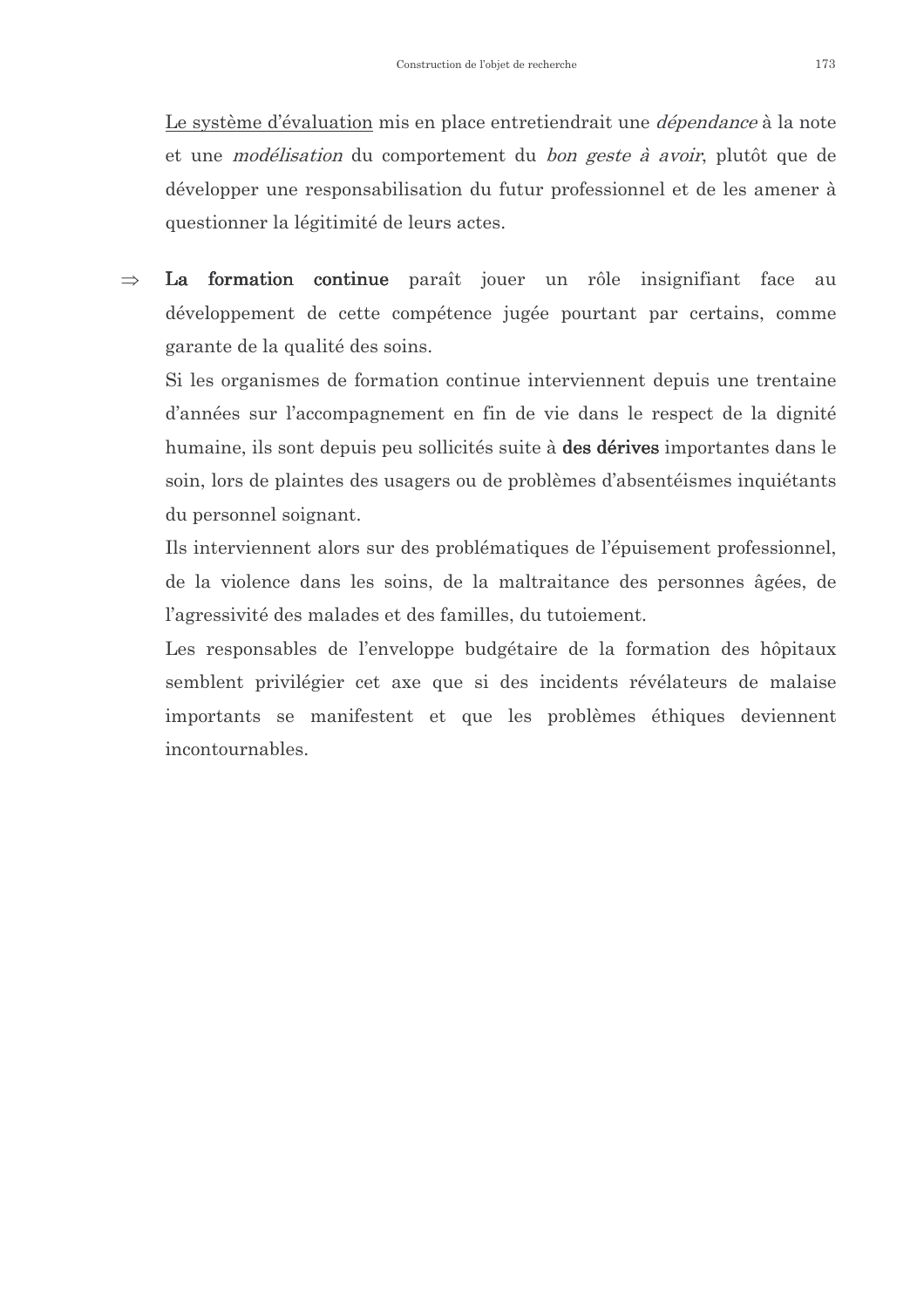#### **DEUXIEME HYPOTHESE**

La sensibilité morale paraît souvent absente chez les soignants ce qui les conduit à une mauvaise identification des problèmes éthiques dans la pratique de soins.

Il existe une difficulté importante à interpréter des situations éthiques relativement simples selon différents auteurs J. Rest (1982), A. Aroskar (1982), Evers (1984), soulignent le fait qu'un bon nombre d'infirmières ignorent qu'elles sont au cœur d'un conflit d'ordre éthique.

Cette sensibilité morale selon le modèle de James Rest (1982), est une des composantes permettant le choix moral et constitue le premier moment du processus. Elle est, pour D. Blondeau (1989), la première étape et l'aptitude préalable à toute prise de décision. Cette sensibilité éthique est une aptitude requise au raisonnement éthique.

#### Facteurs qui semblent intervenir dans cette hypothèse

 $\Rightarrow$  La sensibilité morale serait en lien avec les **valeurs personnelles et** professionnelles.

C'est en effet l'échelle de valeurs des individus qui détermine les différentes alternatives mais qui guiderait aussi la reconnaissance d'un dilemme éthique.

Nous pouvons penser qu'il est plus probable d'identifier des dilemmes éthiques qui seraient en lien avec les valeurs qui donnent sens à la vie personnelle et professionnelle. D'autre part, comme ces valeurs évoluent durant la vie professionnelle cela pourrait signifier que la capacité à discerner certaines catégories de dilemmes serait en lien avec le niveau d'expertise, (c'est-à-dire avec l'évolution des cinq stades du modèle de la compétence de P. Benner (1995).

 $\Rightarrow$  Les soignants n'identifient pas toujours les dilemmes éthiques, car ils se positionnent dans l'agir humain et oublient les finalités de leurs actes. Robotiser, dans la succession des actes prescrits et des interventions en soins, ils ne prennent plus le temps de réfléchir au sens de leur comportement. Ils se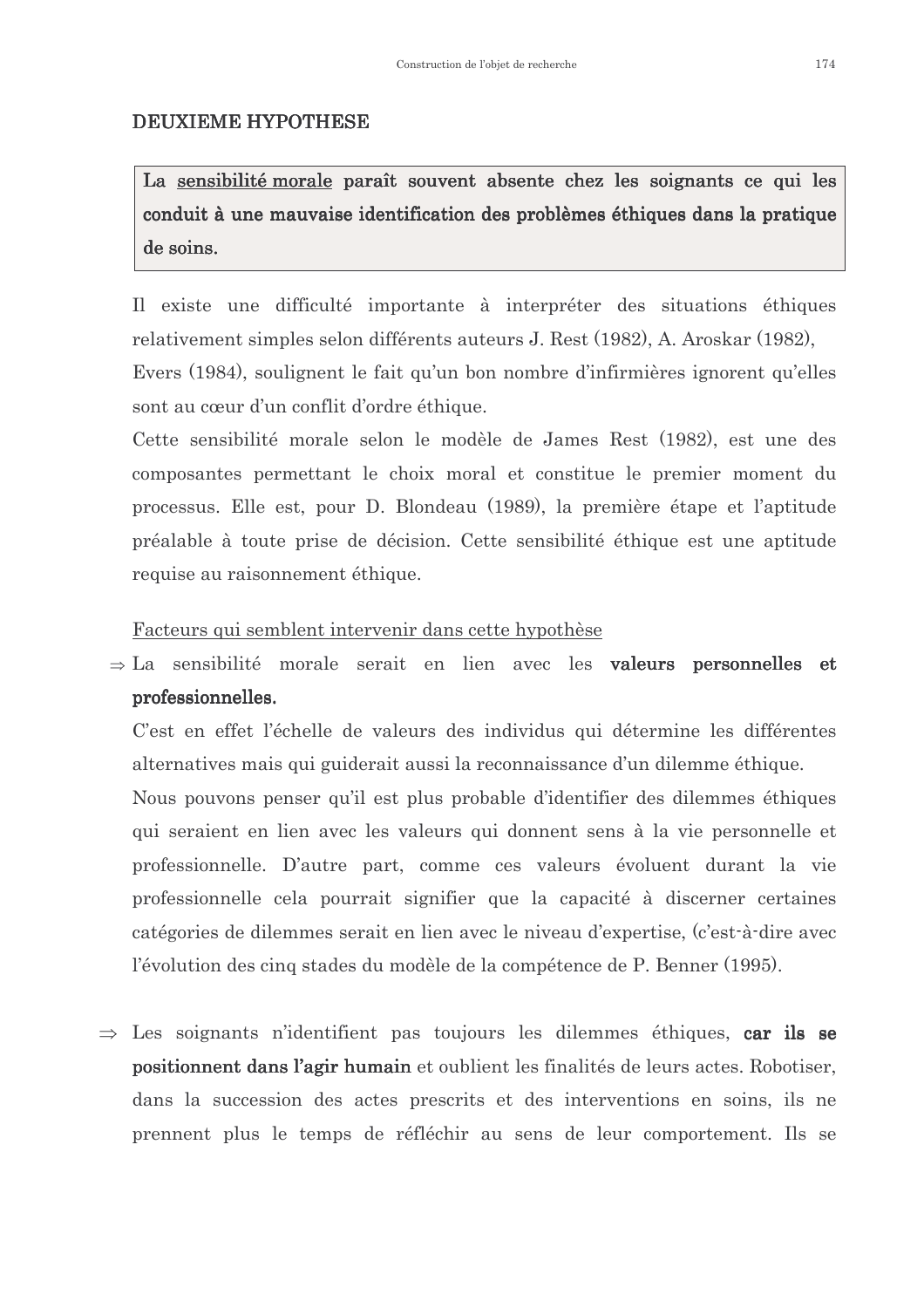« mécanisent », exécutant des actes sans questionner leur légitimité ni leur signification.

Cette usure professionnelle en lien avec les conditions de travail difficiles aveugle assurément les soignants. Les gestes seraient devenus si répétitifs que le sujet n'a plus sa place en tant qu'être humain et que le comportement du soignant n'est plus respectueux du désir et des droits du bénéficiaire de soins.

#### $\Rightarrow$  La méconnaissance des textes juridiques peut éclairer cette aussi  $\n *prob*$ lématique.<sup>12</sup>

L'analyse des réponses du mini-questionnaire d'opinion ainsi que les entretiens préalables démontrent que les infirmiers ont une méconnaissance des textes législatifs et plus particulièrement ceux concernant la Charte<sup>13</sup> du patient hospitalisé et des règles professionnelles.

La connaissance et la compréhension des textes qui régissent la profession ainsi que ceux concernant les droits du patient sont indispensables pour appréhender une situation éthique. Cette aptitude permet non seulement de discerner ce qui est un soin légal mais elle devrait amener l'infirmier à se questionner sur la légitimité du soin qu'il doit accomplir.

Si cette connaissance est indispensable pour connaître ses droits et ses devoirs, les lois cependant ne peuvent se substituer à la conscience et dicter aveuglément la ligne de conduite. Pourtant il semblerait que la confrontation des situations singulières au concept d'universalité soit bénéfique voire indispensable pour fonder une réflexion éthique.

Selon la démarche de P. Ricœur (1990) cette confrontation serait nécessaire une fois que le sujet désire y répondre et que son intention éthique souhaite trouver la meilleure réponse possible

Ce cadre d'universalité serait facilitateur pour trouver la légitimité d'un acte et il sera dans tous les cas nécessaires à un moment donné du processus de décision éthique.

 $12$  Voir chapitre repères juridiques p. 79-93.

<sup>&</sup>lt;sup>13</sup> Charte du patient hospitalisé. Circulaire DGS-DH, no 95-22, du 6 mai 1995.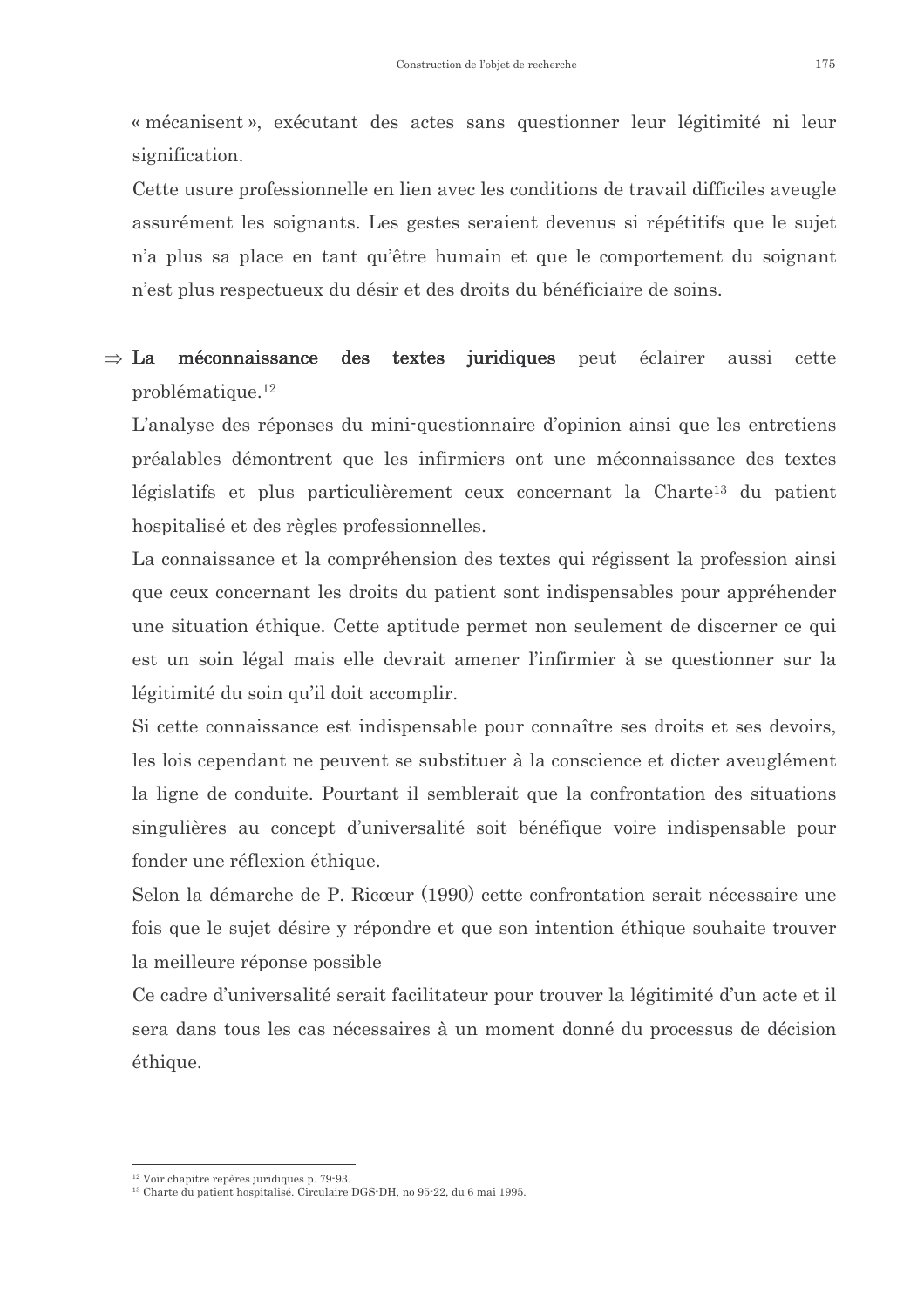$\Rightarrow$ Les soignants semblent repérer facilement les problèmes éthiques médicaux, mais semblent moins « sensibles » à ceux touchant à leur propre responsabilité. (résultat de la pré-enquête). L'autonomie professionnelle ne serait pas suffisamment acquise pour reconnaître leur propre responsabilité dans le choix des interventions en soins qui les concernent et préfère se protéger derrière l'autorité du médecin en se soumettant ou en critiquant les décisions médicales. D'autre part les infirmières peuvent être amenées à agir à l'encontre des intérêts du bénéficiaire de soins dans l'exécution d'un ordre médical. Dans ce cas de figure, elle se trouve face à un conflit de loyauté, selon M. Bédin (1996), difficile à gérer, qui pourrait avoir pour conséquence de se distancier de la situation clinique afin de se protéger.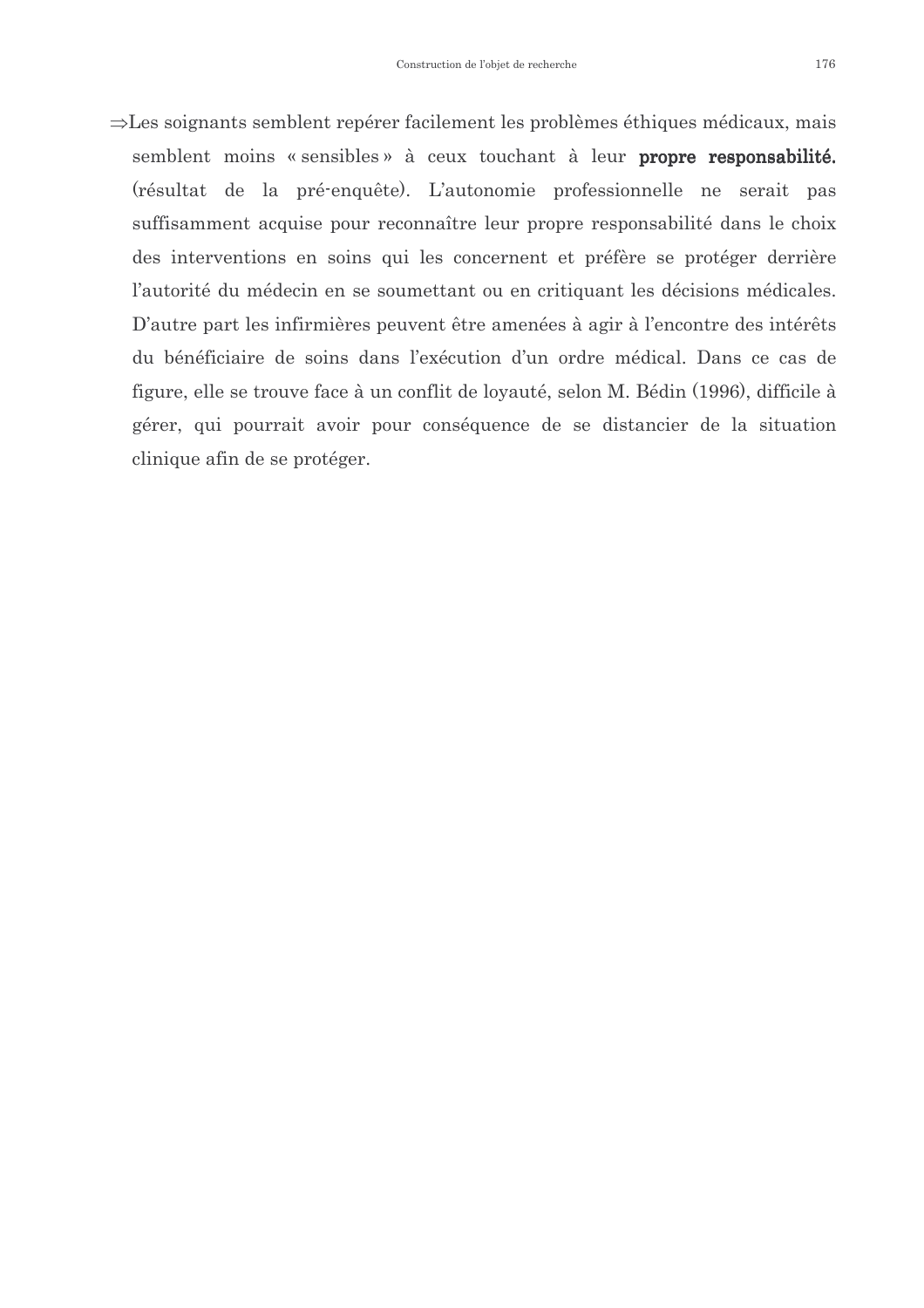#### **TROISIEME HYPOTHESE**

L'intensité avec laquelle le souci de l'autre va se manifester va contribuer largement au développement de la compétence éthique par une meilleure prise en compte de la dignité du sujet et de la défense de ses droits.

 $\Rightarrow$ Pour repérer et prendre conscience d'un dilemme éthique, il semble que le soignant doit préalablement se soucier du suiet et de son désir.

La prise en compte du choix et du désir du sujet contraint préalablement le soignant à s'engager dans cette relation avec le bénéficiaire de soins, afin de comprendre ce que son entourage et lui-même peuvent vivre.

Si cette relation de soin n'est qu'une relation fonctionnelle (instrumentale), le soignant ne pourra pas prendre en compte sa demande puisque cette relation ne sera pas significative. La prise de conscience des problèmes éthiques sera alors difficile, voire impossible.

Le souci de l'autre est une condition préalable selon A.P. Griffin (1983) à tout comportement éthique puisqu'il peut être considéré comme un idéal moral vers lequel l'agir professionnel va s'approcher. Nous pensons comme Gadow (1985) que le développement de la compétence éthique est en lien avec la vigueur et l'énergie manifestée dans le souci de l'autre (ou de la sollicitude).

 $\Rightarrow$  Le modèle de soin influence le souci de l'autre et par conséquent le jugement et la prise de décision éthique.

Le paradigme de la transformation pourrait garantir un bon choix éthique, dans la mesure où il prend en compte la globalité de la situation complexe en la contextualisant afin de répondre le plus justement possible aux désirs de la personne.

Pour J. Watson (1985) le caring est un idéal moral qui respecte les valeurs, les croyances, le mode de vie et la culture des personnes. Ce respect peut se retrouver dans les autres paradigmes mais qui est particulier à celui-ci, c'est cette capacité « d'être avec » et de se laisser guider par le choix et le désir de la personne et non par le projet de soin de l'équipe soignante.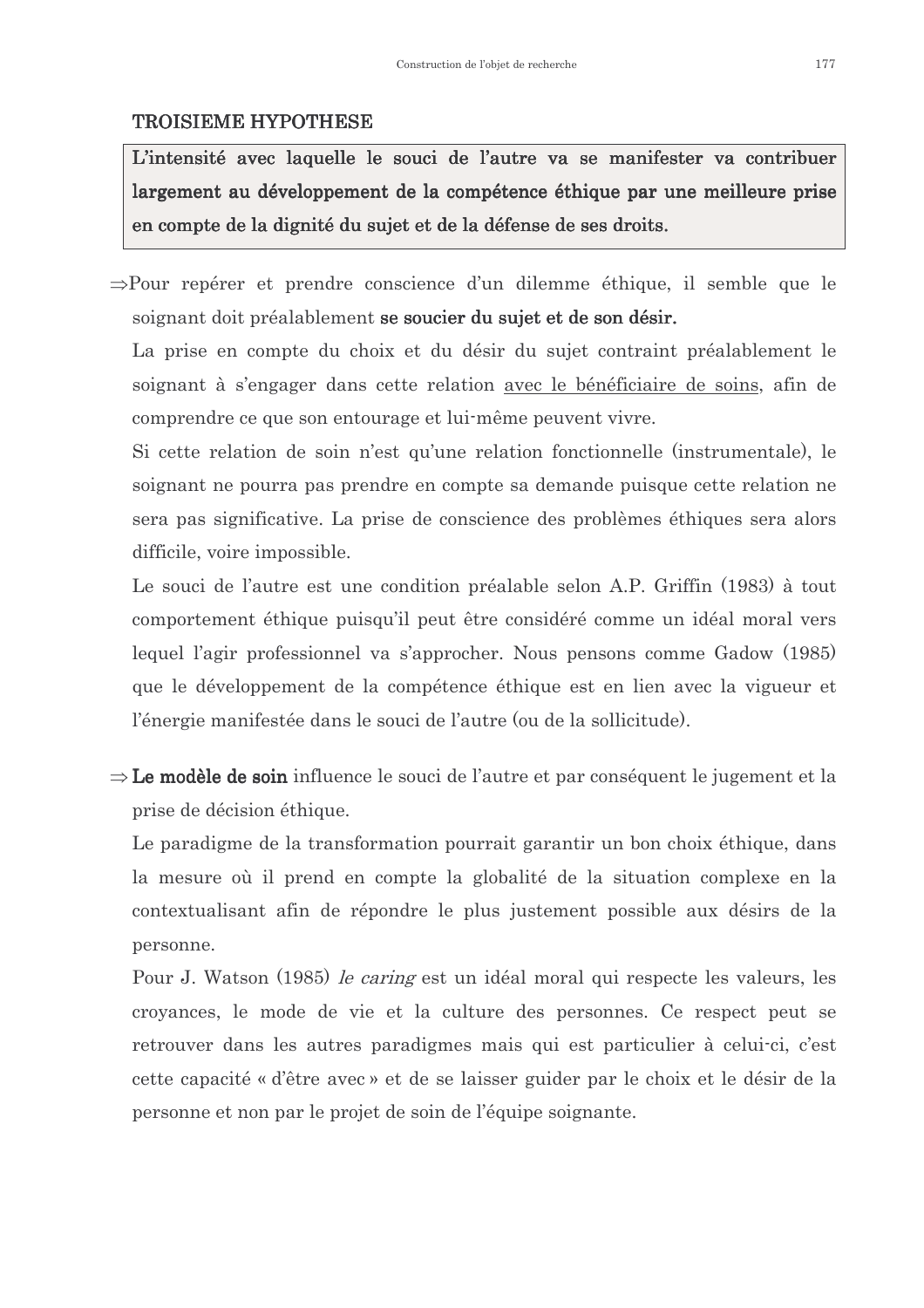### **QUATRIEME HYPOTHESE**

Le choix moral est difficile et la prise de décision ne débouche pas forcément sur un accomplissement de la décision éthique. Les intentions peuvent ne pas se traduire en actes.

Les facteurs explicatifs envisagés sont les suivants :

### A. LA DECOUVERTE DU MEILLEUR CHOIX MORAL

- $\Rightarrow$  Les dilemmes éthiques sont identifiés mais les infirmières ont de la peine à identifier les termes du conflit et à cerner les différents aspects et ne peuvent par conséquent pas les résoudre. Bedin (1996)<sup>14</sup>
- $\Rightarrow$  Le soignant réagit avec ses **émotions**

Son affect le submerge et il n'arrive pas à dépasser le stade de ses émotions et à prendre de la distance. Ses compétences relationnelles sont précaires, il s'identifie au bénéficiaire de soins et « souffre » à sa place.

#### $\Rightarrow$  Il se sent en difficulté pour clarifier son jugement éthique.

Il n'est pas au clair sur son idéal sur le plan moral et ne sait se résoudre à un choix moral. Il n'arrive ni à partager ce qu'il estime juste et bon ni à argumenter son positionnement éthique avec ses collègues

 $\Rightarrow$  Son **développement moral**<sup>15</sup> ne permet pas de structurer sa pensée afin de choisir la meilleure solution possible.

Il se situe au niveau conventionnel et se conforme par conséquent aux valeurs et choix du groupe en respectant les normes institutionnelles, en défaveur du patient.

Le stade moral postconventionnel favoriserait la prise de décision éthique et garantirait un comportement éthique qui devrait se concrétiser en acte La question est de savoir si l'on peut avoir un comportement considéré comme éthique tout en se situant toujours au stade conventionnel

<sup>&</sup>lt;sup>14</sup> BEDIN. M.G. Conférence ASI 1996 sur Les problèmes éthiques dans les soins : Que vivent les infirmières ? Recherche dans le cadre d'une maîtrise en sciences infirmières à l'Université de Laval

<sup>&</sup>lt;sup>15</sup> Des stades de L. KOHLBERG.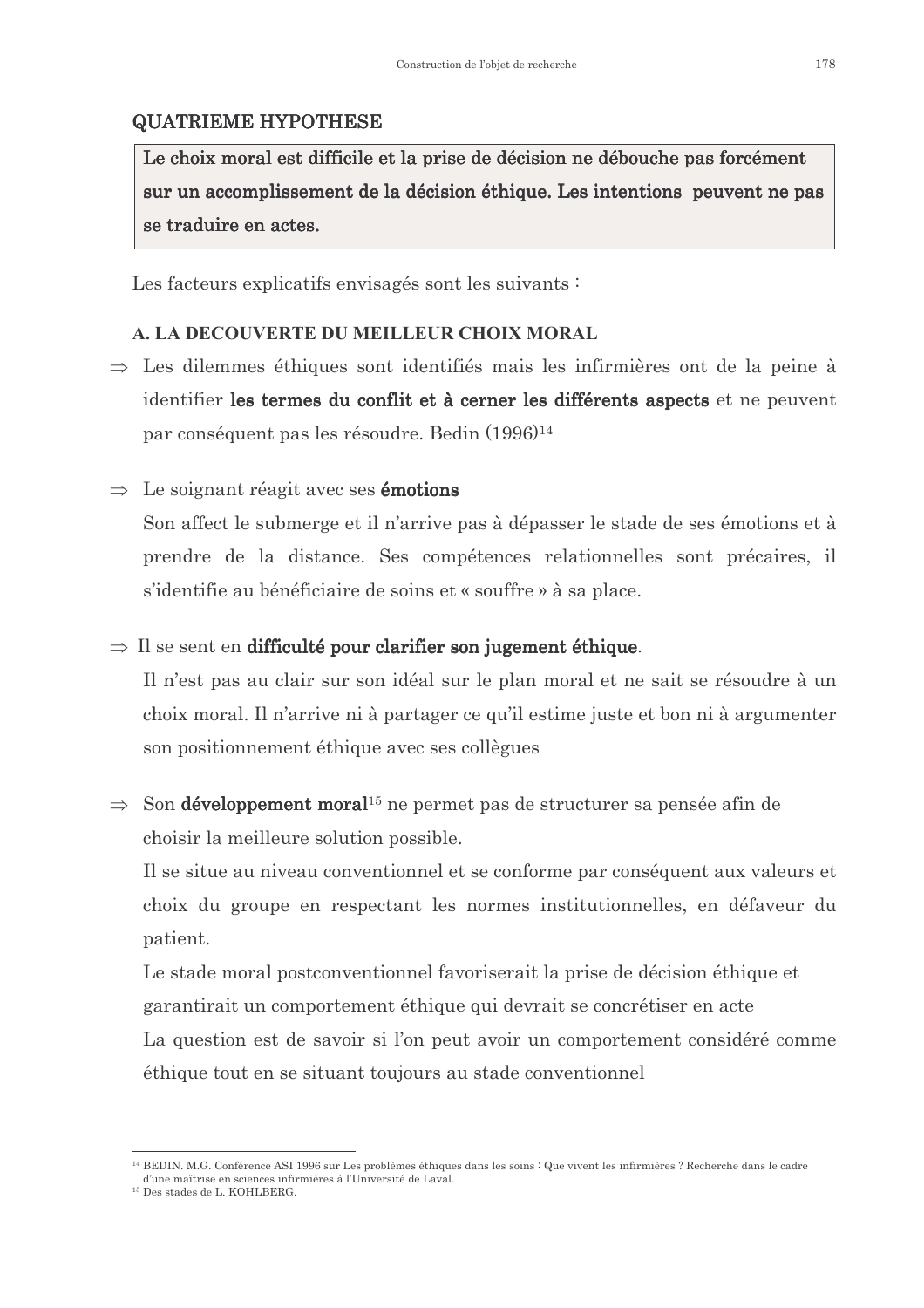$\Rightarrow$  Les principes ou valeurs morales sont mal identifiés et empêchent la clarification et l'argumentation éthique, indispensable à toutes décisions éthiques.

#### **B. LA TRADUCTION DU CHOIX MORAL DANS L'AGIR PROFESSIONNEL**

- $\Rightarrow$  Je peux savoir ce que je dois faire, sans pour autant vouloir le faire. En effet mon choix moral peut ne pas se traduire en actes si les contraintes du milieu sont ressenties comme insurmontables selon J. Rest, (1982)<sup>16</sup> et plus particulièrement:
	- l'importance accordée à l'autorité et le type de relation entretenue avec le corps médical
	- le manque de soutien et (ou) de solidarité dans l'équipe
	- la peur de se positionner et d'assumer les conséquences éventuelles de ce conflit.
- $\Rightarrow$  L'articulation entre le dire et le faire est douloureuse et difficile

Poser un geste est trop lourd de conséquences pour une personne seule. La prise de décision n'a pas obtenu le consensus général de l'équipe.

 $\Rightarrow$  La conduite morale engage les responsabilités de chacun. La compétence morale, facteur d'autonomie professionnelle, Blondeau (1992) n'est pas suffisamment acquise. Les bonnes intentions ne se traduisent pas en actes et évitent ainsi de s'opposer à l'autorité administrative ou médicale et de se mettre en position conflictuelle interpersonnelle

<sup>&</sup>lt;sup>16</sup> L'intention morale du stade 3 du Modèle de James Rest n 102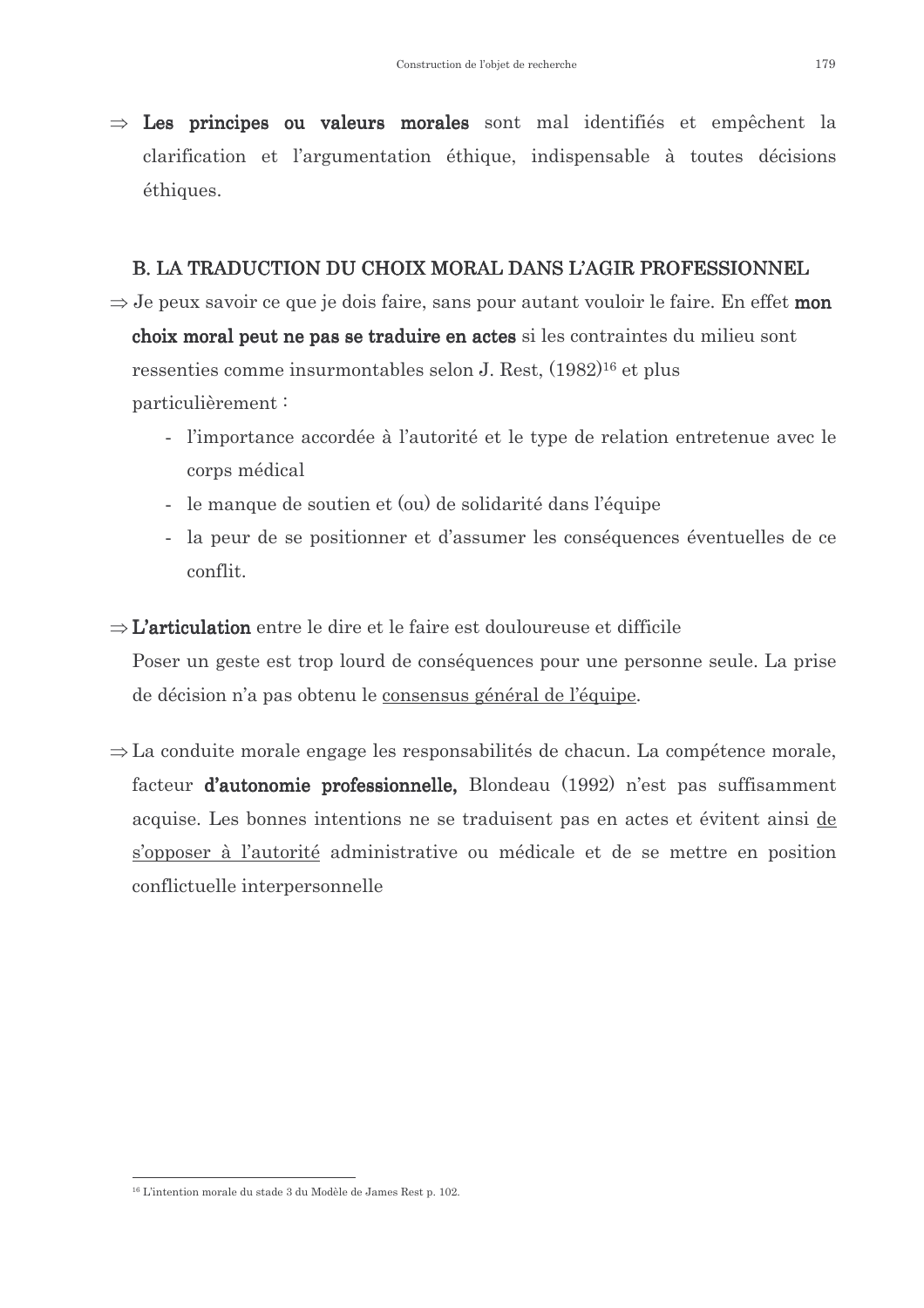### **CINQUIEME HYPOTHESE**

L'agir professionnel concernant la résolution d'un dilemme éthique est en lien avec les cinq niveaux de compétence et se différencie en fonction du stade de compétence du professionnel.

Les facteurs explicatifs envisagés sont les suivants :

La compétence éthique se construit progressivement et suit le cheminement des autres compétences.

Un soin éthique est un soin qui se manifeste dans le souci de l'autre et qui honore la dignité humaine pour respecter une *qualité* de vie optimale du bénéficiaire de soins et de son entourage. Nous trouvons trois aspects dans la compétence morale<sup>17 :</sup> le savoir, le jugement et la conduite qui vont s'exprimer différemment en fonction du stade de compétence.

La définition que nous avons retenue provisoirement est celle-ci :

La compétence éthique permet de résoudre des problèmes moraux nouveaux et imprévus, en sachant innover afin de trouver le comportement le plus légitime et le plus juste possible à une situation contextuelle précise. C'est être acteur dans la prise de décision en sachant agir et s'engager dans la relation de soin en se souciant du désir et des droits du sujet. C'est intégrer et combiner des savoirs multiples pour discerner les questions éthiques afin de les finaliser dans l'action morale. C'est enfin avoir une autonomie professionnelle suffisante pour rechercher un travail de coopération et une autonomie de jugement qui permettent de discerner et d'argumenter son choix moral tout en respectant ses propres valeurs afin de le traduire dans l'agir professionnel.

Il nous semble avoir déjà repéré que :

 $\Rightarrow$  La sensibilité éthique serait ce que l'on a su développer suite aux expériences de sa propre vie et correspondrait au **stade des novices.** 

 $17$  Voir chapitre compétence morale p.  $170-171$ .